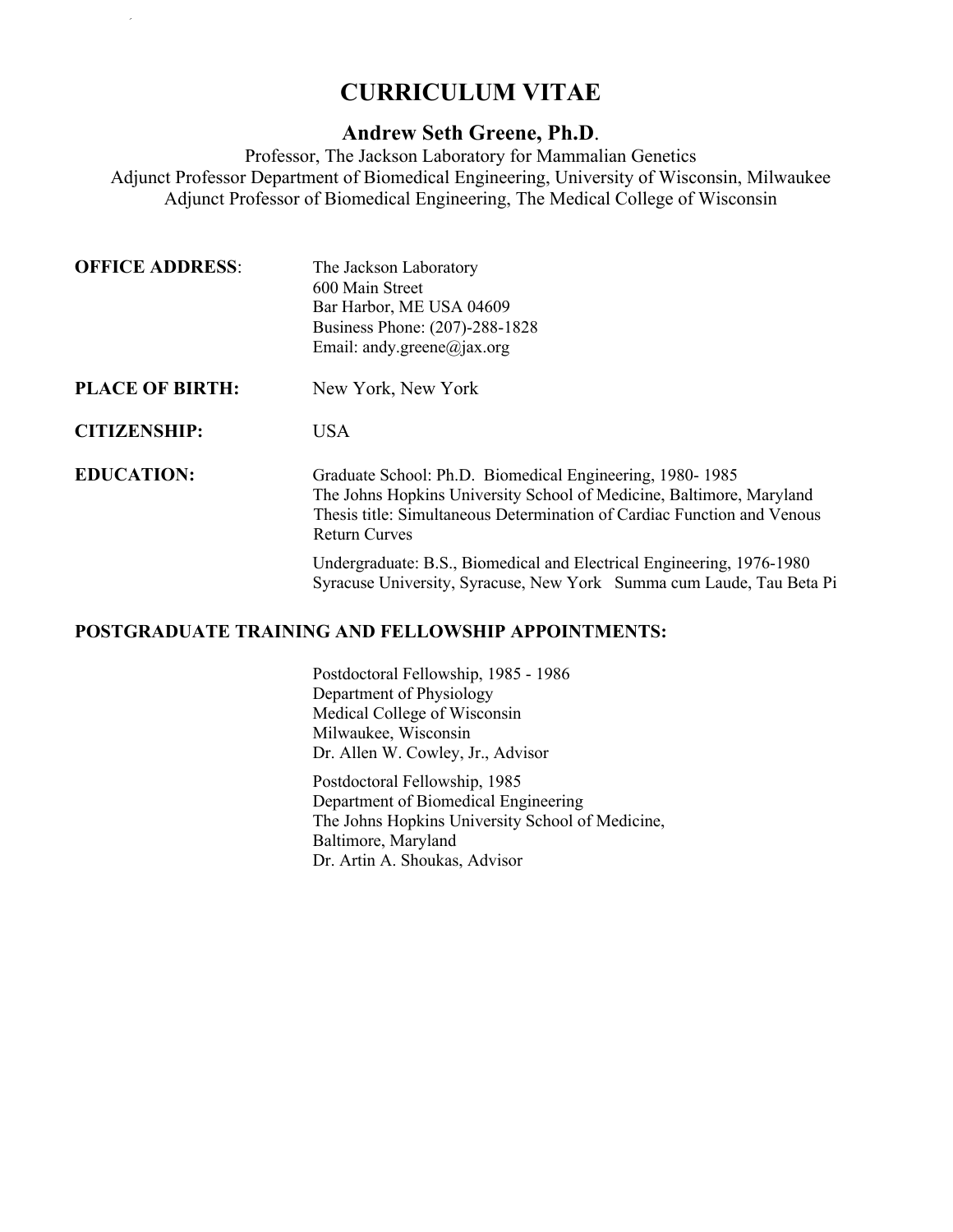## **LEADERSHIP TRAINING:**

Greene, Andrew 1/13/2021

| 2020 | <b>Laboratory Mentor Training</b><br>Center for the Improvement of Mentored<br>Experiences in Research (CIMER) at University<br>of Wisconsin. |
|------|-----------------------------------------------------------------------------------------------------------------------------------------------|
| 2013 | Leadership for Social Inclusion and Equity<br>National Coalition Building Institute<br>Washington, DC                                         |
| 2012 | Communication and Conflict Resolution Center<br>for Academic Leadership Support University of<br>Wisconsin                                    |
| 2010 | Academic Leadership that Benefits Learners<br>Lighthouse Academic Training Institute<br>Framingham, Massachusetts                             |
| 2009 | Pathways to Leadership: Developing Critical Skills<br>American Physiological Society Workshop Bethesda,<br>Maryland                           |
| 2008 | Team Leadership Training Program<br>General Electric<br>Waukesha, Wisconsin                                                                   |

## **FACULTY APPOINTMENTS:**

| 2020-Present | Professor<br>The Jackson Laboratory for Mammalian Genetics<br>Bar Harbor, Maine                                                  |
|--------------|----------------------------------------------------------------------------------------------------------------------------------|
| 2020-Present | Adjunct Professor, Biomedical Engineering<br>Marquette University and Medical College of Wisconsin<br>Milwaukee, Wisconsin       |
| 2018-2019    | Visiting Professor, Department of Biomedical Engineering, University of<br>Wisconsin - Milwaukee, Milwaukee, Wisconsin           |
| 2016-2020    | Professor, Department of Biomedical Engineering<br>Marquette University and Medical College of Wisconsin<br>Milwaukee, Wisconsin |
| 2016-2019    | Professor, Pharmacy School<br>Medical College of Wisconsin                                                                       |
| 2015-2020    | Adjunct Professor, Department of Biomedical Engineering<br>University of Wisconsin-Milwaukee<br>Milwaukee, Wisconsin             |
| 2011-2019    | Dr. Robert D. and Dr. Patricia E. Professor of Biotechnology and                                                                 |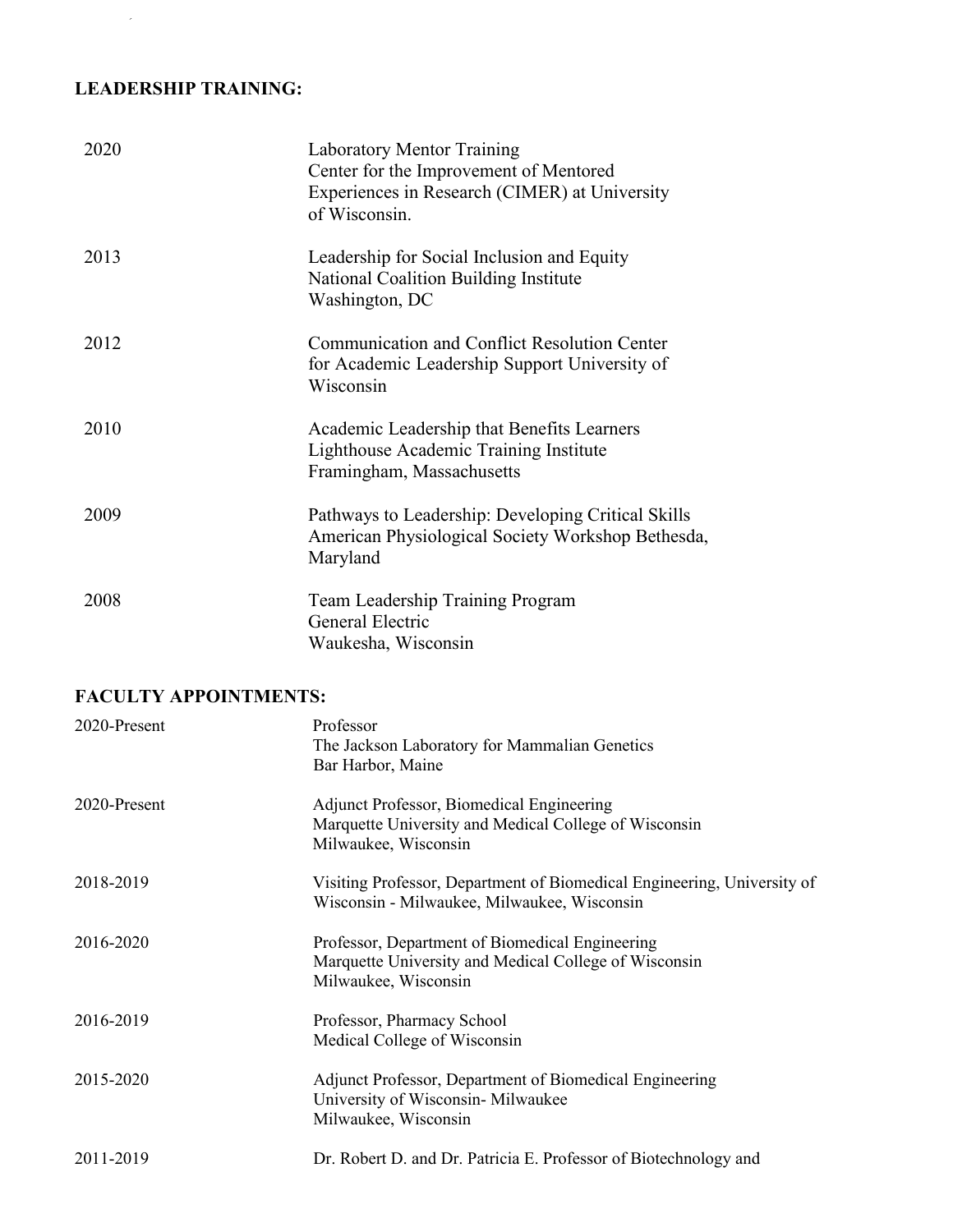|                                     | Bioengineering                                                                                                                                       |
|-------------------------------------|------------------------------------------------------------------------------------------------------------------------------------------------------|
| 1998-2016                           | Professor, Department of Physiology<br>Medical College of Wisconsin, Milwaukee, Wisconsin                                                            |
| 1998-present                        | Professor, Department of Biophysics<br>Medical College of Wisconsin, Milwaukee, Wisconsin                                                            |
| 1987-2016                           | Adjunct Professor, Department of Biomedical Engineering, Marquette<br>University, Milwaukee, Wisconsin                                               |
| 1998                                | Visiting Professor, Sao Paulo University<br>PROINTER Program, Sao Paulo, Brazil                                                                      |
| 1991-1998                           | Associate Professor with Tenure, Department of Physiology<br>Medical College of Wisconsin, Milwaukee, Wisconsin                                      |
| 1990                                | Visiting Professor, Semmelweis University<br>Second Institute of Physiology and Experimental Research Department<br>Budapest, Hungary                |
| 1986-1991                           | Assistant Professor, Department Physiology<br>Medical College of Wisconsin, Milwaukee, Wisconsin                                                     |
| <b>ADMINISTRATIVE APPOINTMENTS:</b> |                                                                                                                                                      |
| 2020-present                        | Director - Protein Sciences<br>The Jackson Laboratory                                                                                                |
| 2020-present                        | Deputy Director Scientific Services<br>The Jackson Laboratory                                                                                        |
| 2016-2019                           | Interim Vice-Chair of Clinical and Research Affairs<br>Department of Biomedical Engineering<br>Marquette University and Medical College of Wisconsin |
| 2009-2019                           | Founding Director, Innovation Center<br>Medical College of Wisconsin                                                                                 |
| 2008-2018                           | Founding Director, Biotechnology and Bioengineering Center<br>Medical College of Wisconsin                                                           |
| 2005-2015                           | Director, Translational Technologies,<br>Clinical Translational Science Institute (CTSI) of Southeast Wisconsin<br>Medical College of Wisconsin      |
| 2005-2010                           | Director, Join Undergraduate Program in Bioinformatics<br>Medical College of Wisconsin                                                               |
| 2003-2010                           | Director, NHLBI Proteomics Center,<br>Medical College of Wisconsin                                                                                   |
| 2002-2016                           | Founding Director, Biotechnology and Bioengineering Center,<br>Medical College of Wisconsin                                                          |
| 1995-2014                           | Founding Director of Physiology Research Services                                                                                                    |

Core, Medical College of Wisconsin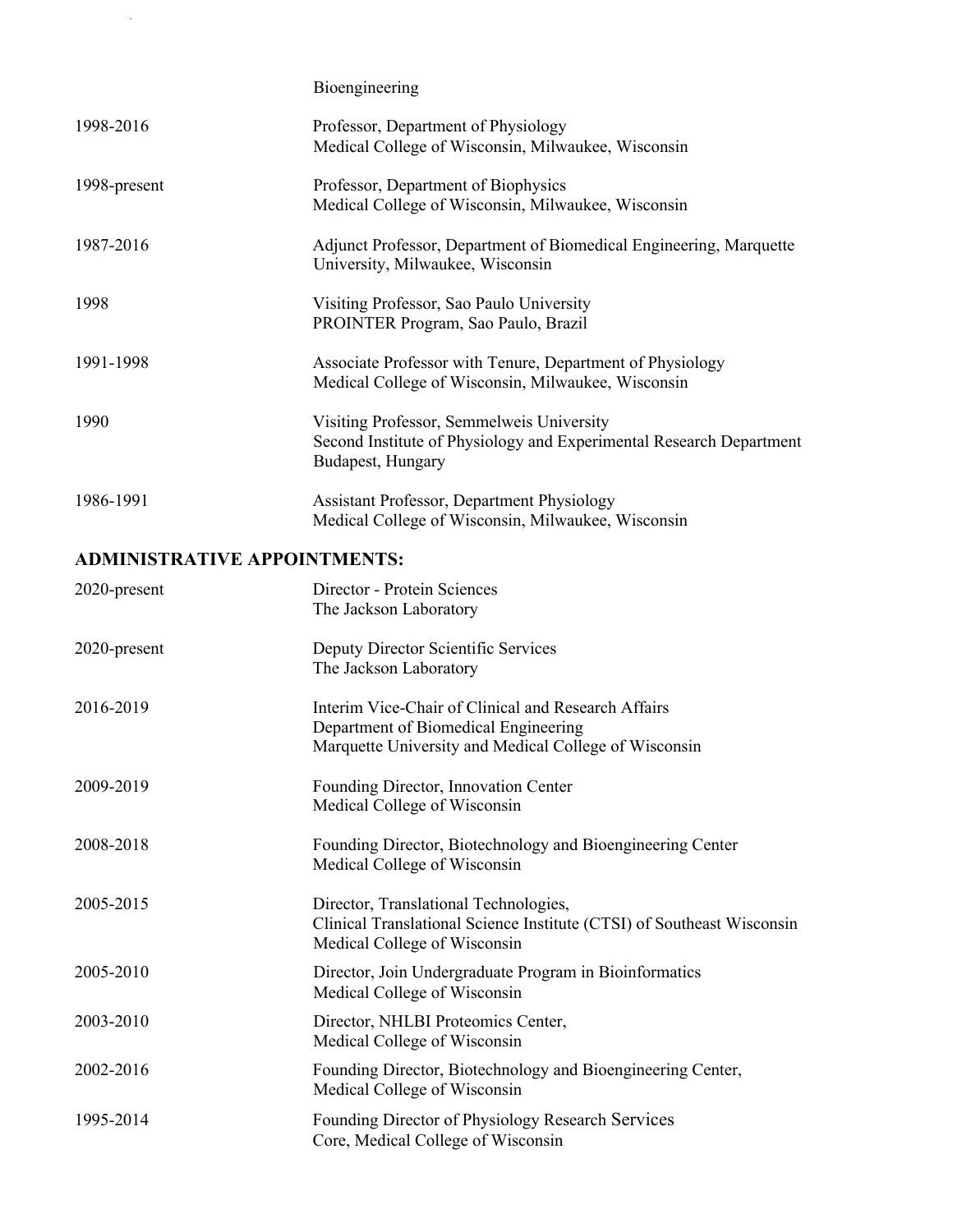## **EDUCATIONAL ADMINISTRATIVE POSITIONS:**

| 2009-2014 | Director, Training Program in Inflammation and<br>Infection in Cardiovascular Diseases<br>Medical College of Wisconsin |
|-----------|------------------------------------------------------------------------------------------------------------------------|
| 2000-2019 | Co-Director, Training Program in Integrated Physiology<br>Medical College of Wisconsin                                 |
| 1991-2017 | Director Graduate Student Recruitment<br>Department of Physiology<br>Medical College of Wisconsin                      |

## **ACADEMIC HONORS AND AWARDS:**

| 2018       | Distinguished Lectureship in Physiological Genomics, American Physiological<br>Society                                                 |
|------------|----------------------------------------------------------------------------------------------------------------------------------------|
| 2017       | Outstanding Mentor Award, MCW                                                                                                          |
| 2015       | Elected member of Alpha Omega Alpha                                                                                                    |
| 2015       | Elected fellow of American Physiological Society                                                                                       |
| 2014       | Keynote speaker 48th Lake Kawaguchi Conference of Cardiology in Japan.                                                                 |
| 2011       | Dr. Robert D and Patricia E Kern Professorship in Biotechnology and<br>Bioengineering                                                  |
| 2006       | Outstanding Mentor Award, MCW                                                                                                          |
| 2000       | MCW Society of Teaching Scholars, Elected member                                                                                       |
| 1997, 2001 | National Institutes of Health, Surgery and Bioengineering Study Section, Ad.<br>Hoc. Member                                            |
| 1998-2002  | National Institutes of Health Protein Production, Structure and Function Study<br>Section, regular member                              |
| 1998       | Harry Beckman Basic Science Teaching Award, Medical College of Wisconsin                                                               |
| 1997       | National Academy of Sciences - Models Symposium Invited Speaker,<br>President's Symposium Speaker, Vascular Biology - Microcirculation |
| 1996       | NASA Life Sciences Advisory Council member                                                                                             |
| 1994       | Elected Fellow, American Heart Association - Hypertension Council                                                                      |
| 1994       | Student Choice Teaching Award, Medical College of Wisconsin                                                                            |
| 1992       | Elected Fellow, American Physiological Society - Cardiovascular Section                                                                |
| 1990       | Keynote Speaker, Hungarian Physiological Society                                                                                       |
| 1989-2001  | Grant Reviewer, American Heart Association Wisconsin Affiliate                                                                         |
| 1989       | FASEB symposium, Oxygen transport to tissue                                                                                            |
|            | The Johns Hopkins University                                                                                                           |
| 1987-1988  | American Heart Association Research Award                                                                                              |
| 1985-1986  | American Heart Association Postdoctoral Fellowship Award                                                                               |
| 1984       | Winner Caroline tum Suden Award of the American Physiological Society                                                                  |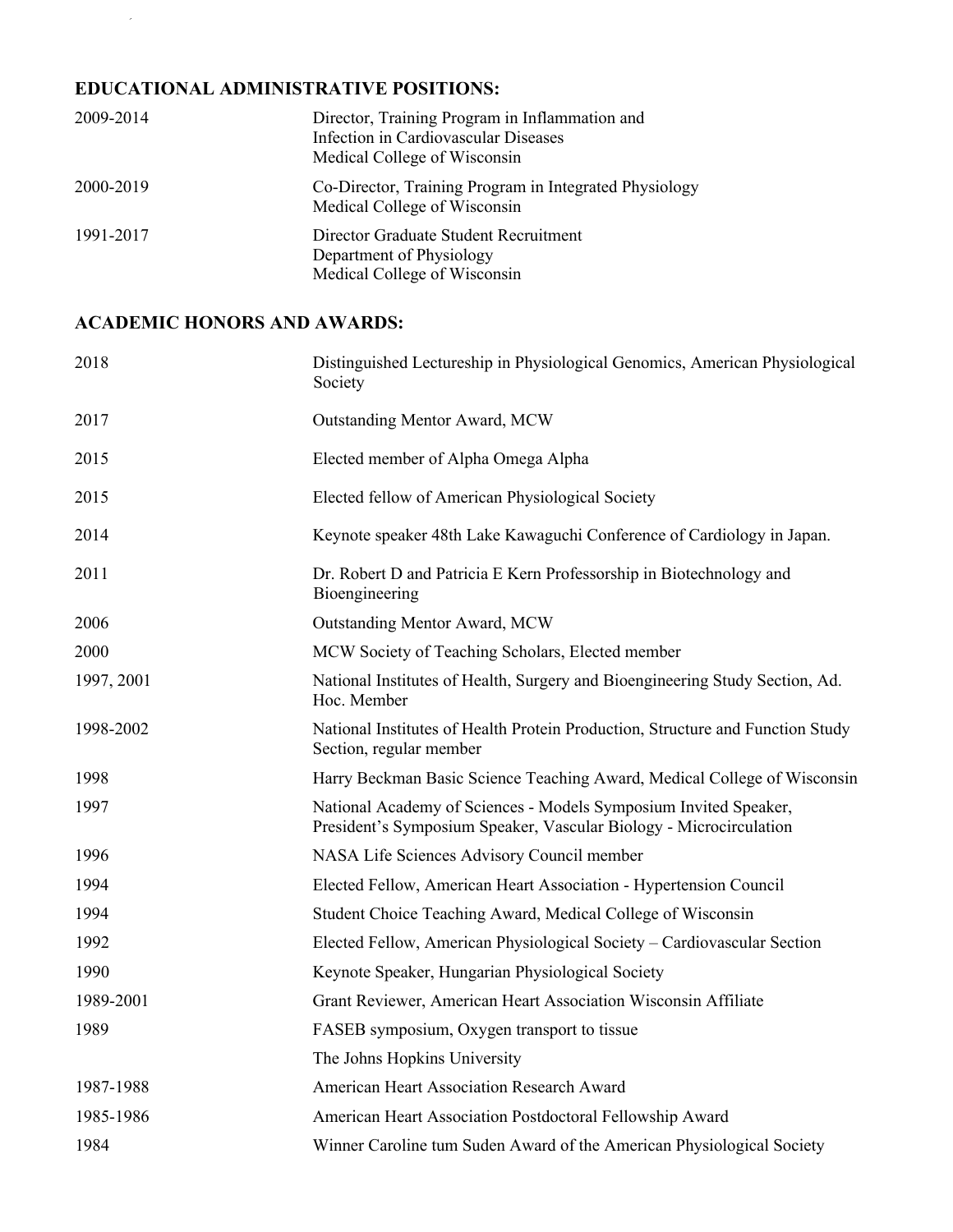| 1984      | Alliance for Engineering in Medicine and Biology<br>Student paper competition: First place |
|-----------|--------------------------------------------------------------------------------------------|
| 1981-1985 | NRSA Scholarship award for graduate study                                                  |
| 1980      | Elected member Tau Beta Pi, national engineering honor society                             |
| 1980      | B.S. Syracuse University Summa cum Laude                                                   |
| 1978-1980 | Syracuse University, William Boulier Scholarship, award recipient                          |

#### **MEMBERSHIPS IN PROFESSIONAL AND HONORARY SOCIETIES:**

American Physiological Society - Fellow American Heart Association, Council for High Blood Pressure Research - Fellow Microcirculatory Society Sigma XI Society American Association for the Advancement of Science Alliance for Engineering in Medicine and Biology Biomedical Engineering Society

#### **EDITORIAL BOARDS**:

Greene, Andrew 1/13/2021

| $2016$ -present            | American Physiological Society, Publications Committee                               |
|----------------------------|--------------------------------------------------------------------------------------|
| 2015-present and 2006-2008 | Consulting Editor, Physiological Genomics                                            |
| 2009-2015                  | Editor-in-Chief, Physiological Genomics                                              |
| 2003-2006                  | Associate Editor, Physiological Genomics                                             |
| $2002$ -present            | Editorial Board, Microcirculation                                                    |
| 1998-2001                  | Associate Editor, American Journal of Physiology<br>Heart and Circulatory Physiology |
| 1998-2001                  | Editorial Board, Journal of Vascular Research                                        |

#### **INVITED REVIEWER:**

American Journal of Physiology Annals of Biomedical Engineering Canadian Journal of Physiology and Pharmacology Cell Circulation Circulation Research Hypertension IEEE transactions on Biomedical Engineering Journal of Vascular Biology Journal of Vascular Research Life Sciences Microcirculation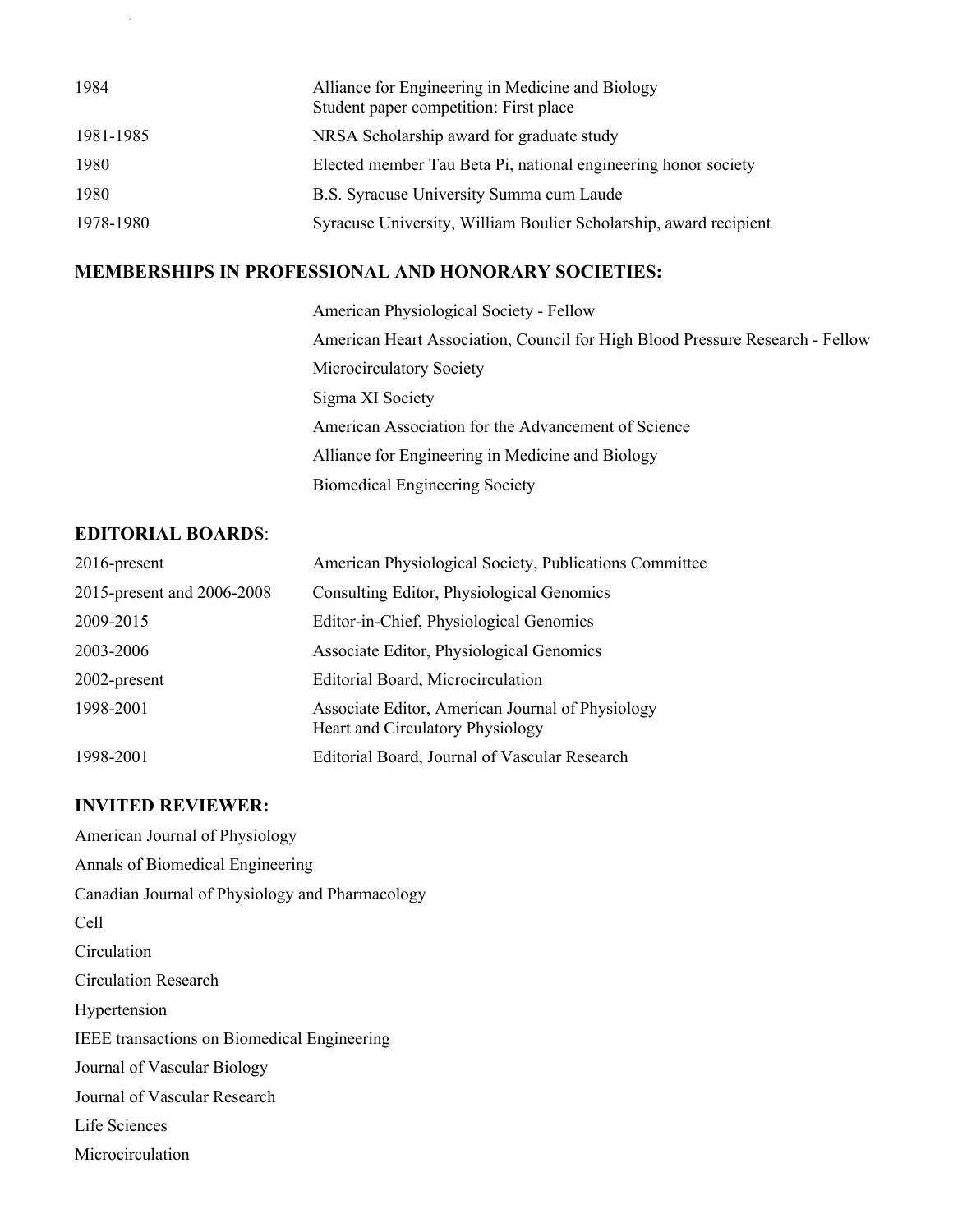| Microcirculatory Research                               |
|---------------------------------------------------------|
| Molecular and Cellular Proteomics                       |
| Nature Biotechnology                                    |
| Nature Medicine                                         |
| Physiological Genomics                                  |
| <b>PLOS</b>                                             |
| Proteomics                                              |
| Science                                                 |
| The Journal of Pharmacology & Experimental Therapeutics |
|                                                         |

Greene, Andrew 1/13/2021

## **REGIONAL/LOCAL APPOINTED LEADERSHIP AND COMMITTEE POSITIONS:**

| 2015-2016    | Chair, Biomedical Engineering Joint Department Steering Committee,                |
|--------------|-----------------------------------------------------------------------------------|
|              | Marquette University, MCW                                                         |
| 2012-2014    | Biomedical Engineering Chair Search Committee, Marquette University,<br>member    |
| 2009-present | Milwaukee School of Engineering Industrial Advisors Board, member                 |
| 2007-2012    | Treasurer, Board of Education, Kettle Moraine School District                     |
| 2003-2009    | Milwaukee School of Engineering Molecular Biotechnology Advisory Board,<br>member |

## **NATIONAL ELECTED/APPOINTED LEADERSHIP AND COMMITTEE POSITIONS:**

| $2015$ -present | Publications Committee: American Physiological Society                  |
|-----------------|-------------------------------------------------------------------------|
| 2016-2019       | Steering Committee: American Physiological Society Teaching Section     |
| 2011-2015       | Advisory Board Member, Translational Research Centers: NIH              |
| 2004-2006       | American Physiological Society: Career Opportunities in                 |
|                 | Physiology Committee                                                    |
| 2003-2009       | Microcirculatory Society: Publications Committee                        |
| 2000-2003       | Councilor: Biomedical Engineering Commission: IUPS                      |
| 2000-2013       | South Dakota Biomedical Research Infrastructure Network, Consultant     |
| 1999-2005       | Bioengineering Commission International Union of Physiological Sciences |
| 1997-2004       | Merck & Co., Inc., National Consultant for Angiotensin II Research      |

## **THE JACKSON LABORTORY FACULTY COMMITTEES:**

| 2020-present    | SAC representative                                          |
|-----------------|-------------------------------------------------------------|
| 2020-present    | Scientific Services FY2022 Capital Expense Triage Committee |
| $2020$ -present | <b>Genetic Quality Control Committee</b>                    |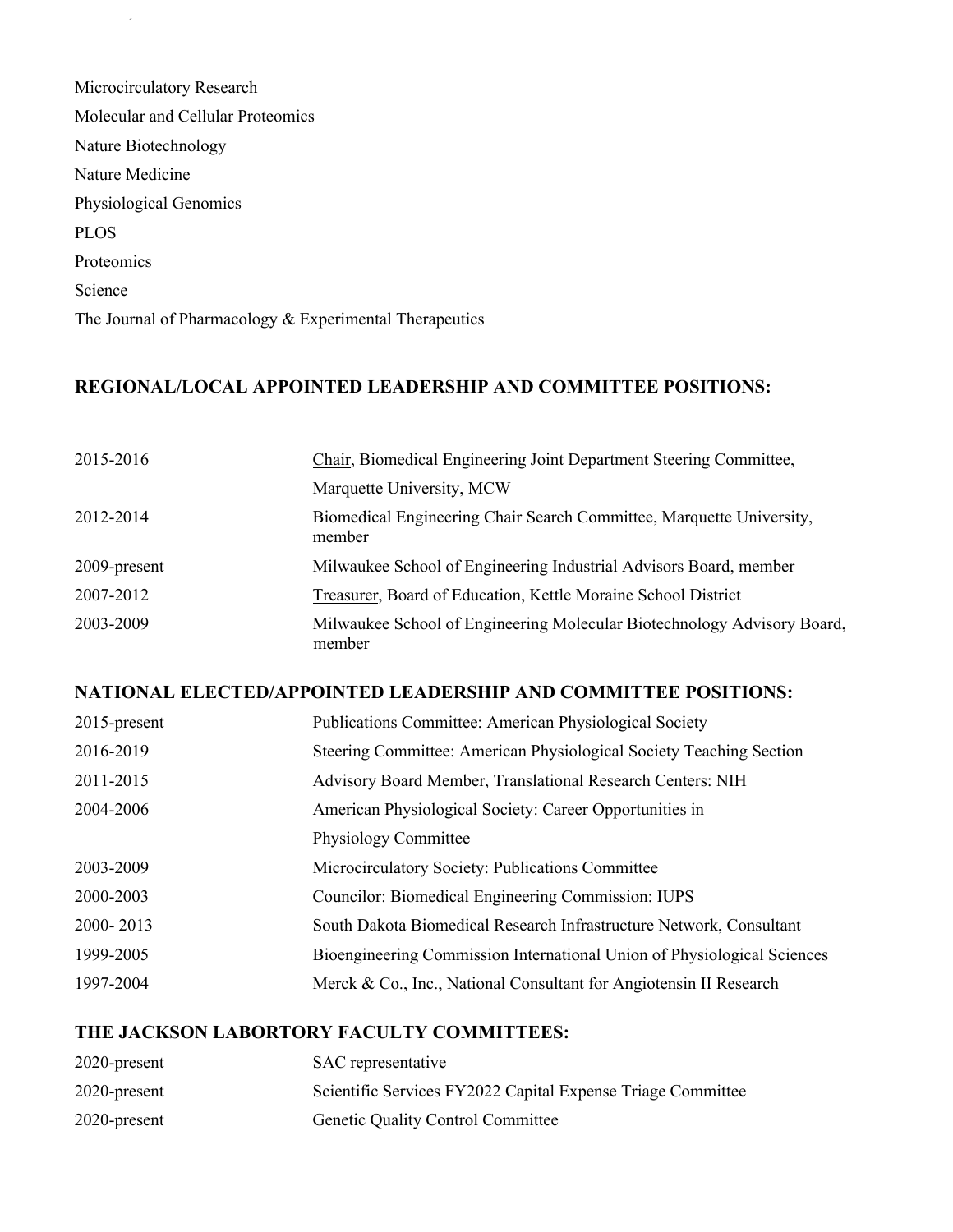## **MEDICAL COLLEGE OF WISCONSIN FACULTY COMMITTEES:**

| 2017-2020 | Rank Committee, School of Pharmacy                                             |
|-----------|--------------------------------------------------------------------------------|
| 2017-2018 | Chair of Physiology Search Committee                                           |
| 2017-2020 | Curriculum Evaluation Committee, member                                        |
| 2016-2020 | co-Chair, faculty recruitment committee, BME                                   |
| 2016-2020 | Chair, research committee, BME                                                 |
| 2016-2020 | Research Computing Advisory Committee, member                                  |
| 2014-2020 | Cardiovascular Center, Internal Advisory Committee                             |
| 2014-2016 | Research Council, MCW                                                          |
| 2013-2015 | Chair, Multi-Institutional Biomedical Engineering Consortium                   |
| 2002-2016 | Executive Committee of the Faculty, MCW                                        |
| 2015-2016 | Chair, Inter-institutional Collaborative Research Committee                    |
| 2014-2016 | MCW Research Leadership Council, elected center representative                 |
| 2013-2020 | Foundations Award Task Force, MCW Foundation and Office of Research,<br>member |
| 2012-2020 | Research Leaders Advisory Committee, member                                    |
| 2011-2013 | Dean's Center and Department Workgroup                                         |
| 2012-2020 | <b>Foundation Support Task Force Committee</b>                                 |
| 2012-2020 | Commencement Committee, member                                                 |
| 2011-2012 | Dean's Study Group of Medical College Wisconsin Centers, member                |
| 2011-2012 | Search Committee- Director of MCW Information Technology Director              |
| 2011-2020 | Internal Advisory Board Member, Translational Research Center                  |
| 2010-2012 | Curriculum Evaluation Committee, member                                        |
| 2010-2013 | Chair, President and Dean's IT Strategic Planning Committee                    |
| 2010      | Search Committee - Chair Medicine                                              |
| 2009-2010 | Chair, President's and Dean's IT advisory Committee                            |
| 2009      | Chair, Search Committee Chair of Biochemistry Department                       |
| 2009      | Task Force: leveraging NIH's Research Agenda                                   |
| 2009-2012 | Research Leadership Council                                                    |
| 2006-2012 | Director, CTSI Translational Technologies Key Function                         |
| 2009      | Chairman, Biochemistry Chair Search Committee                                  |
| 2009-2011 | Chairman, Educational Pathway Committee: Care Team                             |
| 2009-2011 | Deans Educational Innovation Advisory Committee, member                        |
| 2009      | TBRC Build-out committee, member                                               |
| 2008-2012 | Curriculum Evaluation Committee, member                                        |
| 2008-2010 | Chairman, Director Academic IT Search Committee                                |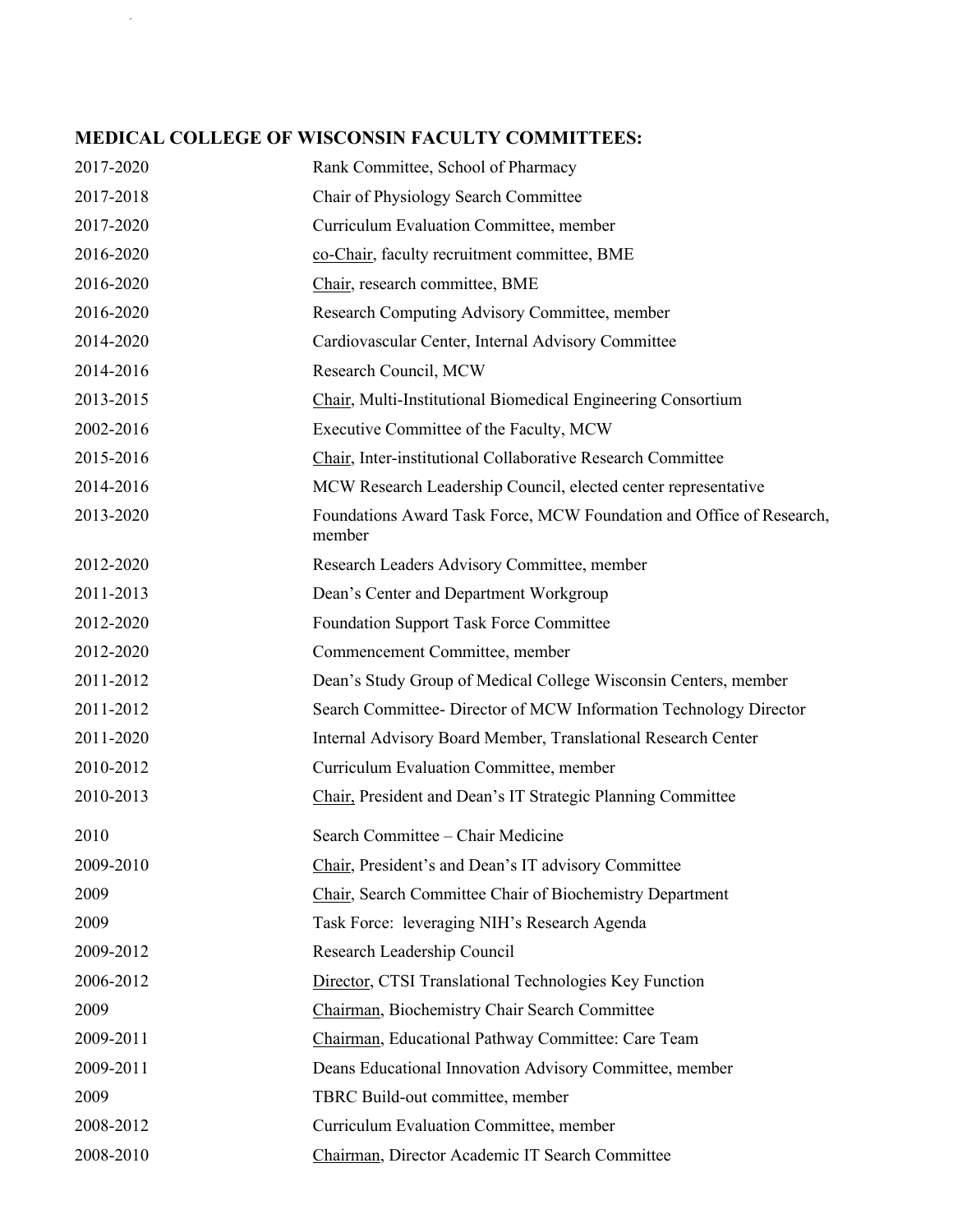| 2007-2019 | Director, Kern Innovation Center                        |
|-----------|---------------------------------------------------------|
| 2007-2016 | Executive Committee of the Faculty, member              |
| 2005-2006 | Chairman, Information Systems Advisory Committee        |
| 2003-2010 | Director, NHLBI Proteomics Center                       |
| 2004-2006 | Strategic Planning Committee - Informatics, member      |
| 2004-2005 | <b>Chairman Information Systems Review</b>              |
| 2004-2006 | Strategic Issue Group, member                           |
| 2003-2007 | Informatics Oversight Committee, member                 |
| 2003-2004 | Basic Science Committee, member                         |
| 2003-2007 | Health Information Technology Advisory Committee member |
| 2003-2007 | Strategic Research Planning Committee, member           |
| 2002-2018 | Director, Biotechnology and Bioengineering Center       |
| 2002-2020 | Director, Student Recruitment, Department of Physiology |
| 2000-2004 | <b>Consultant, Computer Resources Committee</b>         |
| 2000-2003 | Consultant, Library Committee                           |
| 2000-2003 | <b>Faculty Welfare Committees</b>                       |
| 1999-2018 | Graduate Studies Council member                         |
| 1999-2003 | Chairman, Student Welfare Committee                     |
| 1999-2001 | Director, Physiological Genomics Initiative             |
| 1992-1993 | Search Committee for Biophysics Chair, member           |
| 1990-2014 | Director, Physiology Computer Core                      |
| 1990-2014 | Director, Physiology Machine and Electronics Core       |
| 1987-2020 | Graduate Committee, Department of Physiology, member    |
| 1987-1990 | Research Affairs Committee, member                      |

#### **PATENTS AND INVENTIONS:**

Greene, Andrew 1/13/2021

- 1. Methods of modulating angiogenesis and cancer cell proliferation, PCT/US2004/037754
- **2.** Peptide identification, PCT/US2005/001696
- **3.** Perfusion system for the growth of tissue sheets in cell culture, pending

## **CURRENT RESEARCH GRANTS, CONTRACTS, AWARDS, PROJECTS:**

#### P01 HL149620-01

Title: Genetic and Epigenetic Mechanisms of BP Regulation – Project 2 Greene (PI) 09/01/2020-08/31/2025 Goal: Understanding how non-coding SNPs impact BP regulation in humans and rat models of Hypertension

#### S10 OD026816-01

Title: Thermo Scientific Orbitrap Fusion Lumos Tribrid Mass Spectrometer System - COI 5/1/2020-4/30/2021 Goal: Purchase of new mass spectrometer for Scientific Services.

#### 2 P30 CA034196-34

Title: Cancer Center Support Grant - Phenotyping Technologies Resource Technical Lead 4/1/2020 - 3/31/2025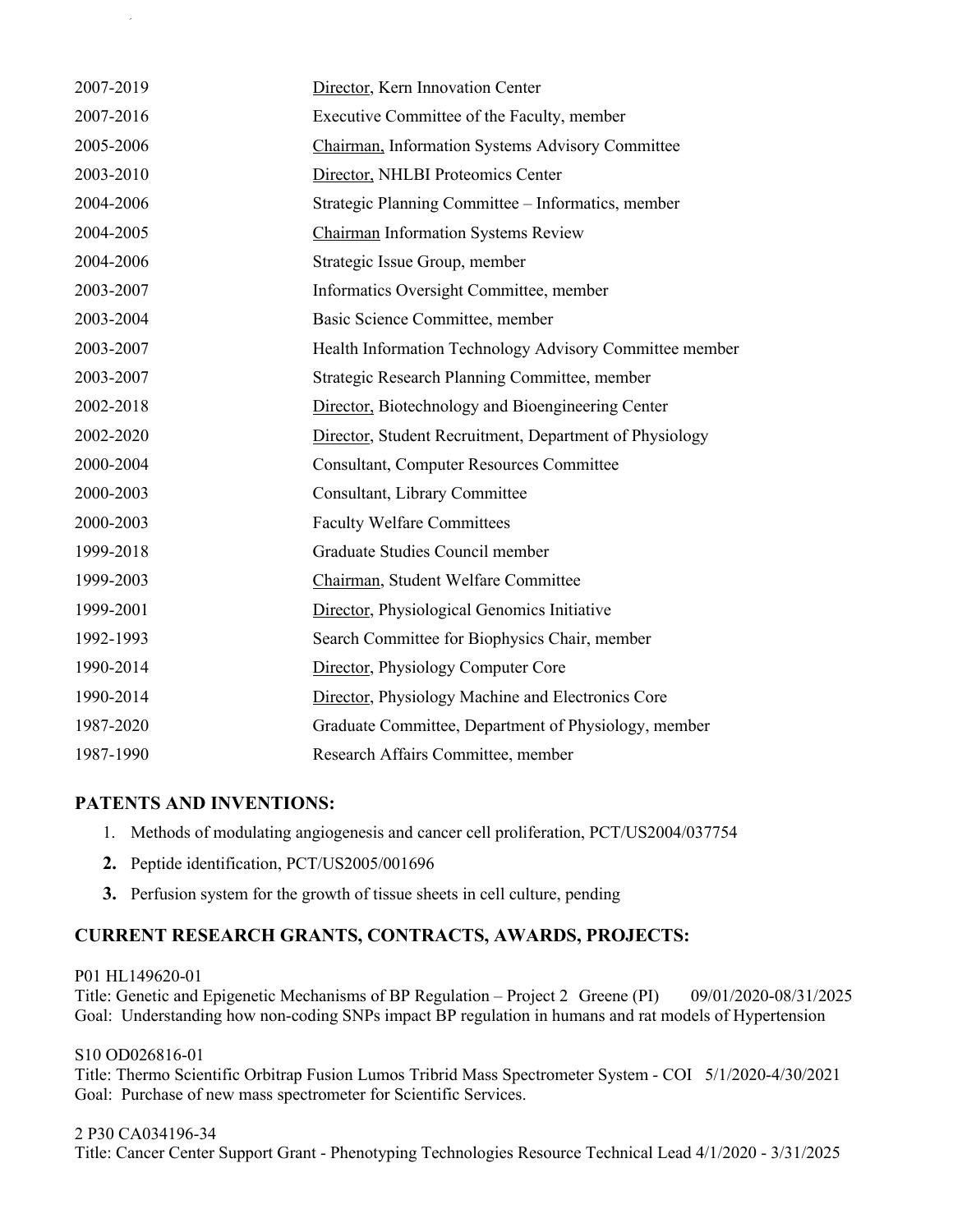Goal: to provide a spectrum of phenotyping capabilities and technical support to enable JAX Cancer Center (JAXCC) members to link the genetic and genomic features of a tumor and/or host tissue with their anatomical, biochemical, protein and cell surface characteristics.

Jackson Laboratory Scientific Services Innovation Fund

Greene, Andrew 1/13/2021

Title: Production of SARS-CoV-2 Proteins and Generation of SARS-CoV-2 Antibodies – Greene (PI) Goal: Identify epitopes of antibodies in convalescent human and mouse plasma against the SARS-CoV-2 proteome and use that information to generate neutralizing antibodies against the virus.

Jackson Laboratory Scientific Services Process Improvement Fund - Greene (PI) Title: Improvement in Data Acquisition and Control for Mass Spectrometry Goal: Purchase and implementation of new mass spec control computers.

Jackson Laboratory Scientific Services Process Improvement Fund - Greene (PI) Title: Adoption and Validation of Reduced Concentration TMT labeling. Goal: Develop methods for reduced reagents random mass tag (TMT) proteomics.

Jackson Laboratory Scientific Services Innovation Fund - Greene (PI) TMT for the masses

Jackson Laboratory Scientific Services Innovation Fund - Greene (PI) Phosphoproteomics

## **PENDING RESEARCH GRANTS, CONTRACTS, AWARDS, PROJECTS:**

## **ADD PPG**

NIH- PO1 – Cowley (PI). Role - Consultant

Title: Renal metabolism in animal models of hypertension

Goal: To investigate the role of renal intermediary metabolism in salt-sensitive hypertension. We will test the overall hypothesis that abnormalities in renal substrate and oxygen metabolism adversely affect regulatory pathways and contribute to the development of salt-sensitive hypertension and renal injury.

Jackson Laboratory Scientific Services Process Improvement Fund - Greene (PI) PDX proteomics

Jackson Laboratory Scientific Services Process Improvement Fund - Greene (PI) Antibody financing

## **PAST RESEARCH GRANTS, CONTRACTS, AWARDS, PROJECTS:**

- 1. Co-Investigator : NIH/NHLBI R01HL128242-01; Role of Nrf2 in Vascular Antioxident Defense; Principal Investigator: Julian Lombard, Current year \$443,854; 8/17/2016-5/31/2020 NCE
- 2. Co-Principal Investigator, NIH T32; Integrated Physiology Training: Molecule to Organism, Principal Investigator: Hubert Forster total award \$1,522,8307/1/2018-6/31/2023:
- 3. Mentor; NIH F30 (Exner) 1F30HL121153-01A1; Mechanisms of EPC Dysfunction in the SS Rat: Quantity over Quality; \$235,235; 7/1/16-6/30/20
- 4. Co-Investigator ; NIH; Role of microRNA-29b in regulating endothelial function in health and insulin resistant diabetes; 9/1/2015-4/30/2019
- 5. Mentor; NIH K99; NIDDK K01 Award (Hoffmann, PI) ; Evaluation of Endothelial Hyperglycemiadriven Alterations During Type 2 Diabetes; 9/17/15-07/31/19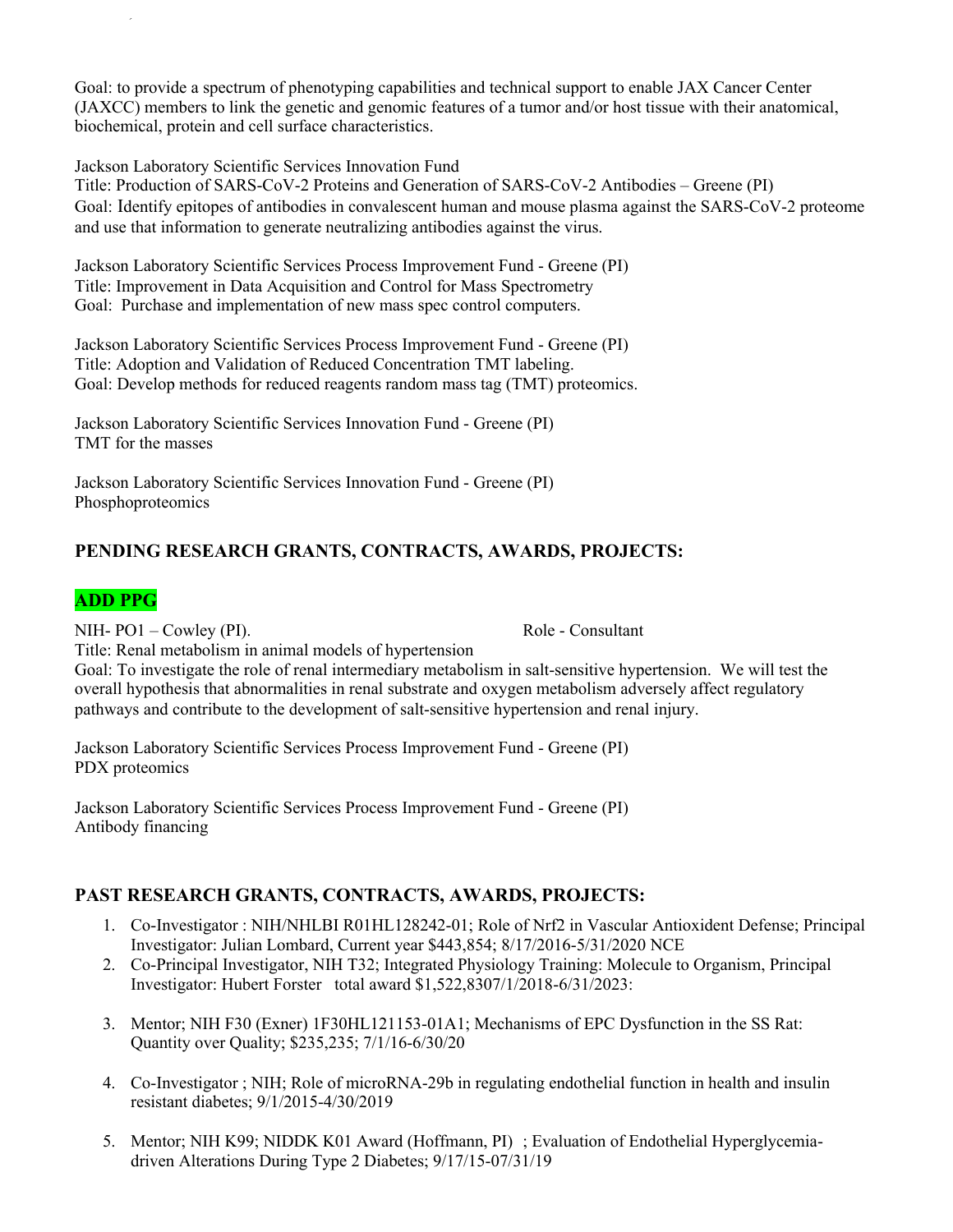6. Co- Investigator; National Science Foundation; I-Corps Innovation Network; \$300,000; 2015-2018

- 7. Principal Investigator; Kern Family; Innovation Center for Mass Spectrometry; \$10,000,000; 2009-2019
- 8. Principal Investigator; AHW; Developing Novel Programs in a Joint Biomedical Engineering Department; total award \$2,000,000; 8/1/16-9/30/21 – Transferred to Frank Pintar
- 9. Co-Investigator; NIH/NHLBI HL29587-29; Blood Pressure Determinants and Controllers; Principal Investigator: Allen Cowley. Current year \$89,464 (Core C); 02/28/13 – 03/01/18 (funded since 1988).
- 10. Principal Investigator (Project 3) and Core Director (Core C); NIH, SCOR; P01-HL082798; Genetic & Physiological Basis of Salt induced Hypertension; Current year \$416,106; 02/01/06-06-30-16 (funded since 1996) no cost extension.
- 11. Co-Investigator NIH/NHLBI P01 HL116264 Renal Mechanisms in Blood Pressure Control; Core C: Genetic Model Tracking and Monitoring Core; Salary only; 07/01/13 - 06/30/18
- 12. Principal Investigator Clinical & Translational Science Institute of Southeast Wisconsin (Greene, PI) Developing technologies for rapid production of individualized models of congenital cardiovascular diseases to facilitate clinical treatment. Total award \$50.000 04/01/17-03/31/18
- 13. Mentor; NIH K99AG039511-01A1; Proteomics of memory failure: unraveling the relationship between 'normal' brain aging and Alzheimer's disease; Principal Investigator: Catherine Kaczorowski. \$927,000 7/1/12-6/30/17.
- 14. Principal Investigator; USAID AID-OAA-G-14-00013 International Evidence Locker Redesign, Redevelopment, and Redeployment; 8/14/14-08/13/17
- 15. Co- Investigator; CVC/AHW; Pilot Grant Microvesicle Affinity Group; \$50,000 7/1/2015-6/30/2016
- 16. Principal Investigator; Board of Regents- University of Wisconsin; I-Corps Award (Freudinger); \$2,400; 7/27/2015-7/26/2017
- 17. Principal Investigator; Board of Regents- University of Wisconsin; I-Corps Award (Cossette); \$2,400; 7/27/2015-7/26/2016
- 18. Co-Investigator, NIH/NHLBI; MicroRNA Ribonucleoprotein Complexes. Principal Investigator Mingyu Liang 4/1/2013-3/31/2014
- 19. Co-Investigator; CTSI; Advancement in the Diagnosis and Treatment of Granulomatous/lymphocytic Interstitial Lung Disease Principal Investigator: John Routes 4/1/15-5/31/16 \$50,000
- 20. Co-Investigator NIH P50; GLILD in CVID; \$272,433 7/1/2014-6/30/2015
- 21. Director, Translational Technology Research (TTR) Project; NIH. Clinical and Translational Science Award. Principal Investigator: Reza Shaker. Current year \$402,014(TTR) 7/01/10 – 06/30/15
- 22. Co-Investigator; NIH P50 HG004952; Center of Excellence in Genomic Science (CEGS). Principal Investigator: Michael Olivier. Current year \$2,465,127 08/12/09-06/30/14.
- 23. Principal Investigator, NIH T32HL094273: Inflammation and Infection in Inherited and Acquired Cardiovascular Diseases. Current year \$112,396; 05/01/09 - 04/30/14.
- 24. Subcontract- Principal Investigator; Determinants of Self-Renewal, and Reprogramming of hESCs; Principal Investigator: James Thompson. Current year \$89,464 (Core C) 09/01/10-07/31/2013.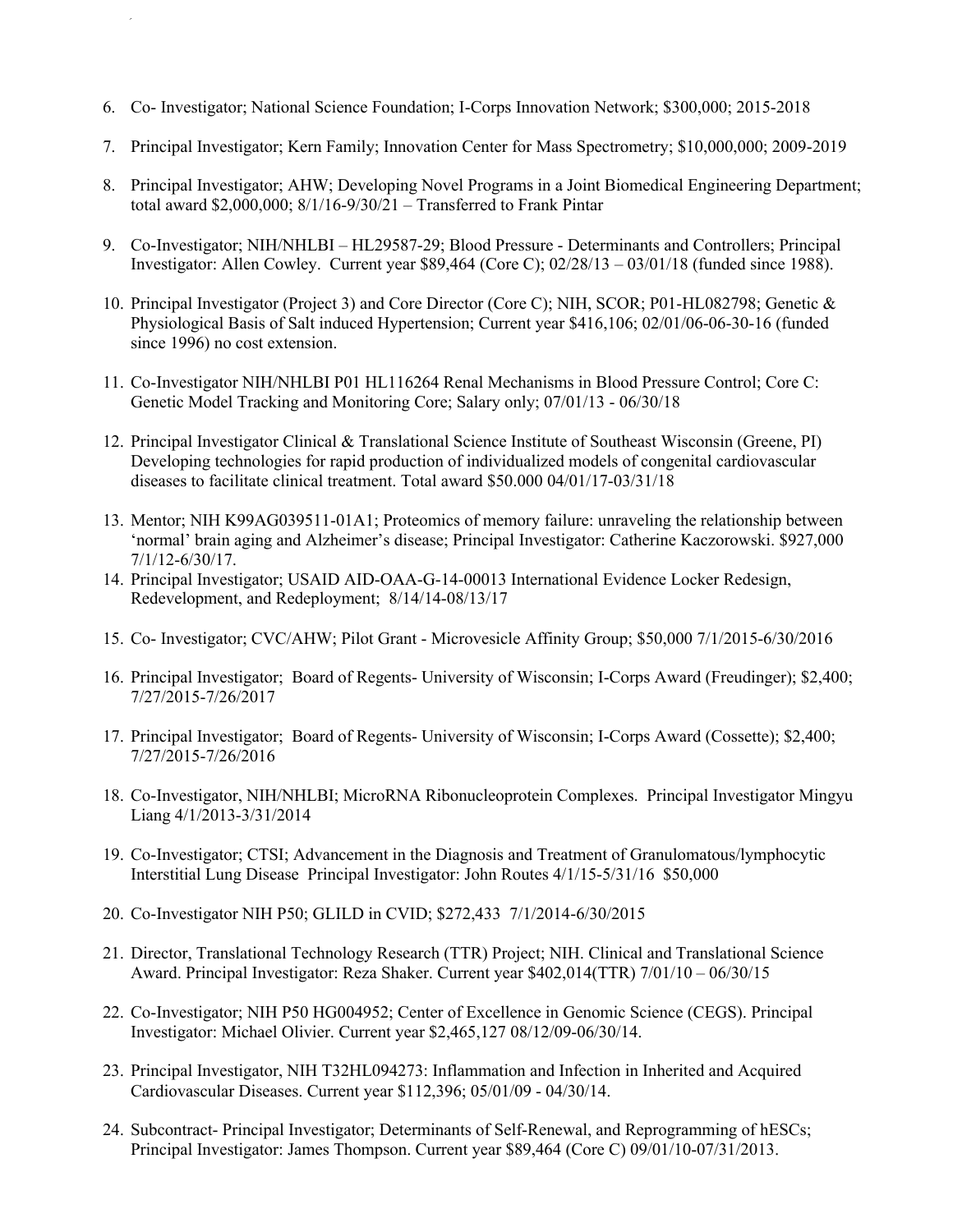25. Principal Investigator; Akebia Theraupeutics; To test the in-vivo efficacy of candidate compounds from Akebia in modulating angiogensis in an established rat vascular density model. \$66,650 2009-2012.

- 26. Co-Investigator; NIH 1RC2HL101681-01; Mechanistic Characterization of genes for hypertension and renal disease; Principal Investigator: Howard Jacob. \$19,661 09/30/09-8/31/11.
- 27. Principal Investigator; NIH NO1-HV-28182 -06; Development of Novel Mass Spectrometry Tools for Individual Cell Proteome Analysis; \$1,704,016 annually, 2002 – 2010.
- 28. Co-investigator Project I, Component Director; NIH; Knock-out Rats for Physiological Genomics. \$1,933,333 annually 2004 – 2008.
- 29. Investigator; NCRR Shared Instrumentation Grant; Brucker Biospec 9.4T/40cm Bore MRI System; \$500,000 2002-2003.
- 30. Co-Principal Investigator; NIH Integrated Physiology Training; Molecule to Organism; \$1,043,122 total 1996-2005.
- 31. Co-Investigator; NIH MRI Contrast Agent; Methods to Assess Tumor Angiogenesis. \$18,628 annually 2000-2004.
- 32. Component Director; NIH Program in Genomic Applications; Physiogenomics of Stressors in Derived Consomic Rats; \$306,526 annually 2000-2004.
- 33. Principal Investigator; MCW Learning Resources; Computer Simulations for Physiology Teaching; \$10,000 2000-2001.
- 34. Co- Principal Investigator; NIH Biophysics of Functional MRI; Functional Magnetic Resonance Imaging of the Brain; \$618,481 total 1995-2004.
- 35. Principal Investigator; NIH; Microvascular Changes During Microgravity; \$83,319 annually 1994-1997.
- 36. Co- Principal Investigator; Department of Veterans Affairs; Cerebral Blood Flow Regulation In Vivo; \$93,300 annually 1993-1998.
- 37. Sponsor, Postdoctoral Fellowship award for Mark J. Rieder; American Heart Association. Functional; Consequences of Vascular Rarefaction in Contracting Skeletal Muscle; \$8,500 1993-1994.
- 38. Sponsor, Pre-Doctoral Fellowship Award for Diane H. Munzenmaier; American Heart Association; Mechanisms of the Effects of Angiotensin II on Blood Vessel Growth; \$8,500 1993-1994.
- 39. Sponsor, Post-Doctoral Fellowship Award for David M. O'Drobinak; American Heart Association; Vascular Rarefaction and Insulin Stimulated Glucose Uptake; \$35,000 1992-1994.
- 40. Co-Investigator; NIH Shared Instrumentation Grant; In vivo NMR spectroscopy and Imaging at 3.0 Tesla; \$200,000 1990.
- 41. Principal Investigator; Marion Merrell Dow; Acute and Chronic Effects of Beraprost Sodium on Muscle blood flow and Oxygen Delivery in Normal and Post-Ischemic Rats; \$12,203 1990.
- 42. Principal Investigator; Research Grant for Information and Technology; National Science Foundation Collaborative Exchange; \$85,342 1989-1993.
- 43. Principal Investigator; Medical College of Wisconsin; Development of in vivo Oxygen Imaging; \$15,278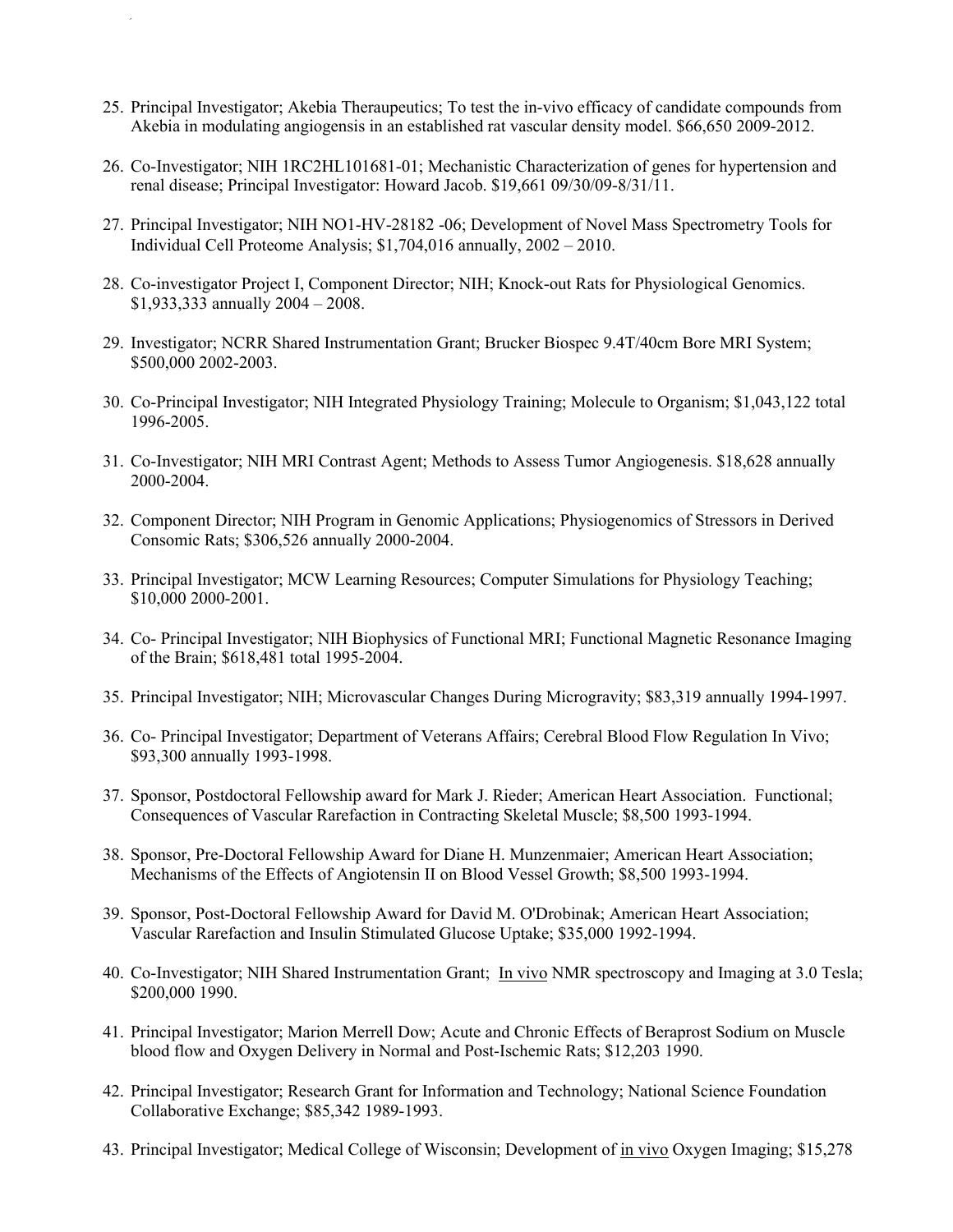1988. AHA Grant #87-GA-13; Microvascular Window Studies in Renal Hypertension; \$10,997 1987.

44. Consultant; NSF Grant #EET 8552518; Biomedical Imaging and Speech Coding in the Auditory Nerve; \$10,000 1987.

#### **INVITED LECTURES/WORKSHOPS/PRESENTATIONS/SITE VISITS:**

The Jackson Laboratories, Bar Harbor, 2018 2019

Experimental Biology Meeting, San Diego, 2018

University of Wisconsin, 2017, 2018

Greene, Andrew 1/13/2021

MCW Cardiovascular Center Board of Directors, 2017,2018

Experimental Biology Meeting, Chicago, 2017

Milwaukee Engineering Research Conference, 2016

Marquette University, Biomedical Engineering, 2016

University of Wisconsin, Biomedical Engineering 2016

Medical College of Wisconsin Seminars: Departments of Physiology, Orthopedic Surgery, Neurosurgery, Cardiovascular Research Center, 2015

University of Wisconsin, Milwaukee, 2015

Milwaukee Academy of Medicine, 2015

Medical College of Wisconsin Seminars: Departments of Physiology, Medicine, Anesthesiology, Orthopedic Surgery, Neurosurgery, Pediatrics, Gastroenterology, 2014

Science Café Milwaukee Wisconsin, May 2013

Medical College of Wisconsin Seminars: Departments of Medicine, Anesthesiology, Hematology, Pediatrics, Gastroenterology, 2013

Johns Hopkins University, Baltimore, Maryland, April 2013

Future of Medical Education Docere program, Medical College of Wisconsin, January 2013

Milwaukee School of Engineering, Biomolecular Engineering, September 2012

Experimental Biology Meeting, San Diego California, April 2012

Spotlight on Science, Medical College of Wisconsin, August 2012

Science Café, Wauwatosa, Wisconsin, April 2011

University of Virginia, Cardiovascular Center, August 2010

Wisconsin Presidents Organization, Milwaukee, Wisconsin, September 2010

General Electric Health Care Institute, January 2009

University of Virginia Dept. of Biomedical Engineering, December 2009

Johns Hopkins School of Medicine, Baltimore, Maryland, March 7-9, 2009

PI Investigator Meeting, National Heart, Lung and Blood Institute, Charleston, SC, September 16-18, 2008

National Heart, Lung and Blood Institute Meeting, Charleston, SC, April 15-17, 2008

Experimental Biology Conference San Diego, CA, April 5-9, 2008

Safety Pharmacology Society Annual Meeting, Madison Wisconsin, September 23, 2008

APSUS Human Proteome Organization, Bethesda, MD, March 17-18, 2008

Angiotensin Gordon Research Conference – Emory University School of Medicine, "Angiotensin and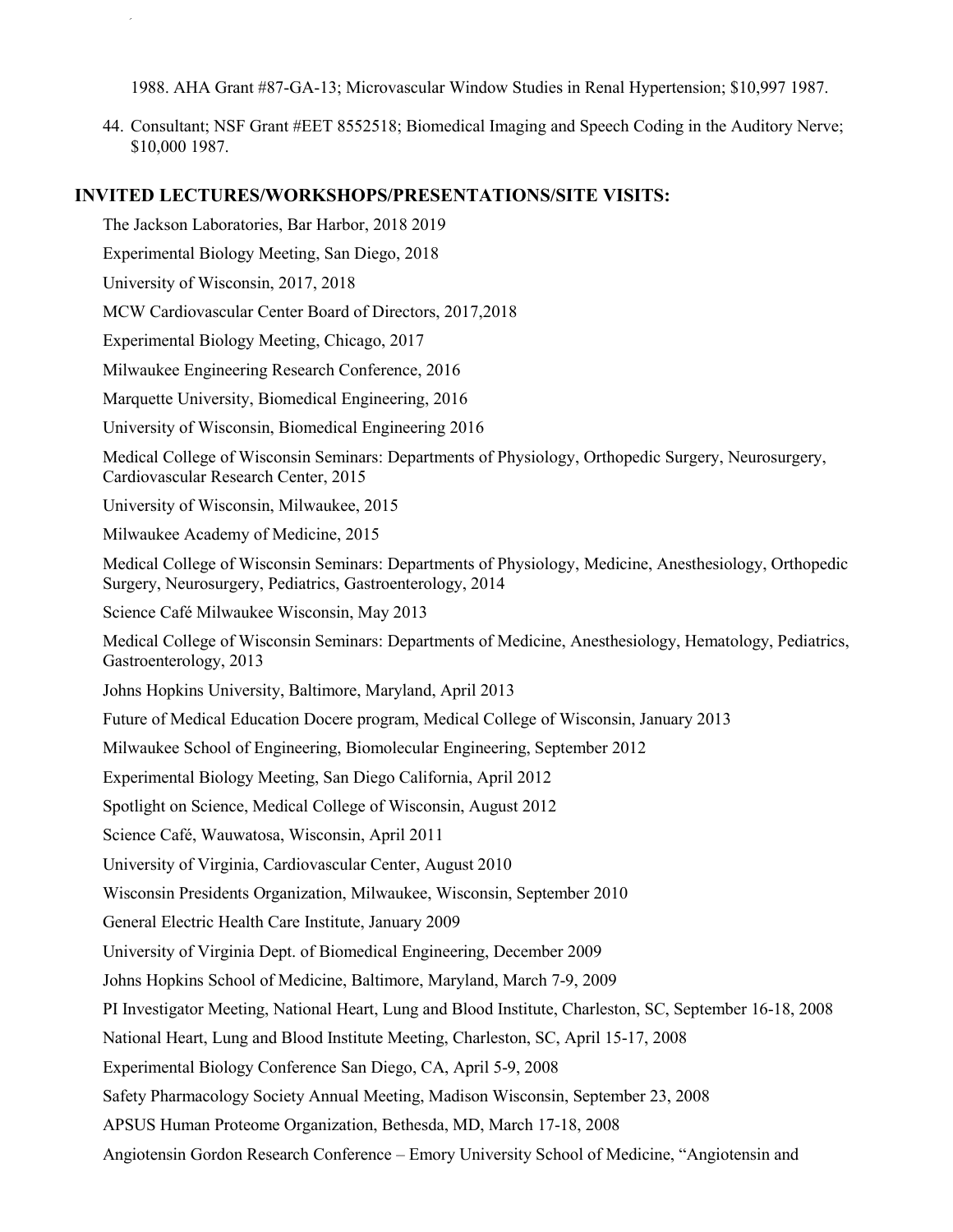Skeletal Muscle Angiogenesis", Atlanta, GA, Feb 27, 2008

American Society of Nephrology, San Francisco, CA, Nov 5, 2007

Molecular genetics: approaches to microvascular research." *Experimental Biology (FASEB 2004),*

Washington, D.C., April 17-21, 2004

Greene, Andrew 1/13/2021

University of Whitewater, WI, for the Colloquium, 2004

"Developing novel technologies for Proteomics directly from whole cells," *Experimental Biology (FASEB*

*2004),* Washington, D.C., April 17-21, 2004

HFSA <sup>7</sup>th Annual Scientific Meeting, "Individual Cell Proteome analysis" <sup>2003</sup>

University of Virginia, Charlottesville, VA, 2001

Angiotensin Gordon Conference, Ventura CA, 2001

International Society for Hypertension, Chicago, 2000

University of Mississippi, 2000

- Biomedical Engineering Society, Atlanta, GA, 1999
- Microcirculation Physiome, San Francisco, CA, 1998

National Academy of Sciences, Washington D.C., 1997

Vascular Biology '97, New Orleans, LA, 1997

St. Louis University, St. Louis, MO, 1997

Biomedical Engineering Society, State College, PA, 1996

University of Wisconsin School of Medicine Department of Physiology, Madison, WI, 1988

Gordon Conference, Angiotensin, Ventura, CA, 1996

NASA, Symposium on Gravitational Stress, Dallas, TX, 1995

University of Virginia, Department of Biomedical Engineering, Charlottesville, VA, 1993

Oakland University, Department of Biological Sciences, Rochester, MI, 1993

The Johns Hopkins University School of Medicine, Deptof Biomedical Engineering, Baltimore, MD, 1993

International Society for Heart Research, Burlington, VT, 1992

Biomedical Engineering Society, Charlottesville, VA, 1991

Duke University School of Medicine, Department of Radiology, Durham, NC, 1990

Marquette University Department of Mathematics, Statistics & Computer Science, 1988,

University of Maryland School of Medicine, Department of Physiology, Baltimore, MD, 1987, 1988, 1989

Barnes Hospital, Washington University School of Medicine, Department of Radiology, St. Louis, MO, 1988

The Johns Hopkins University School of Medicine, Department of Biomedical Engineering, Baltimore, MD, 1988, 1989

Washington University, Department of Electrical Engineering, St. Louis, MO, 1988

## **INTERNATIONAL INVITED LECTURES:**

Kyushu University, Japan, July 2014 Keynote speaker 48th Lake Kawaguchi Conference of Cardiology in Japan, June 2014 University of Sao Paulo, Sao Paulo, Brazil, 2004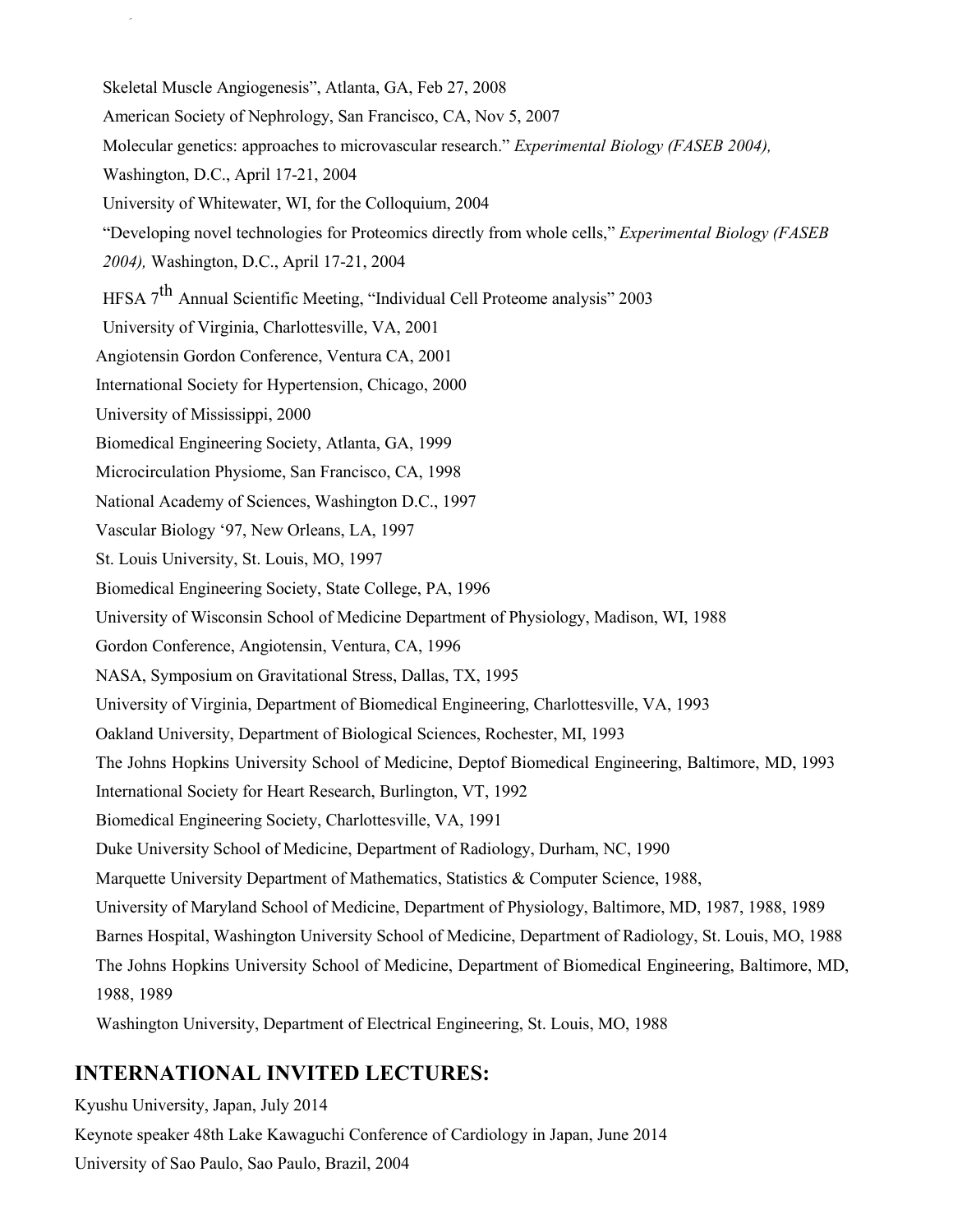International Microcirculation Society, Stockholm, Sweden, 2001 International Union of Physiological Sciences, Christchurch, NZ, 2001 World Congress for Microcirculation, Sydney, Australia, 2001 World Congress of Microcirculation, Munich, Germany, 1996 Technical University of Budapest, Budapest, Hungary, 1990 Academy of Sports Medicine, Budapest, Hungary, 1990 Semmelweis University, Institute of Physiology, Budapest, Hungary, 1990

Greene, Andrew 1/13/2021

## **MEDICAL COLLEGE OF WISCONSIN TEACHING ACTIVITIES:**

Advanced Systems Physiology for Biomedical Engineers (entire course with Brian Hoffmann, spring 2017, 2018) Symptoms – Dyspnea and Heart Failure, medical school: 1 session annually, 2014-present General Physiology, medical school and graduate school: between 6-18 lectures annually, 1987-present Advanced Cardiovascular Physiology, graduate: developed course, taught entire course annually, 2008-present Physiological Genomics, graduate: developed course, taught between 2-6 lectures annually 2001-present Concepts in Scientific Research, high school; met weekly with students for entire academic year 2011-2013 Cardiovascular small group pilot, medical school: developed course with Joshua Meskin, taught 12 sessions 2010 Biochemistry-proteomics, graduate: 2 lectures annually 2009-2013 Bioinformatics, undergraduate: 4 lectures annually, 1998-2005 Laboratory Cardiovascular Simulation, medical school: 8 sessions annually 1986-2002 General Neuroscience, medical school: 1 lecture annually, 1995-2004 Advanced Systems Neuroscience, graduate: 2 lectures annually,1995-2004 Mathematical Modeling in Biology, graduate: entire course with Peter Tonellato, 1990-1996 Computational Modeling in Physiology, undergraduate: entire course with Peter Tonellato, 1990-1993 Advanced Systems Physiology, graduate: developed and taught CV section (12 lectures) annually 1990-2008

#### **RESEARCH INTERESTS AND EXPERIENCE:**

Angiogenesis Stem Cell Biology Systems Biology Bioinformatics Biomedical Instrumentation Cardiovascular Mechanics and Hemodynamics Computer Applications to Measurement and Modeling in Physiology Genetics of Complex Disease In Vivo Nuclear Magnetic Resonance Spectroscopy and Imaging Infection and Inflammation in CV disease Neural and Endocrine Control of the Circulation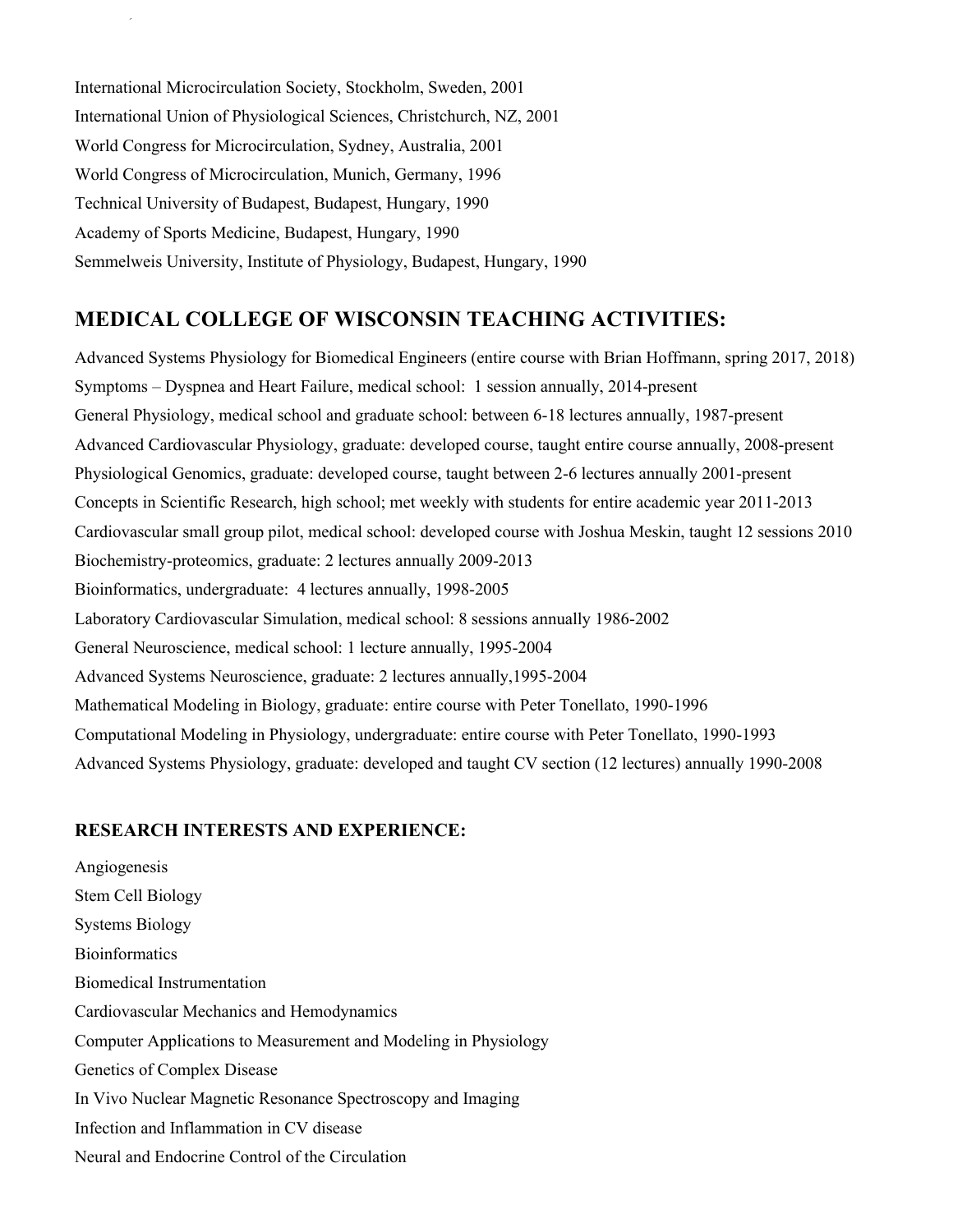Proteomics/Metabolomics Radiologic Imaging Renin-Angiotensin System Vascular Remodeling in Hypertension

Greene, Andrew 1/13/2021

### **STUDENTS AND POST-DOCTORAL FELLOWS TRAINED: 43**

#### **Name Current Position/Institution**

Isabel Hernandez, M.D. 1994 Professor of Physiology and Medicine/Universidad de Murcia Diane Munzenmaier, Ph.D. 1995 Program Director, Center for Biomolecular Modeling, MSOE Mark Rieder, Ph.D. 1996 Senior Vice President/Adaptive Biotechnologies, Seattle, WA David O'Drobinak, Ph.D. 1996 Professor of Biology/Valdosta State University, Georgia\* Canzater Gillespie, B.S. 1997 Teacher, Milwaukee Public Schools James Alletto, Ph.D. 1998 Associate Professor/Western Kentucky University Adrienne Lenz, M.A. 1998 Regulator Affairs Director/GE Healthcare, Waukesha, WI Elizabeth Nora, Ph.D., M.D. 1998 Endocrinologist/Aurora Sheboygan Memorial Medical Center Ron Gerrits, Ph.D. 1999 Professor of Biomedical Engineering, MSOE, Milwaukee Sandra Amaral, Ph.D. 2001 Professor/ University of Sao Paulo, Bauru J. Russel Linderman, Ph.D. 2001 Research Scientist, Navy/University of West Virginia Jess Fedorowitz, M.D. 2001 Assistant Professor of Psychiatry/University of Iowa Carlos Santos, Ph.D. 2002 Professor and Dean / University of Sao Paulo, Brazil Jacklyn Bohman, B.S. 2002 Biomedical Engineer/ Clement J. Zablocki VA Medical Center, Milwaukee, Wisconsin Melissa Morse (Agoudemos), Ph.D., M.D. 2002 Professor of Pediatric Cardiology/Southern Illinois University Wayne Hicks, Ph.D. 2005 Staff Scientist/ Food and Drug Administration, Bethesda, MD Sarah Nickoloff, MD. 2005 Assistant Professor of Medicine/Medical College of Wisconsin Matt Brown, M.D. 2007 Assistant Professor of Pediatric Cardiology/University of Texas Julia Hayter (Smith), Ph.D. 2008 Customer Support Scientist/Bruker Daltronics Limited, Coventry, UK

Jonna Lindholm-Ventola, M.S. 2008 Technical Customer Service/Antilla Oy in Kerava, Finland Matt Petersen, Ph.D. 2006 Associate Dean/Northeast Wisconsin Technical College Julie Antczak-Freed, MD, PhD. 2008 Fellow in Anesthesiology/Medical College of Wisconsin Zhongmin Tian, Ph.D. 2009 Professor/Xi'an Jiaotong University, China Alison Kriegel, Ph.D. 2009 Assistant Professor/Medical College of Wisconsin Micheline Resende, Ph.D. 2010 Research Scientist, Stem Cell Center/Texas Heart Institute Sarah Parker, Ph.D. 2011 Project Scientist/Cedars-Sinai, Los Angeles Catherine Kaczorowski, Ph.D. 2012 Associate Professor/Jackson Laboratory

Jordan Wagner, B.S. 2013 Graduate Student/Johns Hopkins University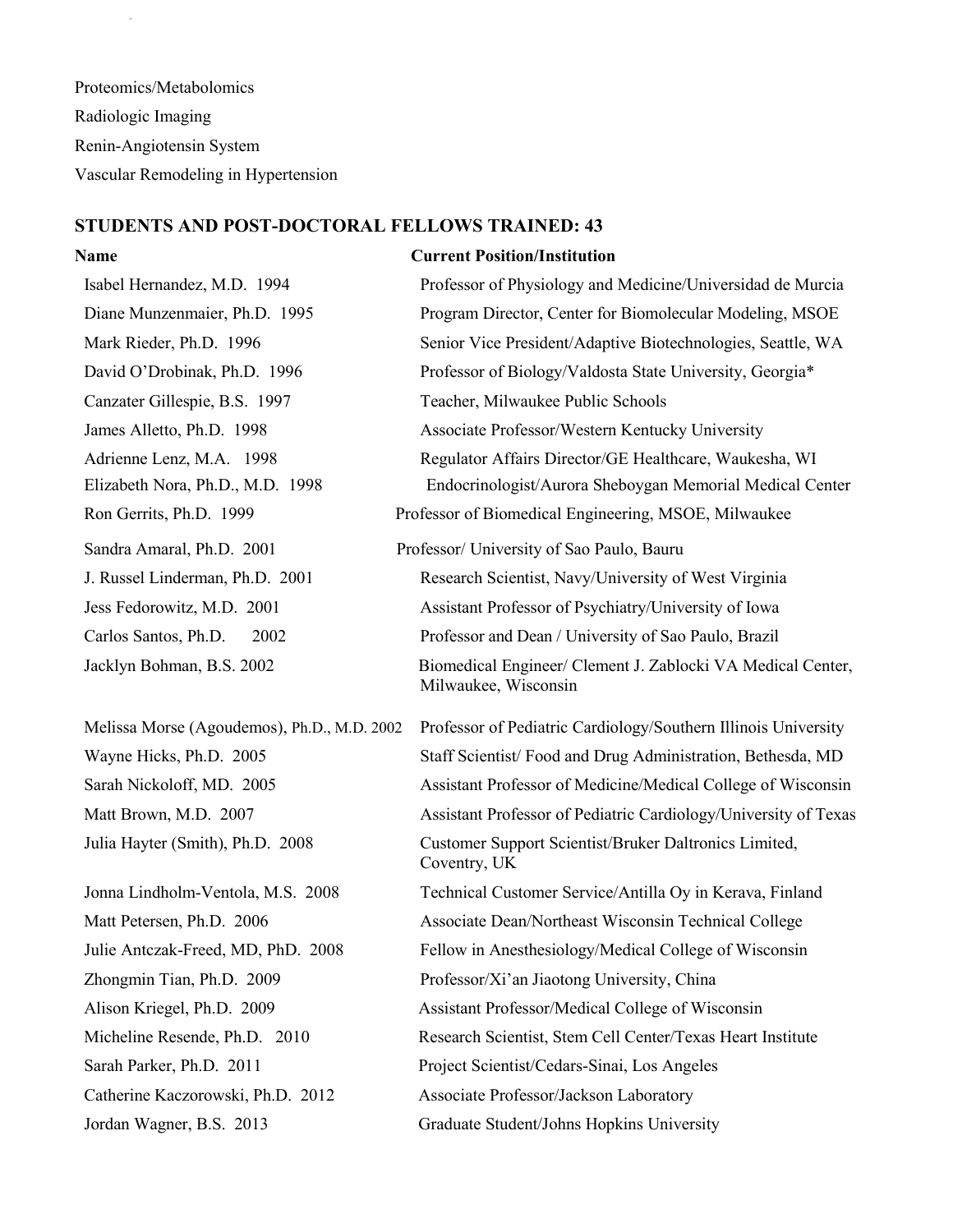Jamie Karcher (Genthe), PhD. 2015 Manager, Hematology Cerus Kate Schmidt, M.D.\*\* Allysa M. O'Farrell, M.D.\*\* Chris Razinski, B.S. \*\* Niraj Nagrami, M.S.\*\* Jean Peters, B.S. \*\* Anna Corey\*\* Evon Croen\*\* Chris Kleefish\*\* Kevin Murray\*\* *(\*deceased, \*\* Lost to follow-up)*

Greene, Andrew 1/13/2021

Ogugua Anene-Maidoh, MD. 2013 Resident in Thoracic Surgery/Medical College of Wisconsin Brian Hoffman, Ph.D.2014 Mass Spectrometry Scientist II/ Jackson Laboratory Tony Prisco, MD, PhD.2015 Resident in Cardiology/ University of Minnesota

Eric Exner, PhD. 2018 Resident in Emergency Medicine/ U Washington Timothy Stodola, PhD. 2018 Postdoctoral fellow/Medical College of Wisconsin Alicia Ivory, B.S. MSTP Student/Medical College of Wisconsin

#### **STUDENT THESIS COMMITTEE:**

#### **49 Students at MCW, Marquette University, Children's Hospital, USP Brazil**

| Zhiwei Zhang, Computer Sciences, Marquette University |      |
|-------------------------------------------------------|------|
| Donald Jacobsen, Biophysics                           |      |
| Suzanne Greenberg, Physiology                         |      |
| Daniel Brown, Physiology                              |      |
| James Wu, Biophysics                                  |      |
| Sharon Lu, Physiology                                 | 1993 |
| Mary Pat Kunert, Physiology                           | 1993 |
| Sarah England, Physiology                             | 1993 |
| Eric Wong, Biophysics                                 | 1994 |
| Michael Ibrahim, Biophysics                           | 1994 |
| Peter Bandettini, Biophysics                          |      |
| Nabil Alkayed, Physiology                             |      |
| Amadou Camara, Physiology                             |      |
| James Christiansen, Biophysics                        |      |
| Wen-Ming Lu, Biophysics                               |      |
| David Weber, Physiology                               |      |
| Tim Lowry, Physiology                                 |      |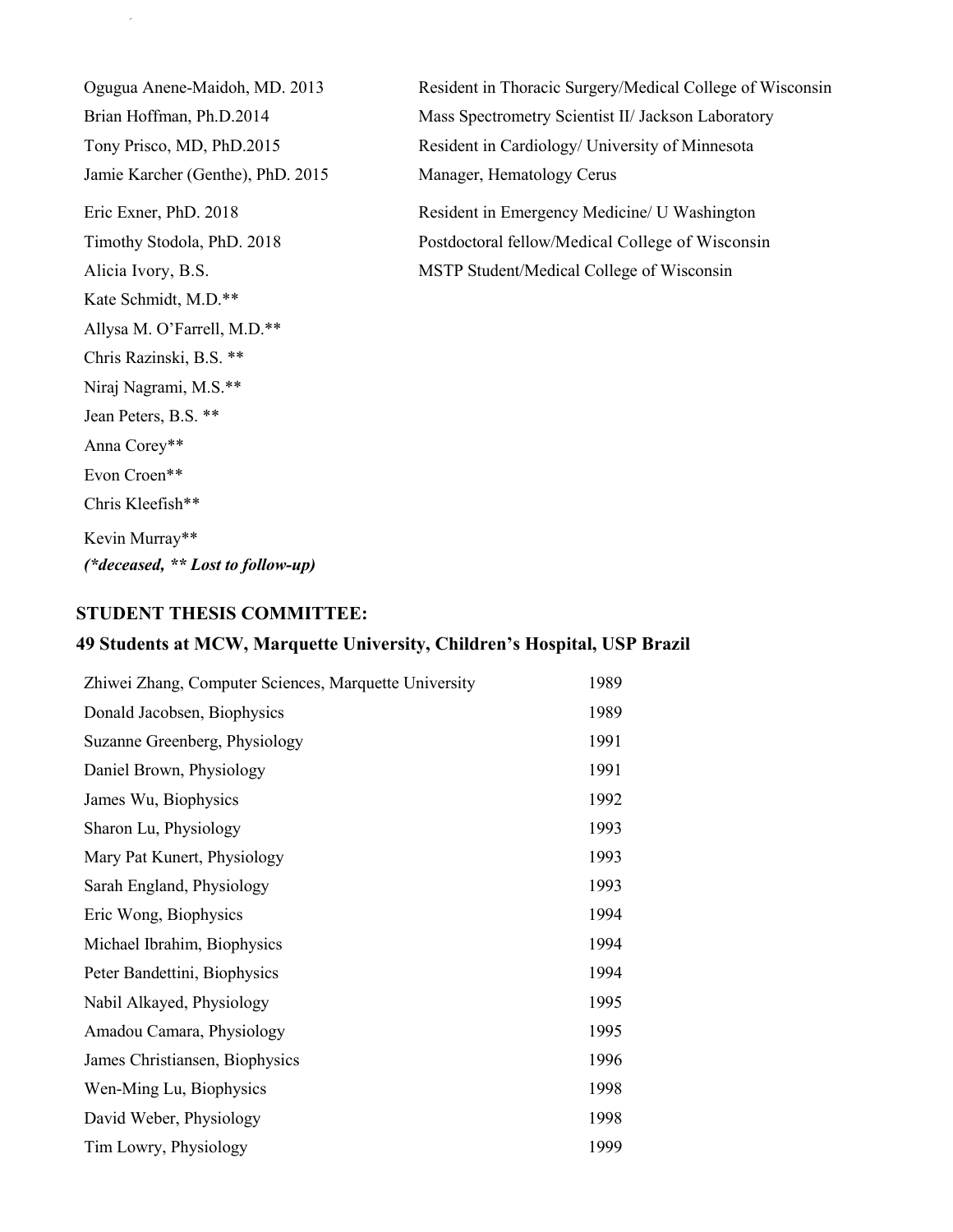| Tom Feroah, Physiology                                           | 2001 |
|------------------------------------------------------------------|------|
| Arvind Pathak, Biophysics                                        | 2001 |
| Jason Bently, Biomedical Engineering, Marquette University       | 2001 |
| Michael Kloehn, Marquette University                             | 2002 |
| Brian Chelowa, Physiology                                        | 2002 |
| Frank Sylvester, Physiology                                      | 2002 |
| Peigang Li, Mathematics, Marquette University                    | 2003 |
| Julie Wenninger, Physiology                                      | 2003 |
| Matt Hodges, Physiology                                          | 2004 |
| Shane Phillips, Physiology                                       | 2004 |
| Christian Wietholt, Biomedical Engineering, Marquette University | 2004 |
| Matt Reiss, Anesthesiology                                       | 2004 |
| Ines Drenjancevic-Peric, Physiology                              | 2005 |
| Carlos Santos, Pharmacology, USP Brazil                          | 2005 |
| Amit Indap, Biomedical Engineering, Marquette University         | 2005 |
| Artur Rangel Filho, Physiology                                   | 2006 |
| Matt Brown, Children's Hospital                                  | 2006 |
| Marko Ljubkovic, Physiology                                      | 2007 |
| Jeff Eckert, Physiology                                          | 2007 |
| Kelly Duffy, Physiology                                          | 2008 |
| Nick Kettenhoffen, Biophysics                                    | 2009 |
| Jieun Lee, Chemistry, University of Wisconsin                    | 2009 |
| Aaron Polichnowski, Physiology                                   | 2009 |
| Amy Cayenberg, Physiology                                        | 2010 |
| Lisa Marie Collins, Physiology                                   | 2010 |
| Matt Thompson, Physiology                                        | 2012 |
| John Savaryn, Microbiology and Molecular Genetics                | 2012 |
| Scott Canfield, Physiology                                       | 2013 |
| Sandra Brown-Ford, Physiology                                    | 2013 |
| Tarin Bigley, Microbiology and Molecular Genetics                | 2014 |
| Jessica Priestly, Physiology                                     | 2014 |
| Maxime Heroux, Biochemistry                                      | 2015 |
| Michael Larson, Biophysics                                       | 2014 |
| Scott Bugenhagen, Physiology                                     |      |
| Sasha Prisco, Physiology                                         |      |
| Bryce Schuler, Microbiology and Molecular Genetics               |      |
| Luis Paniagua, Biochemistry                                      | 2015 |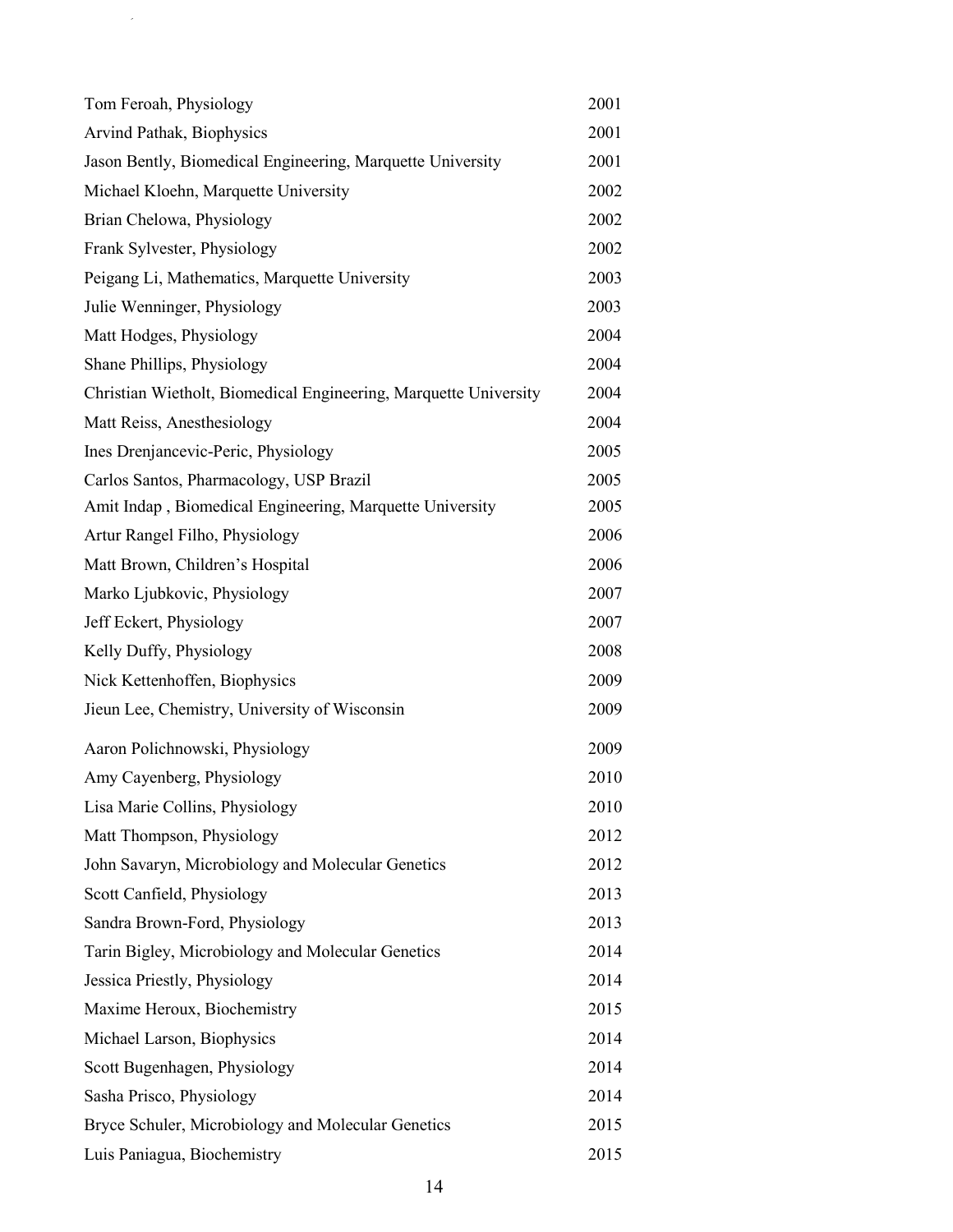| 2016 |
|------|
| 2017 |
| 2017 |
| 2017 |
| 2017 |
| 2017 |
| 2018 |
| 2020 |
| 2020 |
| 2021 |
|      |

#### **MANUSCRIPTS:**

- 1. Colombini-Ishikiriama BL, Dionisio TJ, Garbieri TF, da Silva RA, Machado MAAM, de Oliveira SHP, Lara VS, Greene AS, Santos CF. What is the response profile of deciduous pulp fibroblasts stimulated with E. coli LPS and E. faecalis LTA? BMC Immunol. 2020 Jun 22;21(1):38. doi: 10.1186/s12865-020- 00367-8. PMID: 32571213
- 2. Exner EC, Geurts AM, Hoffmann BR, Casati M, Stodola T, Dsouza NR, Zimmermann M, Lombard JH, Greene AS. Interaction between Mas1 and AT1RA contributes to enhancement of skeletal muscle angiogenesis by angiotensin-(1-7) in Dahl salt-sensitive rats. PLoS One. 2020 Apr 23;15(4):e0232067. doi: 10.1371/journal.pone.0232067. eCollection 2020.
- 3. Mishra MK, Liang EY, Geurts AM, Auer PWL, Liu P, Rao S, Greene AS, Liang M, Liu Y. Comparative and Functional Genomic Resource for Mechanistic Studies of Human Blood Pressure-Associated Single Nucleotide Polymorphisms. Hypertension. 2020 Jan 6:HYPERTENSIONAHA11914109. doi: 10.1161/HYPERTENSIONAHA.119.14109. [Epub ahead of print] PMID: 31902252
- 4. Dionísio TJ, Souza GP, Colombini-Ishikiriama BL, Garbieri TF, Parisi VA, Oliveira GM, Cano IP, Rodini CO, Oliveira SHP, Greene AS, Santos CF. AT1 receptor antagonism promotes bone loss attenuation in experimental periodontitis, block inflammatory mediators, upregulate antioxidant enzymes and bone formation markers. J Periodontol. 2019 Aug 31. doi: 10.1002/JPER.19-0064. [Epub ahead of print]. PMID: 31473996
- 5. Kriegel AJ, Terhune SS, Greene AS, Noon KR, Pereckas MS, Liang M. Isomer-specific effect of microRNA miR-29b on nuclear morphology. J Biol Chem. 2018 Sep 7;293(36):14080-14088. doi: 10.1074/jbc.RA117.001705. Epub 2018 Jul 13. PMID: 30006350
- 6. Stodola TJ, Liu P, Yong L, Vallejos AK, Geurts AM, Greene AS, Liang M. Genome-wide map of proximity linkage to renin proximal promoter in rat. Physiol Genomics. 2018 Mar 9. doi: 10.1152/physiolgenomics.00132.2017. PMID: 29521603
- 7. Neuner SM, Wilmott LA, Hope KA, Hoffmann B, Chong JA, Abramowitz J, Birnbaumer L, O'Connell K, Tryba AK, Greene AS, Chan CS, Kaczorowski CC.Corrigendum to "TRPC3 channels critically regulate hippocampal excitability and contextual fear memory" Behav. Brain Res. 281(March) 2015, 69-77. Behav Brain Res. 2017 Aug 14;332:379. doi: 10.1016/j.bbr.2017.05.038. Epub 2017 May 30. PMID: 28576459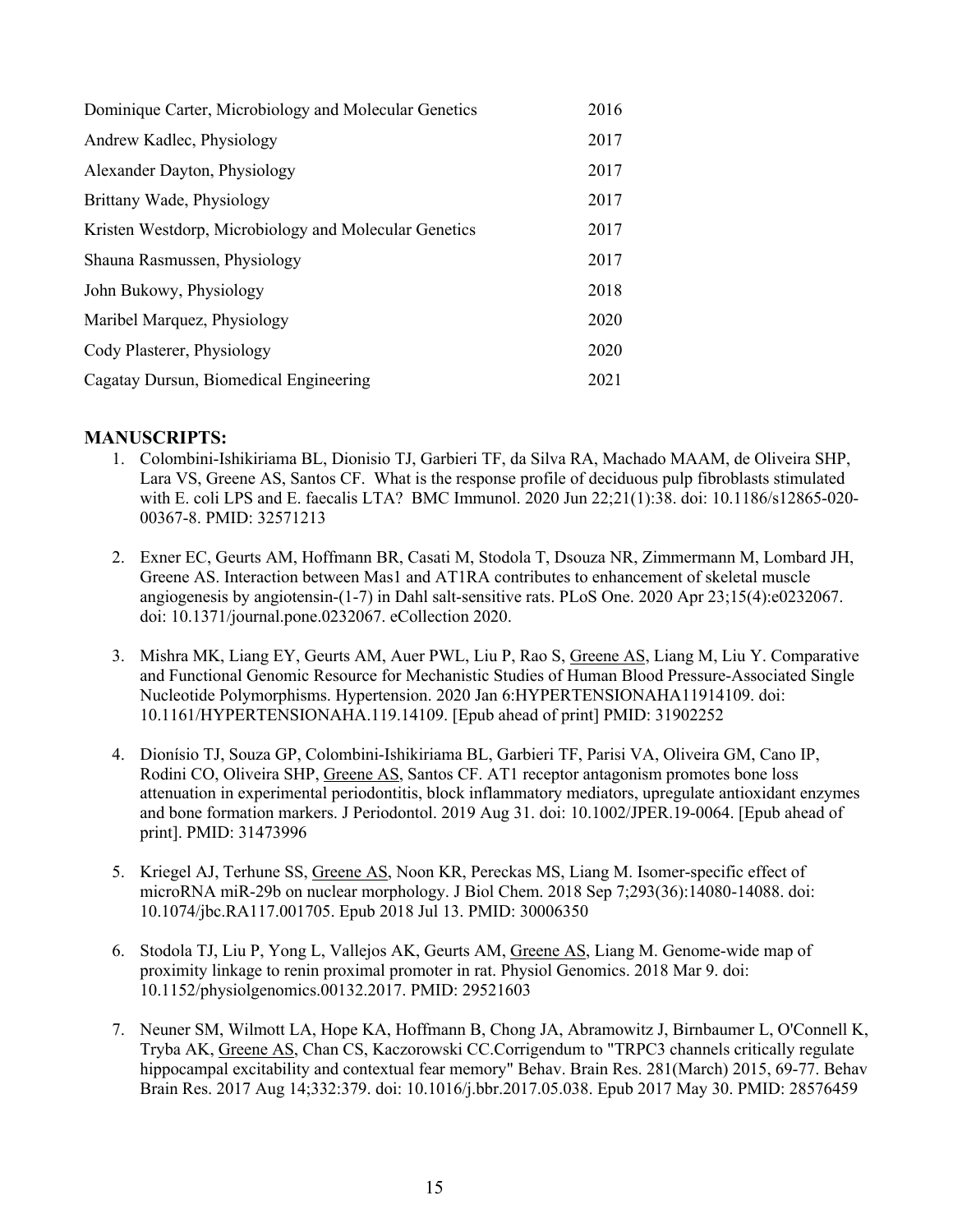- 8. Flister MJ, Tsaih SW, Stoddard A, Plasterer C, Jagtap J, Parchur AK, Sharma G, Prisco AR, Lemke A, Murphy D, Al-Gizawiy M, Straza M, Ran S, Geurts AM, Dwinell MR, Greene AS, Bergom C, LaViolette PS, Joshi A. Host genetic modifiers of nonproductive angiogenesis inhibit breast cancer. Breast Cancer Res Treat. 2017 Aug;165(1):53-64. doi: 10.1007/s10549-017-4311-8. Epub 2017 May 31.PMID: 28567545
- 9. Freed JK, Durand MJ, Hoffmann BR, Densmore JC, Greene AS, Gutterman DD. Mitochondria-regulated formation of endothelium-derived extracellular vesicles shifts the mediator of flow-induced vasodilation. Am J Physiol Heart Circ Physiol. 2017 May 1;312(5):H1096-H1104. doi: 0.1152/ajpheart.00680.2016. Epub 2017 Feb 17. PMID: 28213406
- 10. Hoffmann BR, Stodola TJ, Wagner JR, Didier DN, Exner EC, Lombard JH, Greene AS. .Mechanisms of Mas1 Receptor-Mediated Signaling in the Vascular Endothelium Arterioscler Thromb Vasc Biol. 2017 Mar;37(3):433-445. doi: 10.1161/ATVBAHA.116.307787. Epub 2017 Jan 12. PMID: 28082260
- 11. Dayton A, Exner EC, Bukowy JD, Stodola TJ, Kurth T, Skelton M, Greene AS, Cowley AW Jr. Breaking the Cycle: Estrous Variation Does Not Require Increased Sample Size in the Study of Female Rats. Hypertension. 2016 Nov;68(5):1139-1144. Epub 2016 Sep 26. PMID: 27672030
- 12. Prisco AR, Hoffmann BR, Kaczorowski CC, McDermott-Roe C, Stodola TJ, Exner EC, Greene AS. Tumor Necrosis Factor α Regulates Endothelial Progenitor Cell Migration via CADM1 and NF-kB. Stem Cells. 2016 Jul;34(7):1922-33. doi: 10.1002/stem.2339. Epub 2016 Mar 4. PMID: 26867147
- 13. Prisco AR, Hoffmann BR, Kaczorowski CC, McDermott-Roe C, Stodola TJ, Exner EC, Greene AS. TNFα Regulates Endothelial Progenitor Cell Migration via CADM1 and NF-kB. Stem Cells. 2016 Feb 11. doi: 10.1002/stem.2339. [Epub ahead of print]
- 14. Santos CF, Morandini AC, Dionísio TJ, Faria FA, Lima MC, Figueiredo CM, Colombini-Ishikiriama BL, Sipert CR, Maciel RP, Akashi AP, Souza GP, Garlet GP, Rodini CO, Amaral SL, Becari C, Salgado MC, Oliveira EB, Matus I, Didier DN, Greene AS. Functional Local Renin-Angiotensin System in Human and Rat Periodontal Tissue. PLoS One. 2015 Aug 5;10(8):e0134601. doi: 10.1371/journal.pone.0134601. eCollection 2015. PMID: 26244896
- 15. Karcher JR, Hoffmann BR, Liu P, Liu Y, Liang M, Greene AS. Genome-wide epigenetic and proteomic analysis reveals altered Notch signaling in EPC dysfunction. Physiol Rep. 2015 Apr;3(4). pii: e12358. doi: 10.14814/phy2.12358. PMID: 25921777
- 16. Prisco AR, Prisco MR, Carlson BE, Greene AS. TNF-α increases endothelial progenitor cell adhesion to the endothelium by increasing bond expression and affinity. Am J Physiol Heart Circ Physiol. 2015 Jun 1;308(11):H1368-81. doi: 10.1152/ajpheart.00496.2014. Epub 2014 Dec 24. PMID: 25539711
- 17. Greene AS. Physiological Genomics where are we now? Physiol Genomics. 2014 Dec 15;46(24):859. doi: 10.1152/physiolgenomics.00127.2014. Epub 2014 Dec 9.
- 18. Neuner SM, Wilmott LA, Hope KA, Hoffmann B, Chong JA, Abramowitz J, Birnbaumer L, O'Connell KM, Tryba AK, Greene AS, Savio Chan C, Kaczorowski CC. TRPC3 channels critically regulate hippocampal excitability and contextual fear memory. Behav Brain Res. 2015 Mar 15;281:69-77. doi: 10.1016/j.bbr.2014.12.018. Epub 2014 Dec 13. PMID: 25513972
- 19. Li L, Chen E, Yang C, Zhu J, Jayaraman P, De Pons J, Kaczorowski CC, Jacob HJ, Greene AS, Hodges MR, Cowley AW Jr, Liang M, Xu H, Liu P, Lu Y. Improved rat genome gene prediction by integration of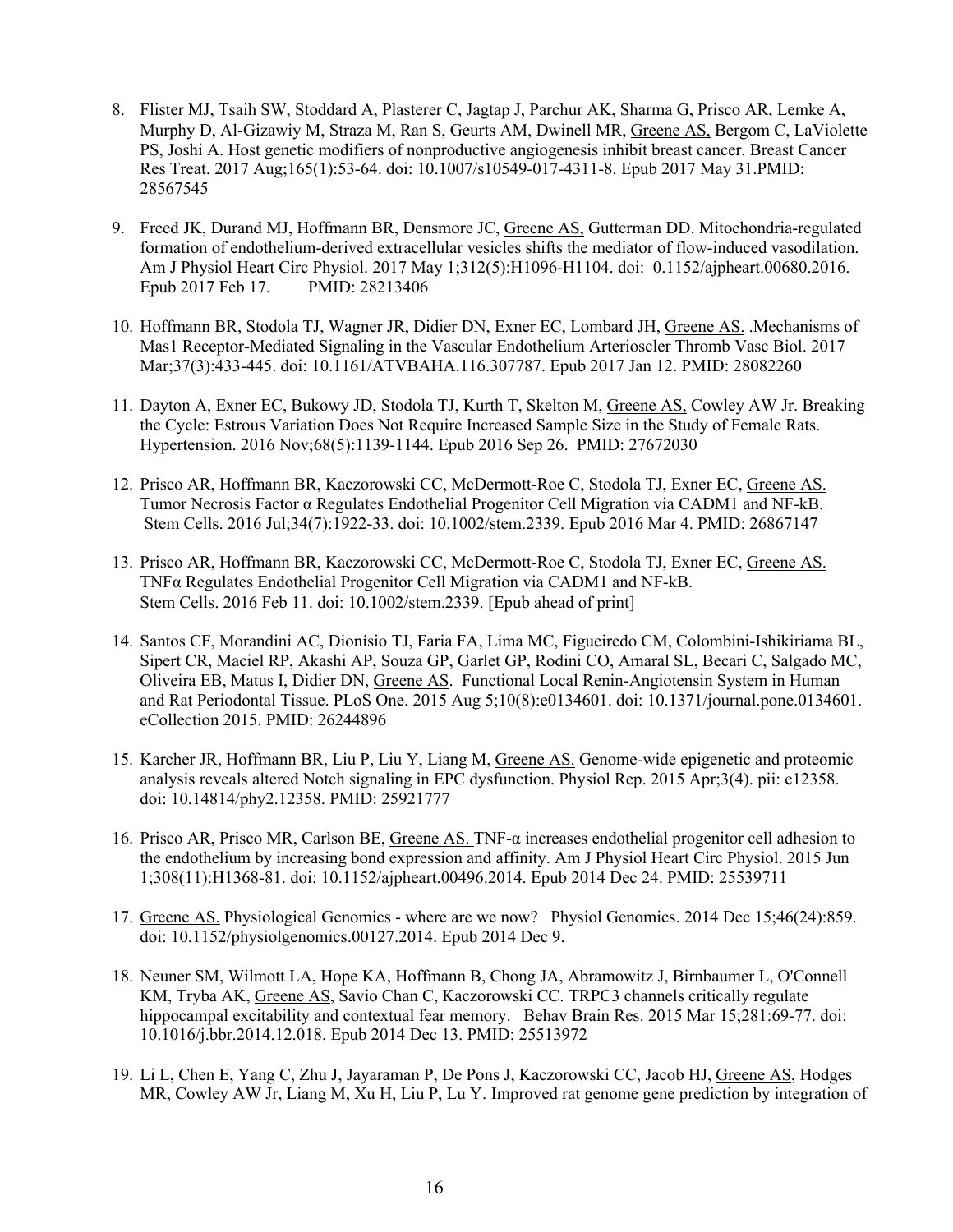ESTs with RNA-Seq information. Bioinformatics. 2015 Jan 1;31(1):25-32. doi: 10.1093/bioinformatics/btu608. Epub 2014 Sep 12. PMID: 25217576

- 20. Prisco AR, Bukowy JD, Hoffmann BR, Karcher JR, Exner EC, Greene AS. Automated quantification reveals hyperglycemia inhibits endothelial angiogenic function. PLoS One. 2014 Apr 9;9(4):e94599
- 21. Karcher JR, Greene AS. Bone marrow mononuclear cell angiogenic competency is suppressed by a high salt diet. *Am J Physiol Cell Physiol*. 2013 Nov 20. [Epub ahead of print] PMID: 24259418
- 22. Hoffmann BR, Wagner JR, Prisco AR, Janiak A, Greene AS. Vascular endothelial growth factor-A signaling in bone marrow-derived endothelial progenitor cells exposed to hypoxic stress. *Physiol Genomics*. 2013 Nov 1;45(21):1021-34. doi: 10.1152/physiolgenomics.00070.2013. Epub 2013 Sep 10. PMID: 24022223
- 23. Kaczorowski CC, Stodola TJ, Hoffmann BR, Prisco AR, Liu PY, Didier DN, Karcher JR, Liang M, Jacob HJ, Greene AS. Targeting the endothelial progenitor cell surface proteome to identify novel mechanisms that mediate angiogenic efficacy in a rodent model of vascular disease. *Physiol Genomics*. 2013 Nov 1;45(21):999-1011. doi: 10.1152/physiolgenomics.00097.2013. Epub 2013 Sep 10.
- 24. Hoffman MJ, Flister MJ, Nunez L, Xiao B, Greene AS, Jacob HJ, Moreno C. Female-specific hypertension loci on rat chromosome 13. *Hypertension*. 2013 Sep;62(3):557-63. doi: 10.1161/HYPERTENSIONAHA.113.01708. Epub 2013 Jul 1. PMID:23817491
- 25. Yu X, Lu C, Liu H, Rao S, Cai J, Liu S, Kriegel AJ, Greene AS, Liang M, Ding X. Hypoxic preconditioning with cobalt of bone marrow mesenchymal stem cells improves cell migration and enhances therapy for treatment of ischemic acute kidney injury. *PLoS One*. 2013 May 9;8(5):e62703. doi: 10.1371/journal.pone.0062703. PMID: 23671625.
- 26. Hoffmann BR, El-Mansy MF, Sem DS, Greene AS. Chemical Proteomics-Based Analysis of Off-Target Binding Profiles for Rosiglitazone and Pioglitazone: Clues for Assessing Potential for Cardiotoxicity. *J Med Chem.* 2012 Oct 11;55(19):8260-71. Doi:10.1021/jm301204r [Epub 2012 Sept 28] PMID: 22970990.
- 27. Parker SJ, Didier DN, Karcher JR, Stodola TJ, Endres B, Greene AS. Bone marrow mononuclear cells induce beneficial remodeling and reduce diastolic dysfunction in the left ventricle of hypertensive SS/MCWi rats. *Physiol Genomics.* 2012 Oct 2;44(19):925-33. doi: 10.1152/physiolgenomics.00170.2011. Epub 2012 Jul 31.
- 28. Zheleznova NN, Yang C, Ryan RP, Halligan BD, Liang M, Greene AS, Cowley AW Jr. Mitochondrial proteomic analysis reveals deficiencies in oxygen utilization in medullary thick ascending limb of Henle in the Dahl salt-sensitive rat. *Physiol Genomics.* 2012 Sep 1;44(17):829-42. doi: 10.1152/physiolgenomics.00060.2012. Epub 2012 Jul 17. PMID: 22805345
- 29. Kriegel AJ, Didier DN, Li P, Lazar J, Greene AS. Mechanisms of cardioprotection resulting from Brown Norway chromosome 16 substitution in the Salt-Sensitive Dahl rat. *Physiol Genomics*. 2012 Jul 3. 2012 Aug 17;44(16):819-27. doi: 10.1152/physiolgenomics.00175.2011. Epub 2012 Jul 3. PMID: 22759922.
- 30. Stekiel TA, Contney SJ, Roman RJ, Weber CA, Stadnicka A, Bosnjak ZJ, Greene AS, Moreno. Pharmacogenomic Strain Differences in Cardiovascular Sensitivity Propofol. Anesthes. Epub 2011 Dec:115:(6):1192-1200. PMID: 220220141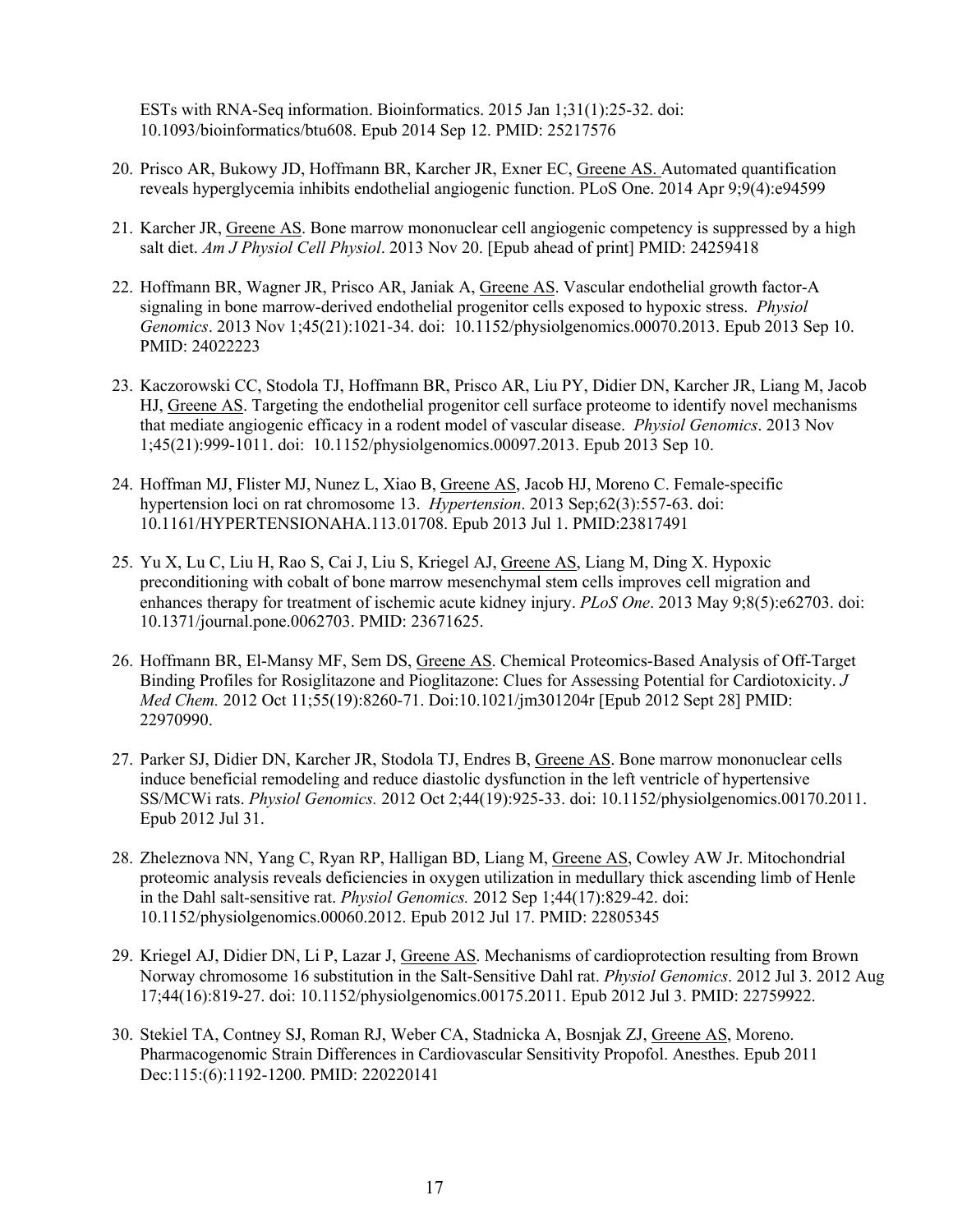- 31. Stodola TJ, de Resende MM, Sarkis AB, Didier DN, Jacob HJ, Huebner N, Hummel O, Saar K, Moreno C, Greene AS. Characterization of the genomic structure and function of regions influencing renin and angiogenesis in the SS rat. *Physiol Genomics*. Epub 2011 Jul;43(13):808-17. PMID: 21521778.
- 32. Moreno C, Hoffman M, Stodola TJ, Didier DN, Lazar J, Geurts AM, North PE, Jacob HJ, Greene AS. Creation and characterization of a rennin knockout rat. *Hypertension.* 2011 Mar;57(3):614-9.
- 33. Greene AS. The important of being Earnest: I can't glean which gene you mean. *Physiol Genomics.* 2011 Feb24;43(4):187. PMID: 21177385.
- 34. Halligan BD, Greene AS. Visualize: A free and open source multifunction tool for proteomics data analysis. *Proteomics.* 2011 Mar; 11(6): 1058-63. Doi:10.1002/ pmic201000556. Epub 2011 Feb 7. PMID: 21365761.
- 35. Moreno C, Hoffman M, Stodola TJ, Didier DN, Lazar J, Geurts AM, North PE, Jacob HJ, Greene AS. Creation and characterization of a renin knockout rat. *Hypertension.* 2011 Mar;57(3):614-9. PMID: 21242461.
- 36. Durand MJ, Moreno C, Greene AS, Lombard JH. Impaired relaxation of cerebral arteries in the absence of elevated salt intake in normotensive congenic rats carrying the Dahl salt-sensitive gene. Am J Physiol Heart Circ Physiol. 2010 Sep PMID: 20852041.
- 37. Kriegel AJ, Fang Y, Liu Y, Tian Z, Mladinov D, Matus IR, Ding X, Greene AS, Liang M. MicroRNAtarget pairs in human renal epithelial cells treated with transforming growth factor beta 1: a novel role of miR-382. *Nucleic Acids Res.* 2010 Dec 1;38(22):8338-47. PMID20716515.
- 38. Kriegel AJ, Fang Y, Liu Y, Tian Z, Mladinov D, Matus IR, Ding X, Greene AS, Liang M. MicroRNAtarget pairs in human renal epithelial cells treated with transforming growth factor {beta}1: a novel role of miR-382". Nucleic Acids Res. 2010 Aug 16. [Epub ahead of print] PMID: 20716515.
- 39. Mesrobian HG, Mitchell ME, See WA, Halligan BD, Carlson BE, Greene AS, Wakim BT. Candidate urinary biomarker discovery in ureteropelvic junction obstruction: a proteomic approach. J Urol. 184(2):709-14, 2010.
- 40. de Resende MM, Stodola TJ, Greene AS. Role of the Renin Angiotensin system on Bone Marrow-Derived Stem Cell Function and its impact on Skeletal Muscle angiogenesis. Physiol Genomics 42(3):437-44, 2010.
- 41. Freed JK, Greene AS. Proteomic analysis of shear stress-mediated protection from TNF-alpha in endothelial cells. Microcirculation1 7(4):259-70, 2010.
- 42. Drenjancevic-Peric I, Weinberg BD, Greene AS, Lombard JH., Restoration of cerebral vascular relaxation in renin congenic rats by introgression of the Dahl R renin gene. Am J Hypertens 23(3):243-8, 2010.
- 43. Lu L, Li P, Yang C, Kurth T, Misale M, Skelton M, Moreno C, Roman RJ, Greene AS, Jacob HJ, Lazar J, Liang M, Cowley AW Jr., Dynamic convergence and divergence of renal genomic and biological pathways in protection from Dahl salt-sensitive hypertension. Physiol Genomics 41(1):63-70, 2010.
- 44. Parker SJ, Halligan BD, Greene AS. Quantitative Analysis of Silac data sets using spectra counting. Proteomics 10(7):1408-15, 2010.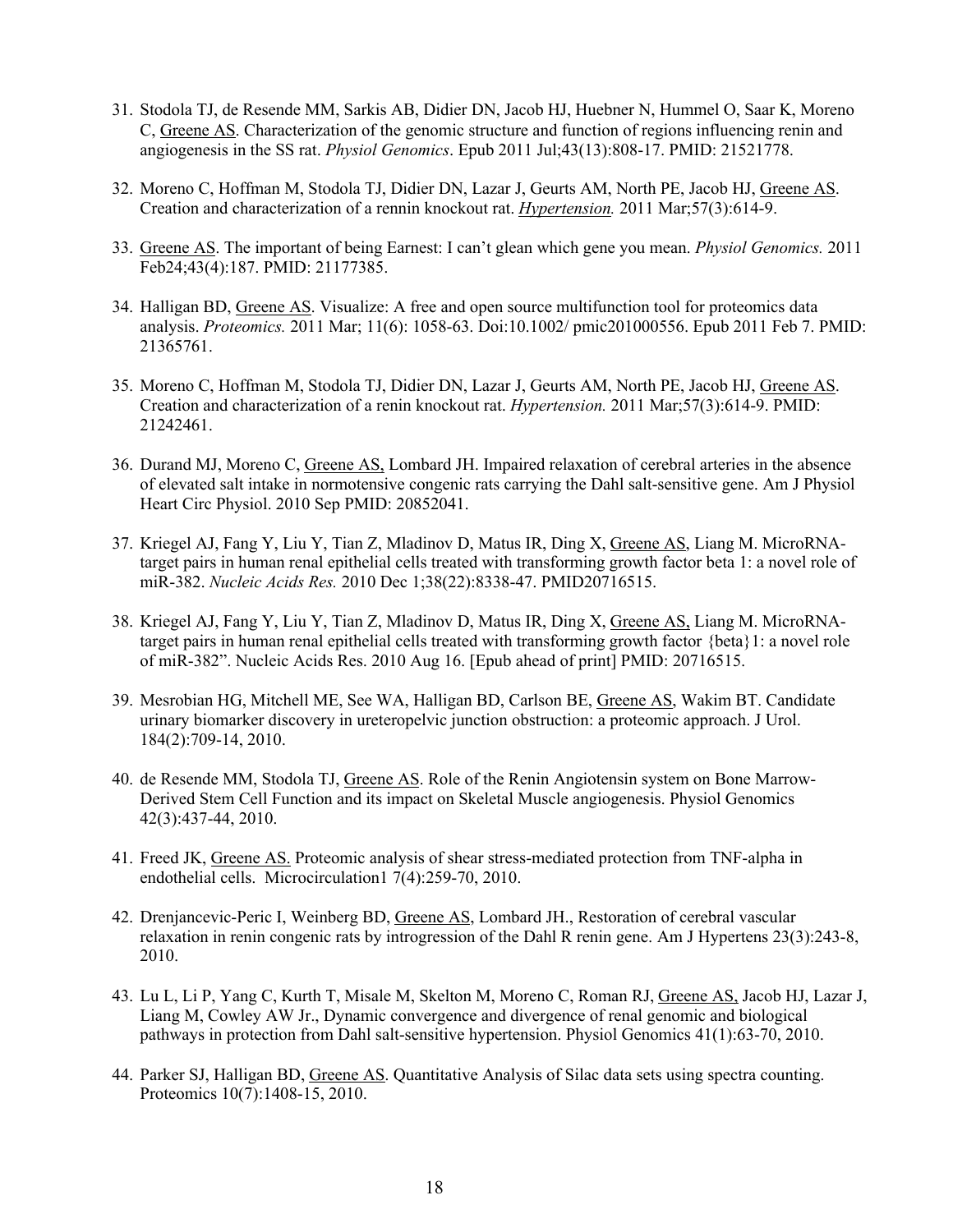- 45. Tian Z, Liu Y, Usa K, Mladinov D, Fang Y, Ding X, Greene AS, Cowley AW Jr, Liang M. Novel Role of Fumarate Metabolism in Dahl-Salt Sensitive Hypertension. Hypertension 54(2):255-60, 2009.
- 46. Santos CF, Akashi AE, Dionísio TJ, Sipert CR, Didier DN, Greene AS, Oliveira SH, Pereira HJ, Becari C, Oliveira EB, Salgado MC., Characterization of a local Renin-Angiotensin system in rat gingival tissue. J Periodontol 80(1):130-9, 2009.
- 47. Halligan BD, Geiger JF, Vallejos AK, Greene AS. Twigger SN. Low Cost, Scalable Proteomics Data Analysis Using Amazon's Cloud Computing Services and Open Source Search Algorithms. J Proteome Res 8(6):3148-53, 2009.
- 48. Kriegel AJ, Greene AS. Substitution of Brown Norway chromosome 16 preserves cardiac function with aging in a Salt-Sensitive Dahl consomic rat. Physiol Genomics 12;36(1):35-42, 2008.
- 49. Lee JE, Mirza SP, Didier DN, Scalf M, Olivier M, Greene AS, Smith LM. Identification of cell surface markers to differentiate rat endothelial and fibroblast cells using lectin arrays and LC-ESI-MS/MS. Anal Chem 80(21):8269-75, 2008. Anal Chem. 2008 Nov 1;80(21):8269-75. Epub 2008 Sep 27.PMID:18821777.
- 50. Freed JK, Shortreed MR, Kleefisch CJ, Smith LM, Greene AS. Revealing the role of phosphatidylserine in shear stress-mediated protection in endothelial cells. *Endothelium. 2008* 15(4):225-30.
- 51. Sander TL, Ou JS, Densmore JC, Kaul S, Matus I, Twigger S, Halligan B, Greene AS, Pritchard KA Jr, Oldham KT. Protein composition of plasminogen activator inhibitor type 1-derived endothelial microparticles. Shock 29(4):504-11, 2008
- 52. Petersen MC, Greene AS. Inhibition of angiogenesis by high salt diet is associated with impaired muscle performance following chronic muscle stimulation. Microcirculation15(5):405-16, 2008.
- 53. Mirza SP, Greene AS, Olivier M. 18O labeling over a coffee break: a rapid strategy for quantitative proteomics. J Proteome Res7(7):3042-8, 2008.
- 54. de Resende MM, Greene AS. Effect of ANG II on endothelial cell apoptosis and survival and its impact on skeletal muscle angiogenesis after electrical stimulation. Am J Physiol Heart Circ Physiol 294(6):H2814-21, 2008
- 55. Liang M, Lee NH, Wang H, Greene AS, Kwitek AE, Kaldunski ML, Luu TV, Frank BC,Bugenhagen S, Jacob HJ, Cowley AW Jr. Molecular networks in Dahl salt-sensitive hypertension based on transcriptome analysis of a panel of consomic rats. Physiol Genomics 12;34(1):54-64, 2008.
- 56. Tian Z, Greene AS, Usa K, Matus IR, Bauwens J, Pietrusz JL, Cowley AW Jr, Liang M. Renal regional proteomes in young Dahl salt-sensitive rats. Hypertension 51(4):899-904, 2008.
- 57. Smith JR, Matus IR, Beard DA, Greene AS. Differential expression of cardiac mitochondrial proteins. Proteomics 8(3):446-62, 2008
- 58. Tian Z, Greene AS, Pietrusz JL, Matus IR, Liang M. MicroRNA-target pairs in the rat kidney identified by microRNA microarray, proteomic, and bioinformatic analysis. Genome Res 18(3):404-11, 2008.
- 59. Smith JR, Matus I, Greene AS. A comparison of 2-D chromatography separations using UV and (18)O quantification of proteins in similar proteomes. J Sep Sci 31(2):314-20, 2008.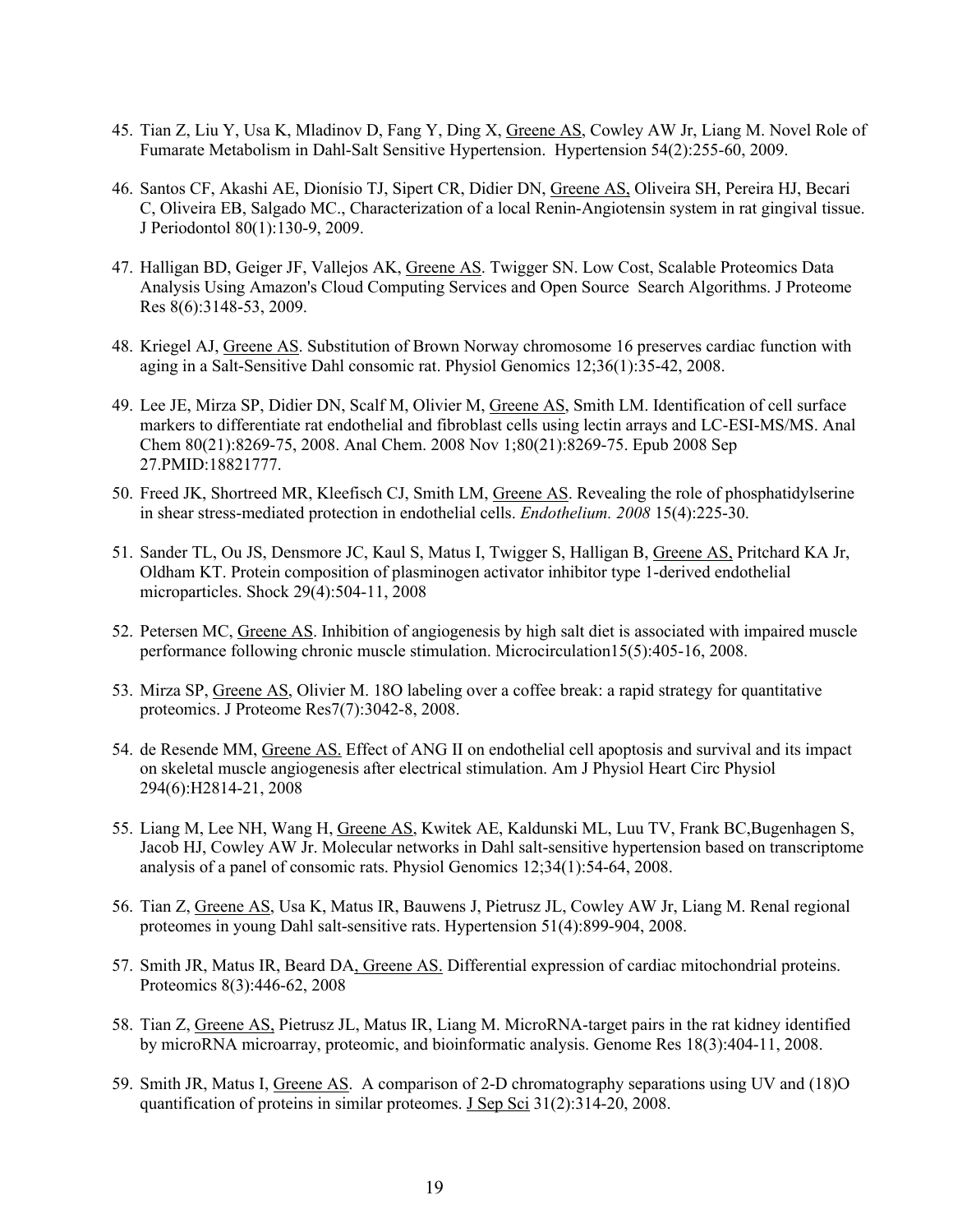- 60. Smith JR, Matus IR, Beard DA, Greene A.S. Differential expression of cardiac mitochondrial proteins. Proteomics 8(3):446-462, 2008
- 61. de Resende MM, Amaral SL, Moreno C, Greene AS. Congenic strains reveal the effect of the renin gene on skeletal muscle angiogenesis induced by electrical stimulation. Physiol Genomics14;33(1):33-40, 2008.
- 62. Mattson DL, Dwinell MR, Greene A.S, Kwitek AE, Roman RJ, Cowley AW Jr, Jacob HJ. Chromosomal mapping of the genetic basis of hypertension and renal disease in FHH rats. Am J Physiol Renal Physiol 293(6):F1905-14, 2007.
- 63. Smith JR, Olivier M, Greene A.S. Relative quantification of peptide phosphorylation in a complex mixture using 18O labeling. Physiol Genomics 31(2):357-63, 2007
- 64. Moreno C, Kaldunski ML, Wang T, Roman RJ, Greene A.S, Lazar J, Jacob HJ, Cowley AW Jr. Multiple blood pressure loci on rat chromosome 13 attenuate development of hypertension in the Dahl S hypertensive rat. Physiol Genomics 31(2):228-35, 2007.
- 65. Smith J, Olivier M, Greene A.S., Relative quantification of peptide phosphorylation in a complex mixture using 18O labeling. Physiol Genomics. 22;31(2):357-63, 2007
- 66. Petersen MC, Greene A.S. Angiotensin II is a critical mediator of prazosin-induced angiogenesis in skeletal muscle. Microcirculation 14 (6): 583-91, 2007.
- 67. Michalkiewicz M, Michalkiewicz T, Geurts AM, Roman RJ, Slocum GR, Singer O, Weihrauch D, Greene A.S., Kaldunski M, Verma IM, Jacob HJ, Cowley AW Jr. Efficient transgenic rat production by a lentiviral vector. Am J Physiol Heart Circ Physiol 293(1):H881-94, 2007.
- 68. Freed JK, Smith JR, Li P, Greene A.S. Isolation of signal transduction complexes using biotin and crosslinking methodologies. Proteomics 7(14):2371-4, 2007.
- 69. Lee JE, Didier DN, Lockett MR, Scalf M, Greene A.S, Olivier M, Smith LM. Characterization of vascular endothelial growth factor receptors on the endothelial cell surface during hypoxia using whole cell binding arrays. Anal Biochem 15;369(2):241-7, 2007.
- 70. Mirza SP, Halligan BD, Greene A.S., Olivier M. Improved method for the analysis of membrane proteins by mass spectrometry. Physiol Genomics 30(1):89-94, 2007.
- 71. Sakai VT, Campos MR, Machado MA, Lauris JR, Greene A.S., Santos CF. Prevalence of four putative periodontopathic bacteria in saliva of a group of Brazilian children with mixed dentition: 1-year longitudinal study. Int J Paediatr Dent 17(3):192-9, 2007.
- 72. Stevens J, Hayter J, Greene A.S., Wodke N. Automated Approach to Small Volume Discontinuous Density Gradients. BioTechniques 41(5):625-7, 2006.
- 73. Greene A.S. Microvascular Research: Biology and Pathology. N Engl J Med 355:1838-1839, 2006.
- 74. de Resende MM, Kriegel AJ, Greene A.S. Combined effects of Low-dose spironolactone and captopril therapy in a rat model of genetic hypertrophic cardiomyopathy. J Cardiovasc Phamacol 48 (6):265-73, 2006.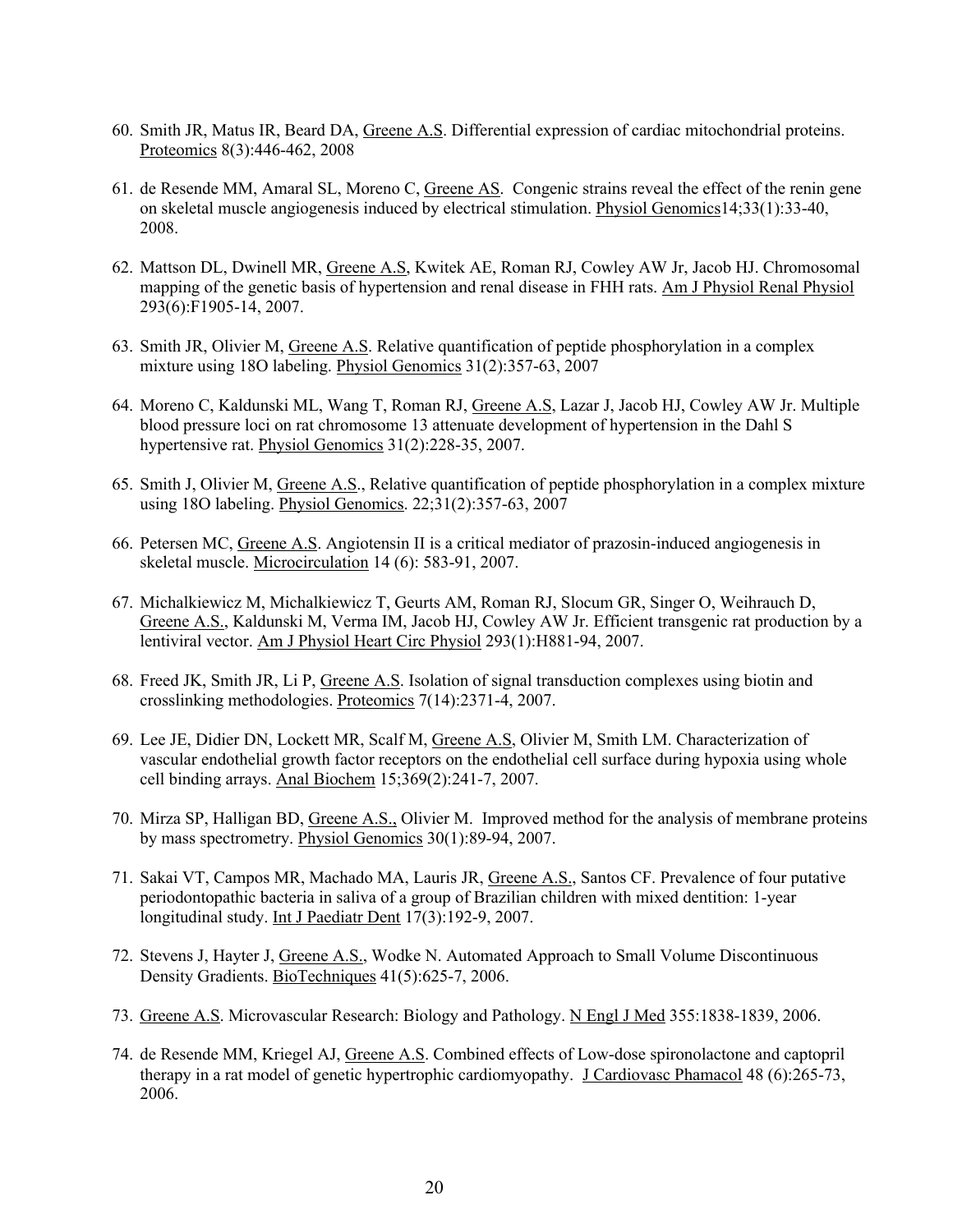- 75. Pellitteri-Hahn MC, Warren MC, Didier DN, Winkler EL, Mirza SP, Greene A.S., Olivier M. Improved mass spectrometric proteomic profiling of the secretome of rat vascular endothelial cells. J Proteome Res 5(10):2861-4, 2006.
- 76. Mayr M, Zhang J, Greene A.S., Gutterman D, Perloff J, Ping P. Proteomics-based Development of Biomarkers in Cardiovascular Disease: Mechanistic, Clinical, and Therapeutic Insights. Mol Cell Proteomics 5(10):1853-1864, 2006
- 77. Kunert MP, Drenjancevic-Peric I, Dwinell MR, Lombard JH, Cowley AW Jr, Greene A.S, Kwitek AE, Jacob HJ. Consomic strategies to localize genomic regions related to vascular reactivity in the Dahl saltsensitive rat. Physiol Genomics 26(3):218-25, 2006.
- 78. Petersen MC, Munzenmaier DH, Greene A.S. Angiotensin II infusion restores stimulated angiogenesis in the skeletal muscle of rats on a high-salt diet. Am J Physiol Heart Circ Physiol 291(1):H114-20, 2006.
- 79. Kwitek AE, Jacob HJ, Baker JE, Dwinell MR, Forster HV, Greene A.S., Kunert MP, Lombard JH, Mattson DL, Pritchard KA Jr, Roman RJ, Tonellato PJ, Cowley AW Jr. BN phenome: detailed characterization of the cardiovascular, renal, and pulmonary systems of the sequenced rat. Physiol Genomics 25(2):303-13, 2006.
- 80. de Resende MM, Amaral SL, Munzenmaier DH, Greene A.S. Role of endothelial cell apoptosis in regulation of skeletal muscle angiogenesis during high and low salt intake. Physiol Genomics 25(2):325- 35, 2006.
- 81. Munzenmaier DH, Greene A.S. Chronic angiotensin II ATI receptor blockade increases cerebral cortical microvessel density. Am J Physiol Heart Circ Physiol 290: 512-516, 2006.
- 82. Malek RL, Wang HY, Kwitek AE, Greene A.S., Bhagabati N, Borchardt G, Cahill L, Currier T, Frank B, Fu X, Hasinoff M, Howe E, Letwin N, Luu TV, Saeed A, Sajadi H, Salzberg SL,
- 83. Sultana R, Thiagarajan M, Tsai J, Veratti K, White J, Quackenbush J, Jacob HJ, Lee NH. Physiogenomic resources for rat models of heart, lung and blood disorders. Nat Genet 38(2):234-9, 2006.
- 84. Agoudemos MM, Greene A.S. Localization of the renin-angiotensin system components to the skeletal muscle microcirculation. Microcirculation 12(8): 627-36, 2005.
- 85. Beard DA, Bassingthwaighte JB, A.S. Greene, Computational Modeling of Physiological Systems. Physiol Genomics 23: (1):1-3, 2005.
- 86. Halligan BD, Ruotti V, Twigger SN, A.S. Greene, DeNovoID; a web based tool for identifying peptides from sequences and mass tags deduced from peptide sequencing by mass spectroscopy. Nucleic Acids Res. 33: W376-81, 2005
- 87. Hicks WA, Halligan BD, Slyper RY, Twigger SN, A.S. Greene, Olivier M., Simultaneous quantification and identification using 180 labeling with an ion tap mass spectrometer and the analysis software application "ZoomQuant" J Am Soc Mass Spectrom 16(6): 916-25, 2005.
- 88. Basile DP, Fredrich K Alausa M, Vio CP, Liang M. Rieder MR, Greene A.S., Cowley AW Jr. Identification of persistently altered gene expression in the kidney after functional recovery from ischemic acute renal failure. Am J Physiol Renal Physiol 288(5): F953-63, 2005.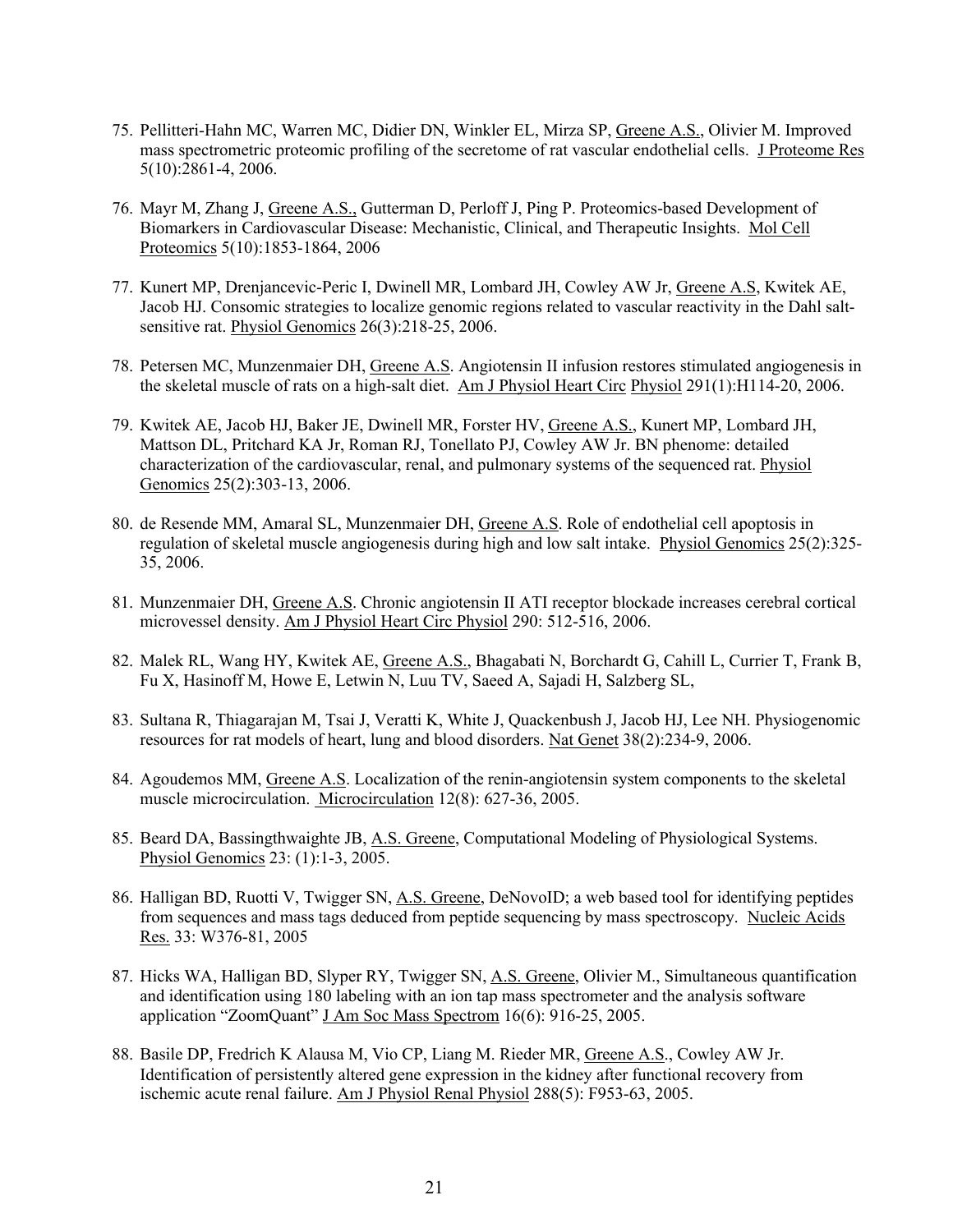- 89. Forder JP, Munzenmaier DH, Greene A.S. Angiogenic protection from focal ischemia with angiotensin II type 1 receptor blockade in the rat. Am J Physiol Heart Circ Physiol 288(4): H1989-96, 2005.
- 90. Halligan BD, Slyper RY, Twigger SN, Hicks WA, Olivier M, A.S. Greene. ZoomQuant: an application for the quantitation of stable isotope labeled peptides. J Am Soc Mass Spectrom 16(3): 302-6, 2005.
- 91. Drenjancevic-Peric, I., Greene, A.S., Kunert, M.P., Lombard, J.H Arteriolar responses to vasodilator stimuli and elevated P (02) in renin congenic and Dahl salt-sensitive rats. Microcirculation 11(8): 669-77, 2004.
- 92. Santos CF, Greene A.S, Salgado MC, Oliveira EB Conversion of renin substrate tetradecapeptide to angiotensin II by rat MAB elastase-2. Can J Physiol Pharmacol 82(11): 1000-5, 2004.
- 93. Cowley AW Jr, Liang M, Roman RJ, Greene A.S, Jacob HJ. Consomic rat model systems for physiological genomics. Acta Physiol Scand 181(4): 585-92, 2004.
- 94. Halligan BD, Dratz EA, Feng X, Twigger SN, Tonellato PJ, Greene A.S. Peptide identification using peptide amino acid attribute vectors. J Proteome Res 3(4): 813-20, 2004.
- 95. Mattson DL, Kunert MP, Kaldunski ML, Greene A.S, Roman RJ, Jacob HJ, Cowley AW Jr. Influence of diet and genetics on hypertension and renal disease in Dahl Salt-sensitive rats. Physiol Genomics 16(2): 194-203, 2004.
- 96. Liang M, Cowley AW, Greene A.S. High throughput gene expression profiling: a molecular approach to integrative physiology. J Physiol 554(Pt 1):22-30, 2004.
- 97. Moreno C, Dumas P, Kaldunski ML, Tonellato PJ, Greene A.S., Roman RJ, Cheng Q, Wang Z, Jacob HJ, Cowley AW Jr. Genomic map of cardiovascular phenotypes of hypertension in female Dahl S rats. Physiol Genomics 15(3):243-57, 2003.
- 98. Liang M, Briggs AG, Rute E, Greene A.S., Cowley AW Jr. Quantitative assessment of the importance of dye switching and biological replication in cDNA microarray studies. Physiol Genomics 14(3):199-207, 2003.
- 99. Wang HY, Malek RL, Kwitek AE, Greene A.S., Luu TV, Behbahani B, Frank B, Quackenbush J, Lee NH. Assessing unmodified 70-mer oligonucleotide probe performance on glass-slide microarrays. Genome Biol 4(1):R5, 2003.
- 100. Liang M, Yuan B, Rute E, Greene A.S., Olivier M and Cowley Jr AW. Insights into Dahl saltsensitive hypertension revealed by temporal patterns of renal medullary gene expression. Physiol Genomics 12(3): 229-37, 2003.
- 101. Santos CF, Caprio MA, Oliveira EB, Salgado MC, Schippers DN, Munzenmaier DH, Greene A.S. Functional role, cellular source, and tissue distribution of rat elastase-2, an angiotensin II-forming enzyme. Am J Physiol Heart Circ Physiol 285(2):H775-83, 2003
- 102. Amaral SL, Maier KG, Schippers DN, Roman RJ, A.S. Greene. CYP4A metabolites of arachidonic acid and VEGF are mediators of skeletal muscle angiogenesis. Am J Physiol Heart Circ Physiol 284(5):H1528-35, 2003.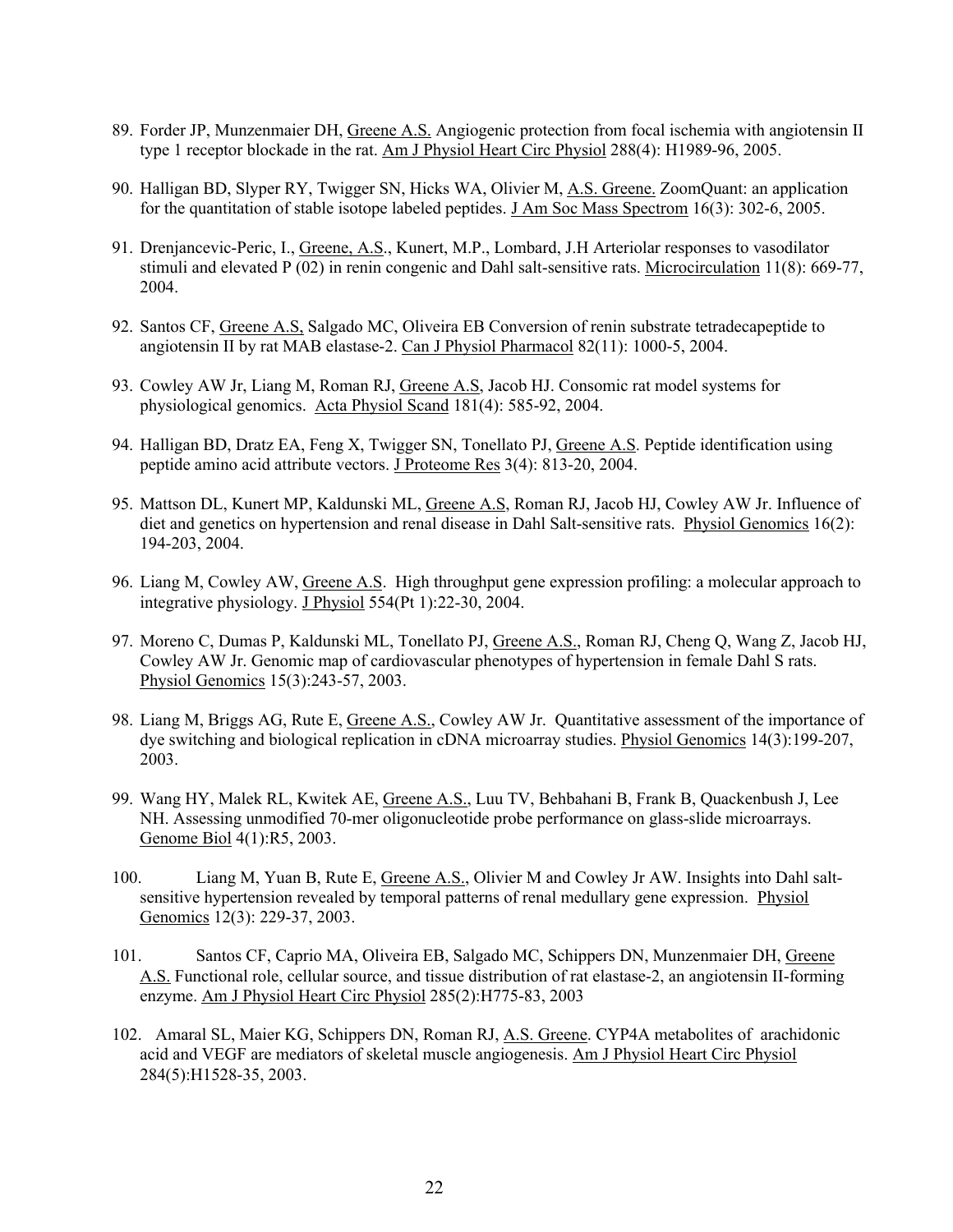- 103. Patel S, Gerrits R, Muthian S, Greene A.S. and Hillard CJ. The CB(1) receptor antagonist SR141716 enhances stimulus-induced activation of the primary somatosensory cortex of the rat. Neurosci Lett 335: 95-98, 2002.
- 104. Alonso-Galicia, M., K.G. Maier, A.S. Greene, A.W. Cowley Jr. R.J. Roman. Role of 20 hydroxyeicosatetraenoic acid in the renal and vasoconstrictor actions of angiotensin II. Am J Physiol Regul Integr Comp Physiol 283(1):R60-8, 2002.
- 105. Gerrits, R.J., E.A. Stein, and A.S. Greene. Ca(2+)-activated potassium (K(Ca)) channel inhibition decreases neuronal activity-blood flow coupling. Brain Res 948(1-2):108-16, 2002.
- 106. Shen, H., A. S. Greene, E. A. Stein, and A. G. Hudetz. Functional cerebral hyperemia is unaffected by isovolemic hemodilution. Anesthesiology 96: 142-147, 2002.
- 107. Santos, C. F., E. B. Oliveira, M. C. Salgado, and A. S. Greene. Molecular Cloning and Sequencing of the cDNA for Rat Mesenteric Arterial Bed Elastase-2, an Angiotensin II-Forming Enzyme. J Cardiovasc Pharmacol 39: 628-635, 2002.
- 108. Kendziorski, C. M., A. W. Cowley, Jr., A. S. Greene, H. C. Salgado, H. J. Jacob, and P. J. Tonellato. Mapping Baroreceptor Function to Genome. A mathematical modeling approach. Genetics 160: 1687-1695, 2002.
- 109. Liang, M., B. Yuan, E. Rute, A. S. Greene, A. P. Zou, P. Soares, G. D. MCQuestion, G. R. Slocum, H. J. Jacob, and A. W. Cowley, Jr. Renal medullary genes in salt-sensitive hypertension: a chromosomal substitution and cDNA microarray study. Physiol Genomics 8: 139-149, 2002.
- 110. Kita, Y., M. Shiozawa, W. Jin, R. R. Majewski, J. C. Besharse, A. S. Greene, and H. J. Jacob. Implications of circadian gene expression in kidney, liver and the effects of fasting on pharmacogenomic studies. Pharmacogenetics 12: 55-65, 2002.
- 111. Greene, A. S. Application of physiological genomics to the microcirculation. Microcirculation 9: 3-12, 2002.
- 112. Greene, A. S. and S. L. Amaral. Microvascular angiogenesis and the renin-angiotensin system. Curr Hypertens Rep 4: 56-62, 2002.
- 113. Stoll M, Cowley AW Jr., Tonellato PJ, Greene A.S, Kaldunski ML, Roman RJ, Dumas P, Schork NJ, Wang Z, Jacob HJ. A Genomic-Systems Biology Map for Cardiovascular Function. Science 294: 1723-1726, 2001.
- 114. Pathak AP, Schmainda KM, Ward BD, Linderman JR, Rebro KJ, Greene A.S. MR-derived cerebral blood volume maps: Issues regarding histological validation and assessment of tumor angiogenesis. Mag Res Med 46: 735-747, 2001.
- 115. Gerrits RJ, Stein EA, Greene AS. Anesthesia alters NO-mediated functional hyperemia. Brain Res. 13;907(1-2):20-6, 2001.
- 116. Amaral SL, Papanek, PE, Greene AS. Angiotensin II and VEGF are involved in angiogenesis induced by short-term exercise training. Am J Physiol Heart Circ Physiol. 281(3):H1163-9, 2001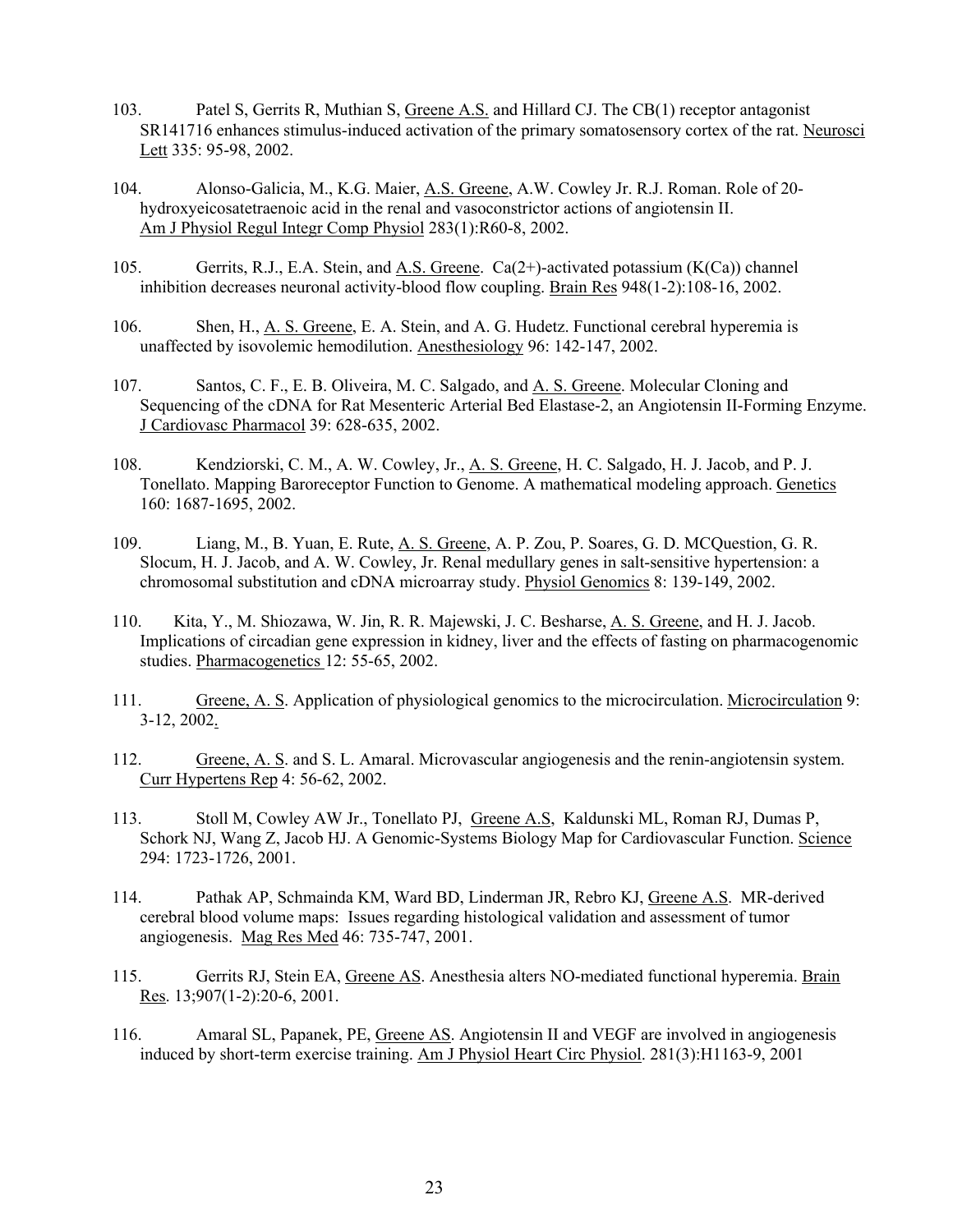- 117. Linderman, J.R. and A.S. Greene. Distribution of angiotensin II receptor expression in the microcirculation of striated muscle. Microcirculation 8(4) 275-281, 2001.
- 118. Cowley AW Jr. Roman RJ. Kaldunski ML. Dumas P. Dickhout JG. Greene AS. Jacob HJ. Brown norway chromosome 13 confers protection from high salt to consomic Dahl S rat. Hypertension 37(2):456-461, 2001
- 119. Amaral, S.L., J.R. Linderman M.M. Morse and A.S. Greene. Angiogenesis induced by electrical stimulation is mediated by angiotensin II and VEGF. Microcirculation (8):57-67, 2001.
- 120. Amaral, S.L., R.J. Roman and A.S. Greene. Renin gene transfer restores angiogenesis and VEGF expression in Dahl S rats. Hypertension 37(2):386-390, 2001.
- 121. Gerrits, R.J., C. Raczynski, A.S. Greene and E.A. Stein. Regional cerebral blood flow responses to variable frequency whisker stimulation: an autoradiographic analysis. Brain Res 864(2):205-12, 2000.
- 122. Cowley, Jr., A.W., M. Stoll, A.S. Greene, M.L. Kaldunski, R.J. Roman, P.J. Tonellato, N.J. Schork, P. Dumas and H.J. Jacob. Genetically defined risk of salt sensitivity in an intercross of Brown Norway and Dahl S rats. Physiol. Genomics 2(3):107-15, 2000.
- 123. Lombard, J.H., J.S. Frisbee, A.S. Greene, A.G. Hudetz, R.J. Roman and P.J. Tonellato. Microvascular flow and tissue  $PO_2$  in skeletal muscle of chronic reduced renal mass hypertensive rats. Am. J. Physiol. Heart Circ. Physiol. 279(5):H2295-302, 2000.
- 124. Nora, E.H., P.J. Tonellato and A.S. Greene. Quantification of the contribution of type I and type II angiotensin II receptors to the net tissue specific effect of angiotensin II. Annuals of Biomedical Engineering 28:653-664, 2000.
- 125. Linderman, J.R., M.R. Kloehn and A.S. Greene. Development of an implantable muscle stimulator: measurement of stimulated angiogenesis and poststimulus vessel regression. Microcirculation 7(2):119- 28, 2000.
- 126. Papanek, P.E., M.J. Reider, J.H. Lombard and A.S. Greene. Gender-specific protection from microvessel rarefaction in female hypertensive rats. Am J Hypertens 11 (8 P+1):998-1005, 1998
- 127. Halverson, P.B., A.S. Greene and H.S. Cheung. Intracellular calcium responses to basic calcium phosphate crystals in fibroblasts. Osteoarthritis and Cartilage Vol. 6, 1998.
- 128. Popel, A.S., A.S. Greene, C.G. Ellis, K.F. Ley, T.C. Skalak, and P.J. Tonellato. The microcirculation physiome project. Annals of Biomedical Engineering 26(6):911-913, 1998
- 129. Greene, A.S. Microvascular remodeling in hypertension: a role for the renin-angiotensin aldosterone system. Current Concepts of Hypertension 2(3):5, 1998.
- 130. Greene, A.S. Life and death in the microcirculation; a role for angiotensin II. Microcirculation 5:101-107, 1998.
- 131. Gerrits, R.J., E.A. Stein and A.S. Greene. Nitric oxide does not mediate functional hyperemia within rat whister-barrel cortex. Submitted Am. J. Physiol. 1998.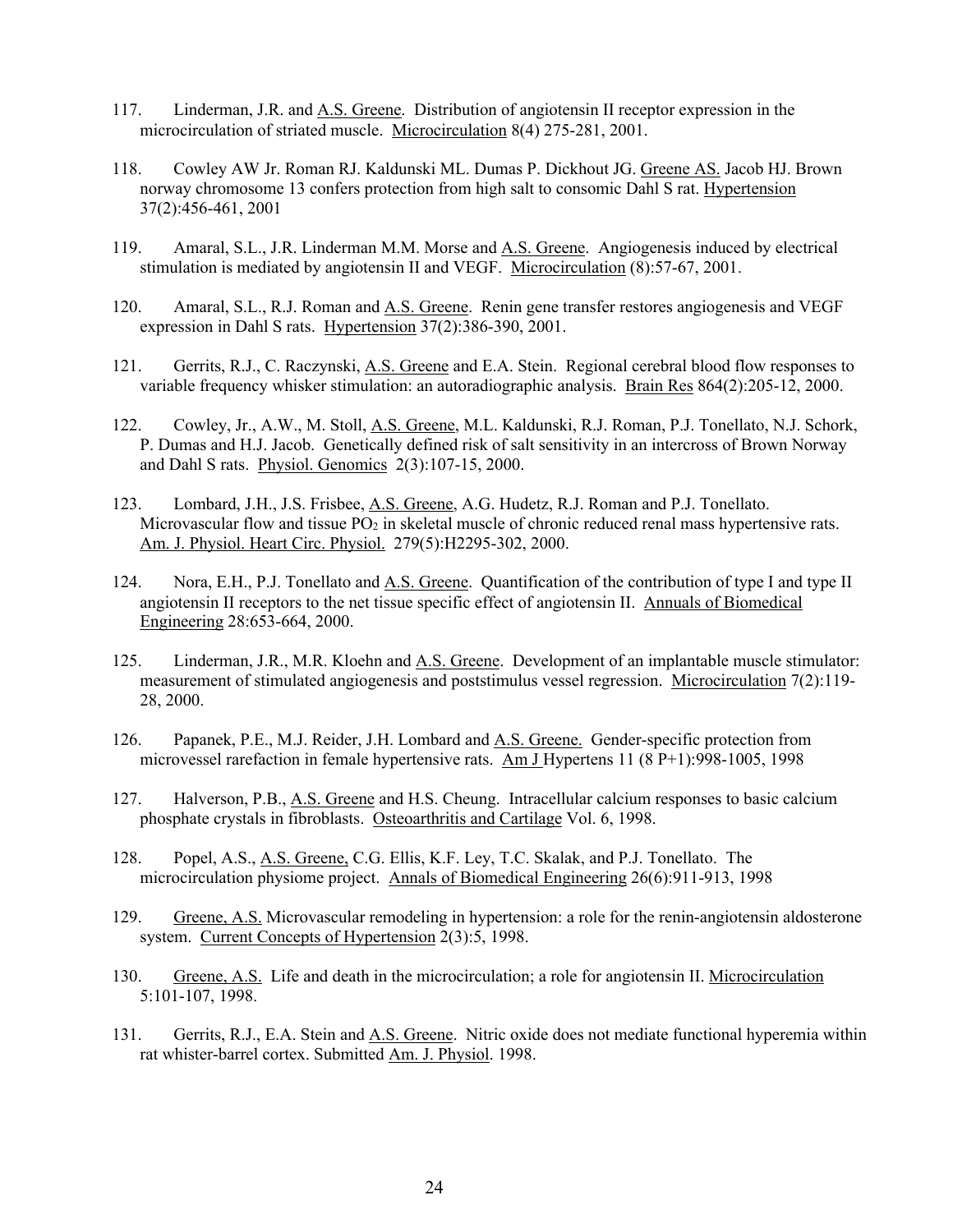- 132. Nora, E.H., D.H. Munzenmaier, F.M. Hansen-Smith, J.H. Lombard, and A.S. Greene. Localization of the angiotensin II Type 2 receptor in the microcirculation of skeletal muscle. Am. J. Physiol. 275 (Heart Circ. Phys. 44):H1395-H1403, 1998
- 133. Gerrits, R.J., E.A. Stein and A.S. Greene. Laser-Doppler flowmetry utilizing a thinned skull cranial window preparation and automated stimulation. Brain Res. Protocols 3:14-21, 1998
- 134. Gerrits, R.J., E.A. Stein and A.S. Greene. Blood flow increases linearly in rat somatosensory cortex with increased whisker movement frequency. Brain Res. 783(1):151-157, 1998.
- 135. Sharma M., R. Sharma, A.S. Greene, E.T. McCarthy and V.J. Savin. Documentation of angiotensin II receptors in glomerular epithelial cells. Am. J. Physiol. 274 (3, pt.2):FG23-G27, 1998.
- 136. Rieder, M.J., R.J. Roman and A.S. Greene. Reversal of microvascular rarefaction and reduced renal mass hypertension. Hypertension 30(1 pt. 1):120-7, 1997.
- 137. Rieder, M.J., R. Carmona, J.E. Krieger, K.A. Pritchard, Jr. and A.S. Greene. Suppression of angiotension converting enzyme expression and activity by shear stress. Circ. Res. 80(3):312-319, 1997.
- 138. Hansen-Smith, F.M., L.W. Morris, A.S. Greene and J.H. Lombard. Rapid microvessel rarefaction with elevated salt intake and reduced renal mass hypertension in rats. Circ. Res. 79:324-330, 1996.
- 139. Munzenmaier, D.H. and A.S. Greene. Opposing actions of angiotensin II on microvascular growth and arterial blood pressure. Hypertension 27(3):760-765, 1996.
- 140. O'Drobinak, D.M. and A.S. Greene. Decreases in steady-state muscle performance and vessel density in reduced renal mass hypertensive rats. Am. J. Physiol. 270 (Heart Circ. Physiol. 39):H661- H667, 1996.
- 141. Rieder, M.J., D.M. O'Drobinak, P.J. Tonellato and A.S. Greene. Mathematical analysis of Type I and Type II-b muscle fiber force generation in renal hypertension. Ann. Biomed. Eng. 24(4):489-499, 1996.
- 142. Munzenmaier, D.H. and <u>A.S. Greene</u>. Angiotensin II mediates a sustained rise in nuclear and cytoplasmic calcium via multiple receptor subtypes. Am. J. Physiol. 269 (2, pt.2):H565-H570, 1995.
- 143. Rieder, M.J., D.M. O'Drobinak and A.S. Greene. A computerized method for determination of microvascular density. Microvasc. Res. 49:180-189, 1995.
- 144. Hernandez, I. and A.S. Greene. Hemodynamic and microcirculatory changes during the development of reduced renal mass hypertension. Am. J. Physiol. 268 (Heart Circ. Physiol.):H33-H38, 1995.
- 145. Gebremedhin, D., P. Bonnet, A.S. Greene, S.K. England, N.J. Rusch, J.H. Lombard and D.R. Harder. Hypoxia increases the activity of  $Ca^{2+}$ -sensitive  $K^+$  channels in cat cerebral arterial muscle cell membranes. Pflugers Archiv 428(5-6):621-30, 1994
- 146. Cowley, Jr., A.W., M.M. Skelton, P.E. Papanek and A.S. Greene. Hypertension induced by high salt intake in absence of volume retention in reduced renal mass rats. Am. J. Physiol. 267 (Heart Circ. Physiol. 36):H1707-H1712, 1994.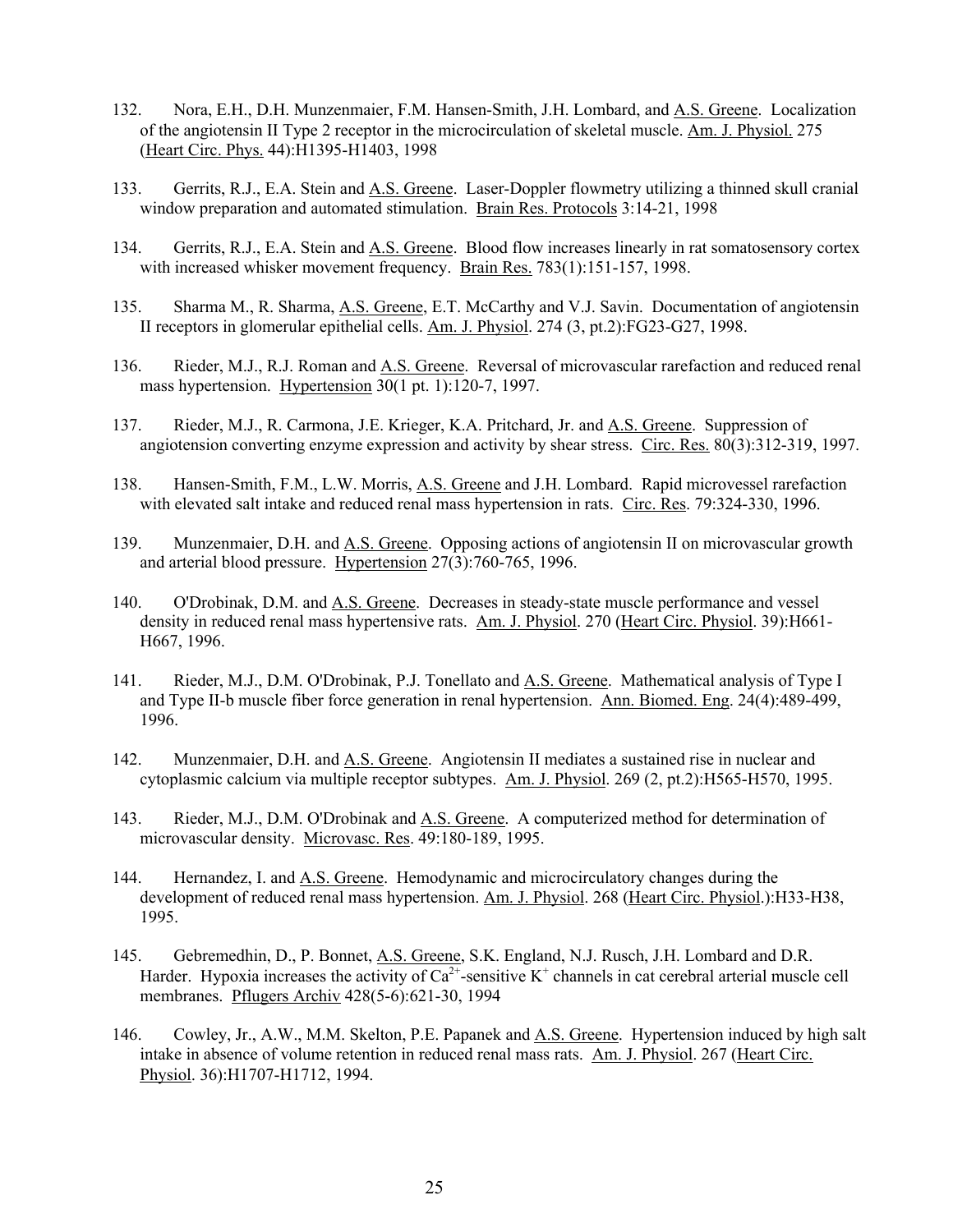- 147. Greene, A.S. Microvascular abnormalities in hypertension. In: American Heart Association Primer on Hypertension, J. Izzo and H. Black, eds., Chapter B12, American Heart Association, Dallas, TX, 1994.
- 148. Cowley, Jr., A.W., C. Hinojosa-Laborde, J.H. Lombard and A.S. Greene. Influence of the venous circulation on arterial vasculature. Proceedings of the European Congress of the International Union of Phlebology, Brentwood, Essex, England: Multi-Science Publishing Co., Ltd. 166-176, 1993.
- 149. Hudetz, A.G., A.S. Greene, G. Fehér, D.E. Knuese and A.W. Cowley, Jr. Imaging system for threedimensional mapping of cerebrocortical capillary networks *in vivo*. Microvasc. Res. 46(3):293-309, 1993.
- 150. Neahring, J.M., Stepniakowski, K., A.S. Greene and B.M. Egan. Insulin does not reduce forearm alpha vasoreactivity of obese hypertensive or lean normotensive men. Hypertension 22(4):584-590, 1993.
- 151. Chen, S., T. Schaewe, R. Teichman, M.I. Miller, S. Nadel and A.S. Greene. Parallel algorithms for maximum likelihood nuclear magnetic resonance spectroscopy. J. Mag. Res. (Series A) 102(1):16-23, 1993.
- 152. Brown, D.R., H.V. Forster, A.S. Greene and T.F. Lowry. Breathing periodicity in intact and carotid chemoreceptor denervated ponies during normoxia and chronic hypoxia. J. Appl. Physiol. 74(3):1073- 1082, 1993.
- 153. Bérczi, V., A.S. Greene, G. Dörnyei, J. Csengödy, G. Hódi, A. Kádár and E. Monos. Venous myogenic tone: studies in human and dog vessels. Am. J. Physiol. 263 (Heart Circ. Physiol. 32):H315- H320, 1992.
- 154. Hernandez, I., A.W. Cowley, Jr, J.H. Lombard and A.S. Greene. Salt intake and angiotensin II alter microvessel density in the cremaster muscle of normal rats. Am. J. Physiol. 263 (Heart Circ. Physiol. 32):H664-H667, 1992.
- 155. Greene, A.S., P.J. Tonellato, Z. Zhang, J.H. Lombard and A.W. Cowley, Jr. Effect of microvascular rarefaction on tissue oxygen delivery in hypertension. Am. J. Physiol. 262 (Heart Circ. Physiol. 31):H1486-H1493, 1992.
- 156. Tonellato, P.J., and A.S. Greene. Oxygen distribution in the microvascular system. Pixel 2(1):14- 20, 1991.
- 157. Hansen-Smith F.M., A.S. Greene, A.W. Cowley Jr., L. Lougee and J.H. Lombard. Structural alterations of microvascular smooth muscle cells in reduced renal mass hypertension. Hypertension 17:902-908, 1991.
- 158. Greene, A.S., and P.J. Tonellato. Computer visualization: a whole new way of looking at the world. Business Week, 77-81, 1990.
- 159. Hellebrekers, L.J., J.F. Liard, A.L. Laborde, A.S. Greene and A.W. Cowley, Jr. Regional autoregulatory responses during infusion of vasoconstrictor agents in conscious dogs. Am. J. Physiol. 259 (Heart Circ. Physiol. 28):H1270-H1288, 1990.
- 160. Greene, A.S., J.H. Lombard, A.W. Cowley, Jr. and F.M. Hansen-Smith. Microvessel changes in hypertension measured by Griffonia Simplicifolia I Lectin. Hypertension 15:779-783, 1990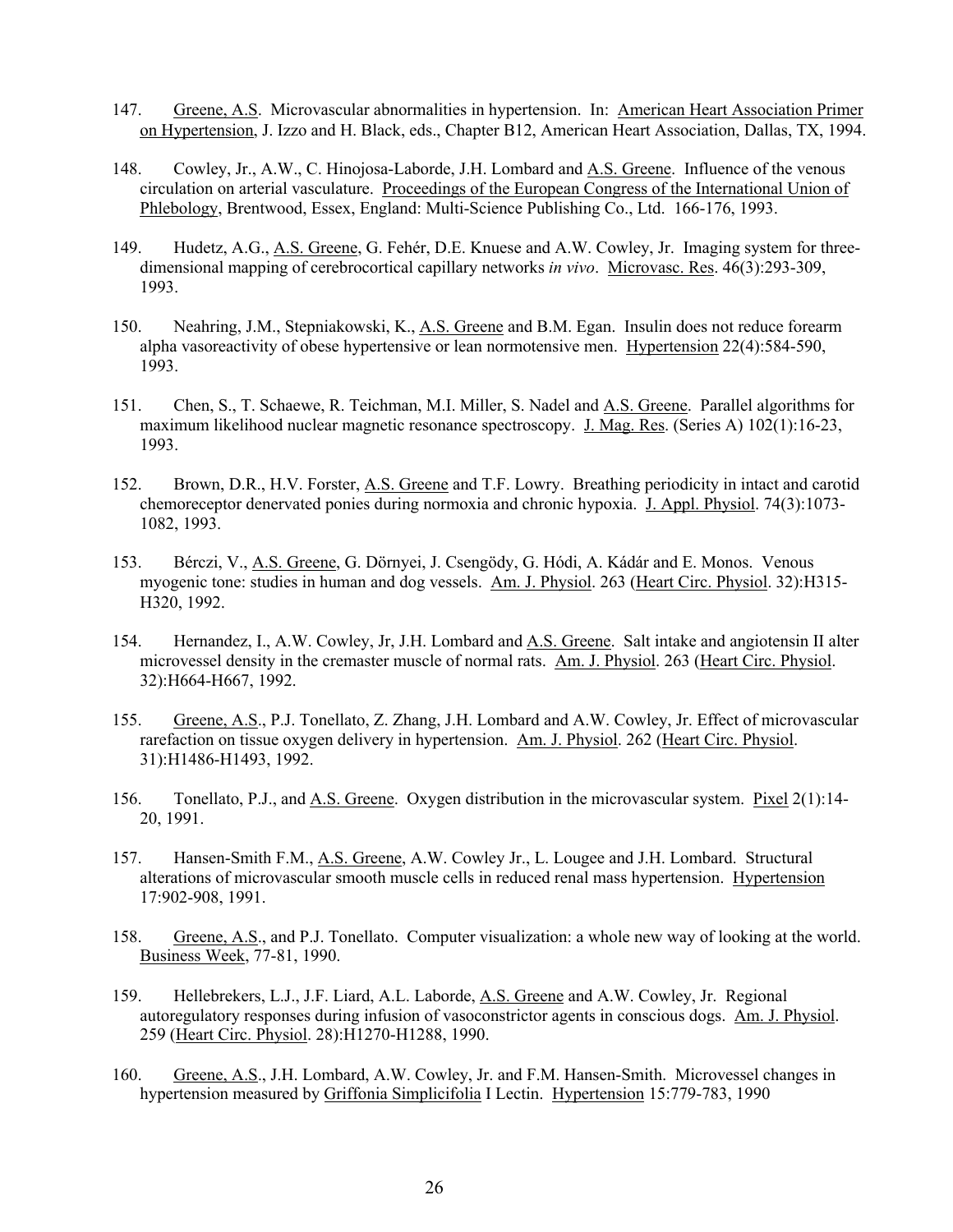- 161. Hansen-Smith, F.M., A.S. Greene, A.W. Cowley, Jr. and J.H. Lombard. Structural changes of microvascular rarefaction in chronic hypertension. Hypertension 15:922-928, 1990.
- 162. Greene, A.S., Z. Yuan Yu, R.J. Roman and A.W. Cowley, Jr. The role of blood volume expansion in the Dahl rat model of hypertension. Am. J. Physiol. 258 (Heart Circ. Physiol. 27):H508-H514, 1990.
- 163. Miller, M.I. and A.S. Greene. Maximum-likelihood estimation for nuclear magnetic resonance spectroscopy. J. Mag. Res. 83:525-548, 1989.
- 164. Lombard, J.H., A.S. Greene, A.W. Cowley, Jr. and J.F. Liard. Microcirculation in rats with volumeexpanded hypertension. In: Mechanisms in hypertension; neural aspects in hemodynamics, L. Hansson, ed. Raven Press, 11-20, 1989.
- 165. Hinojosa-Laborde, C., A.S. Greene and A.W. Cowley, Jr. Whole body autoregulation in conscious areflexic rats during hypoxia and hyperoxia. Am. J. Physiol. 256 (Heart Circ. Physiol.):H1023-H1028, 1989.
- 166. Greene, A.S., P.J. Tonellato, J. Lui, J.H. Lombard and A.W. Cowley, Jr. Microvascular rarefaction and tissue vascular resistance in hypertension. Am. J. Physiol. (Heart Circ. Physiol.)256:H126-H131, 1989.
- 167. Cowley, Jr., A.W., C. Hinojosa-Laborde, B.J. Barber, D.R. Harder, J.H. Lombard and A.S. Greene. Short-term autoregulation of systemic blood flow and cardiac output. NIPS 4:219-225, 1989.
- 168. Liard, J.F., J.H. Lombard, A.S. Greene and A.W. Cowley, Jr. Microcirculation and hypertension. Satellite Symposium of 12th Scientific Meeting of the International Society of Hypertension, Kyoto, 1988.
- 169. Hinojosa-Laborde, C., A.S. Greene and A.W. Cowley, Jr. Autoregulation of the systemic circulation in conscious rats. Hypertension 11:685-691, 1988.
- 170. Shoukas, A.A., M.J. Brunner, A.S. Greene and C.L. MacAnespe. Aortic arch reflex control of total systemic vascular capacity. Am. J. Physiol. 253 (Heart Circ. Physiol.):H598-H603, 1987.
- 171. Greene, A.S. and M.J. Brunner. Concerning reflex summation. Am. J. Physiol. 255 (Heart Circ. Physiol. 24):H1244-H1246, 1988.
- 172. Brunner, M.J., A.S. Greene, A.E. Frankle and A.A. Shoukas. Carotid sinus baroreceptor control of splanchnic resistance and capacity. Am. J. Physiol. 255 (Heart Circ. Physiol. 214):H1305-H1310, 1988.
- 173. Nadel, S.N., A.S. Greene, R.I. White and J.H. Anderson. Measurement of peripheral blood flow by thermodilution techniques. Invest. Radiol. 21:631-636, 1986.
- 174. Greene, A.S. and A.A. Shoukas. Changes in canine cardiac function and venous return curves by the carotid baroreflex in the dog. Am. J. Physiol. 251 (Heart Circ. Physiol. 20):H288-H296, 1986.
- 175. Greene, A.S., M.J. Brunner and A.A. Shoukas. Interaction of right and left carotid sinus baroreflexes in the dog. Am. J. Physiol. 250 (Heart Circ. Physiol. 19):H96-H107, 1986.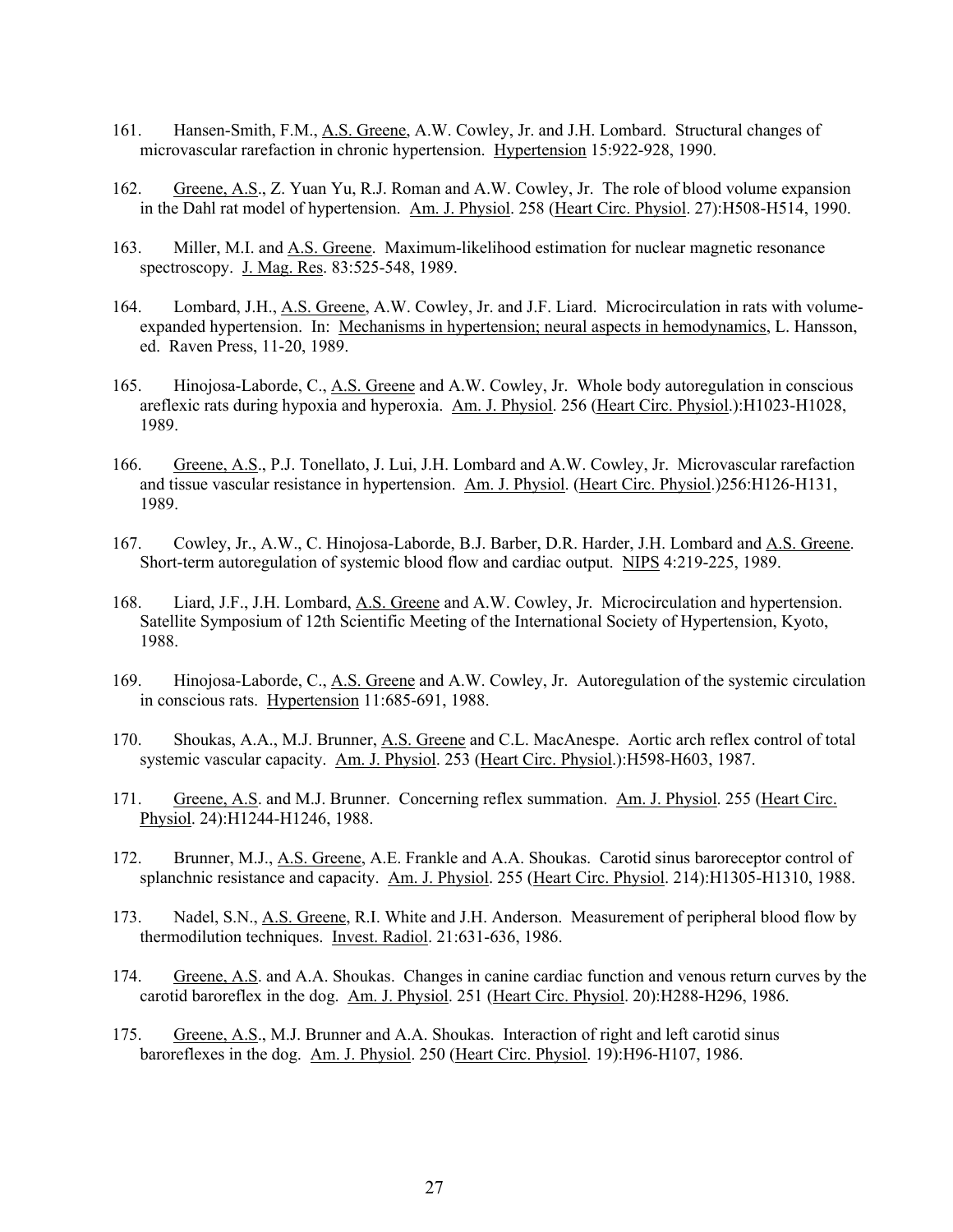- 176. Shoukas, A.A. and A.S. Greene. Comments on carotid sinus baroreceptor control and the role of autoregulation in the systemic and pulmonary arterial pressure-flow relationships of the dog. Letters to the Editor. Circ. Res. 57:199-200, 1985.
- 177. Shoukas, A.A., A.S. Greene and M.J. Brunner. Aortic arch baroreceptor reflex control of systemic vascular capacity. Fed. Proc. 43(3):309, 1984.
- 178. Brunner, M.J., A.S. Greene, C. Kallman and A.A. Shoukas. Interaction of canine carotid sinus and aortic arch baroreflexes in the control of total peripheral resistance. Circ. Res. 55:740-750, 1984.
- 179. Shoukas, A.A., M.J. Brunner, A.L. Frankle, A.S. Greene and C. Kallman. Carotid sinus baroreceptor reflex control and the role of autoregulation on the systemic and pulmonary pressure-flow relationships of the dog. Circ. Res. 54:674-682, 1984.
- 180. Brunner, M.J., A.S. Greene, A.A. Shoukas and K. Sagawa. Determinants of systemic zero flow arterial pressure. Am. J. Physiol. 245 (Heart Circ. Physiol.14):H453-H460, 1983.
- 181. Brunner, M.J., M. Sussman, A.S. Greene, C. Kallman and A.A. Shoukas. Carotid sinus baroreceptor reflex control of respiration. Circ. Res. 51:624-636, 1982.

#### **BOOKS:**

Greene, A.S. Cardiovascular physiology. Physiology Secrets, Hershel Raff ed. Hanley & Belfus, 1998.

Greene, A.S. Microvascular regulation and dysregulation. AHA Primer on Hypertension, J.I. and H. Black, eds. AHA, Dallas, TX, 1998.

Shoukas, A.A., M.J. Brunner and A.S.Greene. Reflex changes in vascular capacity: An important determinant of cardiac output. In: Simulation and Control of the Cardiac System 3(37), I. Sideman and R. Beyer, eds., 1987.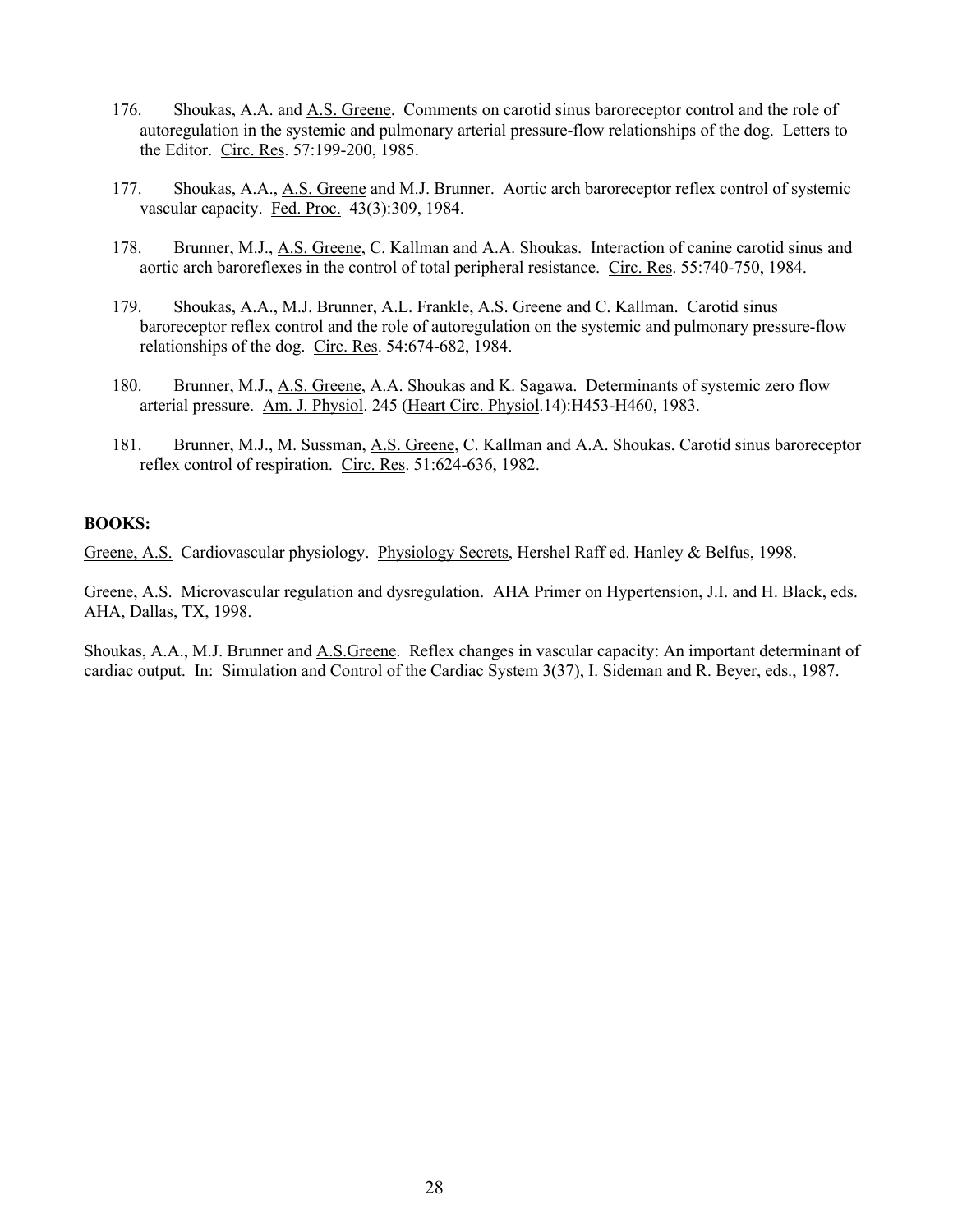#### **ABSTRACTS (PARTIAL LIST):**

- 1. B.R. Hoffmann, A. Vallejos, A.S. Greene, J.M. Routes Advancement in the Diagnosis and Treatment of Granulomatous/Lymphocytic Interstitial Lung Disease. Experimental Biology April 2-6, 2016 in San Diego, CA
- 2. J.H. Lombard, K.E. Kautenburg, J.R.C. Priestley, J.M. McCord, A.S. Greene, A.M. Geurts. Downregulation of the Nuclear Factor (Erythroid-Derived 2)-Like 2 (NRF2) Antioxidant Defense System Contributes to Endothelial Dysfunction and Microvascular Rarefaction with Elevated Dietary Salt Intake. Experimental Biology April 2-6, 2016 in San Diego, CA
- 3. B.R. Hoffmann, M.E. Widlansky, A.S. Greene Hyperglycemia-Induced Glycosylation: A Driving Force for Vascular Dysfunction in Diabetes? Experimental Biology April 2-6, 2016 in San Diego, CA
- 4. B.R. Hoffmann, A.R. Prisco, M.E. Widlansky and A.S. Greene. Hyperglycemia-Induced Alterations of the Vascular Endothelium in Type 2 Diabetes Mellitus. Experimental Biology March 28-April 1 2015 in Boston MA
- 5. B.R. Hoffmann, T.J. Stodola, J.R. Wagner, J.H. Lombard and A.S. Greene. Mechanisms of Angiotensin-(1-7) Induced MAS1 Receptor Signaling in the Vascular Endothelium. Experimental Biology March 28-April 1 2015 in Boston MA
- 6. E. Exner, A. Abel, S. Parker, S. Malarkannan and A.S. Greene. NK Cell-Mediated Cytotoxicity: A Potential Mechanism of Endothelial Progenitor Cell Dysfunction in the SS Rat. Experimental Biology March 28-April 1 2015 in Boston MA
- 7. A. Dayton, M. Skelton, M. Kaldunski, A.S. Greene, A.W. Cowley; Jr. Physiological and Transcriptomic Data Have Equal Variability in Male and Female Rats. Experimental Biology March 28-April 1 2015 in Boston MA
- 8. E. Exner, B.R. Hoffmann, D. Sem, and A.S. Greene. Exploring off-target binding of thiazolidinediones and a novel mechanism for restoring insulin sensitivity (854.2) FASEB J April 2014 28:854.2
- 9. J. Karcher, B.R. Hoffmann, P. Liu, and A.S. Greene. High salt diet causes epigenetic modifications and suppresses endothelial progenitor cell function (1120.2) FASEB J April 2014 28:1120.2
- 10. B.R., Hoffmann, A. Prisco, and A.S. Greene. Hyperglycemia-driven glycosylation of the AT1 receptor in the vascular endothelium (1086.8) FASEB J April 2014 28:1086.8
- 11. A. Prisco, B.R. Hoffmann, C C.. Kaczorowski, and A.S. Greene. TNFα regulates endothelial progenitor cell migration through the NF-κB pathway (1180.16) FASEB J April 2014 28:1180.16
- 12. Kaczorowski, CC, Stodola, TJ, Hoffman, BR, Prisco, AR, Lui, P, Didier, DN, Karcher, JR, Liang, M, Jacob, H, Greene AS. "Targeting the Endothelial Progenitor Cell Surface Proteome to Identify Novel Mechanisms that Mediate Angiogenic Efficacy and Restore Angiogenesis in a Rodent Model of Vascular Disease", High Blood Pressure Research September 11-14, 2013 in New Orleans, LA.
- 13. Hoffman BR, Prisco, AR, Wang, J, Suboc, TM, Widlansky, ME, Greene, AS. "Evaluation of Hyperglycemia-Driven Alterations on Vascular Endothelial Function", High Blood Pressure Research September 11-14, 2013 in New Orleans, LA.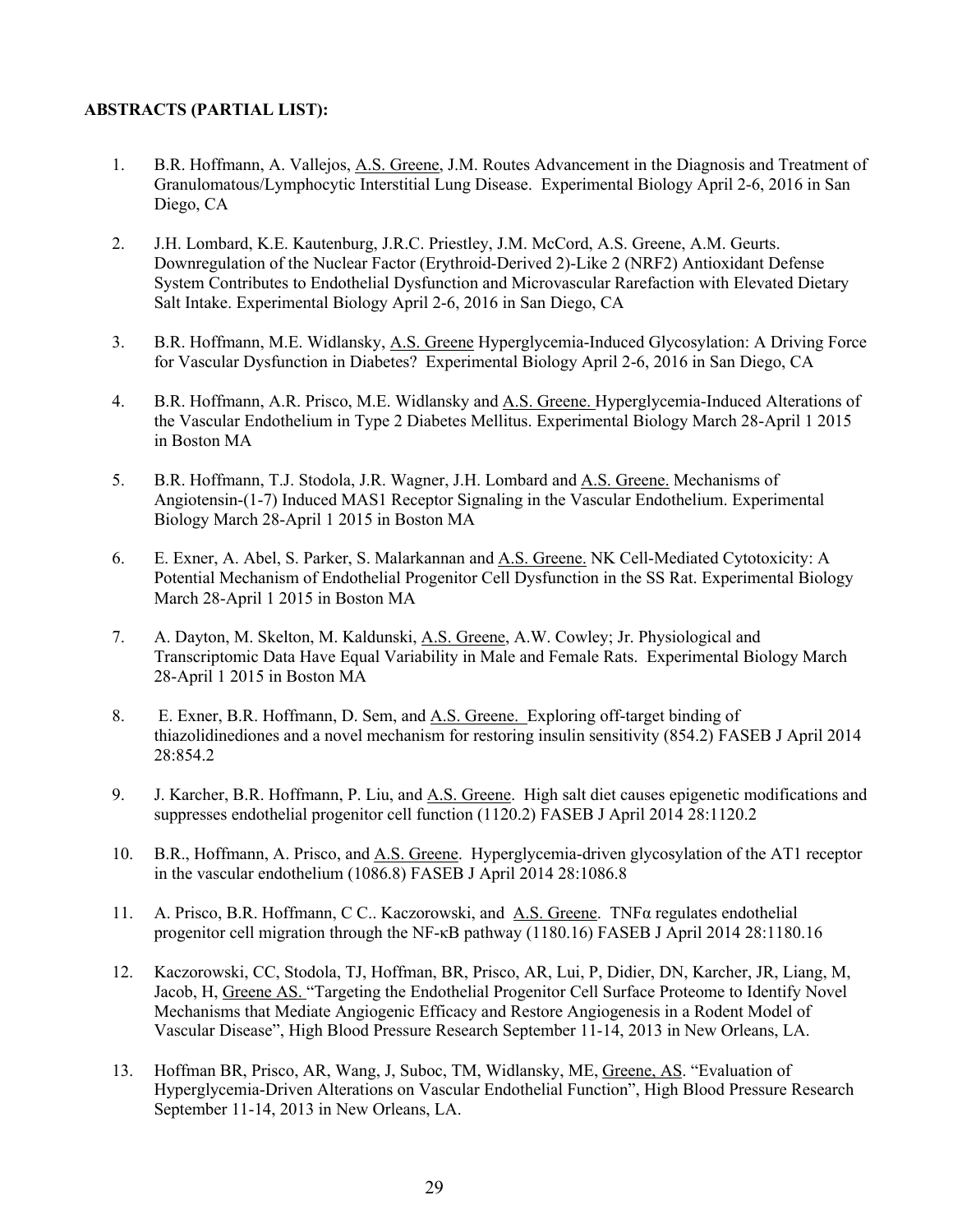- 14. Prisco, AR, Hoffman BR, Bukowy, JD, Karcher, JR, Greene, AS. "High Glucose Attenuates In Vitro Tube Growth of Microvascular Endothelial Cells", High Blood Pressure Research September 11-14, 2013 in New Orleans, LA.
- 15. Hoffmann, B, Wagner JR, Prisco AR, Greene, AS. "Vascular Endothelial Growth Factor-A signaling in Bone Marrow-Derived Endothelial Progenitor Cells Exposed to Hypoxia", Experimental Biology April 20 – 24, 2013 in Boston, MA.
- 16. Hoffmann, B, Stodola, TJ, Wagner JR, Greene, AS. "Ang-(1-7) Induced MAS1 Receptor-Mediated Angiogenesis in the Rat Microvasculature", Experimental Biology April 20 – 24, 2013 in Boston, MA.
- 17. Karcher, JR, Greene, AS. "High salt diet suppresses the angiogenic competency of bone marrow mononuclear cells", Experimental Biology April 20 – 24, 2013 in Boston, MA.
- 18. Prisco, AR, Hoffmann BR, Kaczorowski, CC, Greene, AS. "Targeted Proteomics: Endothelial Cell Membrane Response to TNF-α", Experimental Biology April 20 – 24, 2013 in Boston, MA.
- 19. Prisco, AR, Hoffmann BR, Kaczorowski, CC, Greene, AS. "The Engraftment Problem: Identifying Proteins that Mediate Stem Cell Adhesion", Experimental Biology April 20 – 24, 2013 in Boston, MA.
- 20. Kaczorowski, CC, Stodola, TJ, Didier, DN, Greene AS."Potency of endothelial progenitor cells compared to bone marrow mononuclear cells in the restoration of angiogenesis", Experimental Biology April 21 – 25, 2012 in San Diego, CA.
- 21. Hoffmann, B, Mansy, EM, Sem, D, Greene, AS. "Chemical Proteomics-Based Analysis of Off-target Binding Profiles for Rosiglitazone and Pioglitazone: Clues for Assessing Potential of Cardiotoxicity", Experimental Biology April 21 – 25, 2012 in San Diego, CA.
- 22. Prisco, AR, Greene, AS."A Measurement of the Binding Strength of Endothelial Progenitor Cells to Vascular Endothelial Cells in Shear", Experimental Biology April 21 – 25, 2012 in San Diego, CA
- 23. Genthe, JR, Greene, AS. "High salt diet suppresses the angiogenic competency of bone marrow derived mononuclear cells", Experimental Biology April 21 – 25, 2012 in San Diego, CA.
- 24. Stodola, TJ, Moreno, C, Greene, AS. "Physiological angiogenesis in congenic SS.BN-(D13hmgc41- D13Rat)/Mcwi strain is renin dependent", Experimental Biology April 21 – 25, 2012 in San Diego, CA
- 25. Parker, SJ, Greene, AS. "Delivery of endothelial cells derived from consomic SS-13BN/mcwi donor rats reduces diastolic dysfunction in hypertensive SS/MCWi recipients", Experimental Biology April 9  $-13$ , 2011 in Washington, DC.
- 26. Stodola, TJ, Hoffman, M, Moreno, C, Greene, AS. "Restoration of angiogenesis phenotype in new congenic lines helps identify genes for renin regulation in Dahl sal-sensitive (SS/Mcwi) rats", Experimental Biology April 9 – 13, 2011 in Washington, DC.
- 27. Anene-Maidoh, OT, Greene, AS. "Minimally invasive transverse aortic banding as a model to study heart disease in SD, SS and Mas-/- rat strains", Experimental Biology April 24-28 2010 in Anaheim, CA.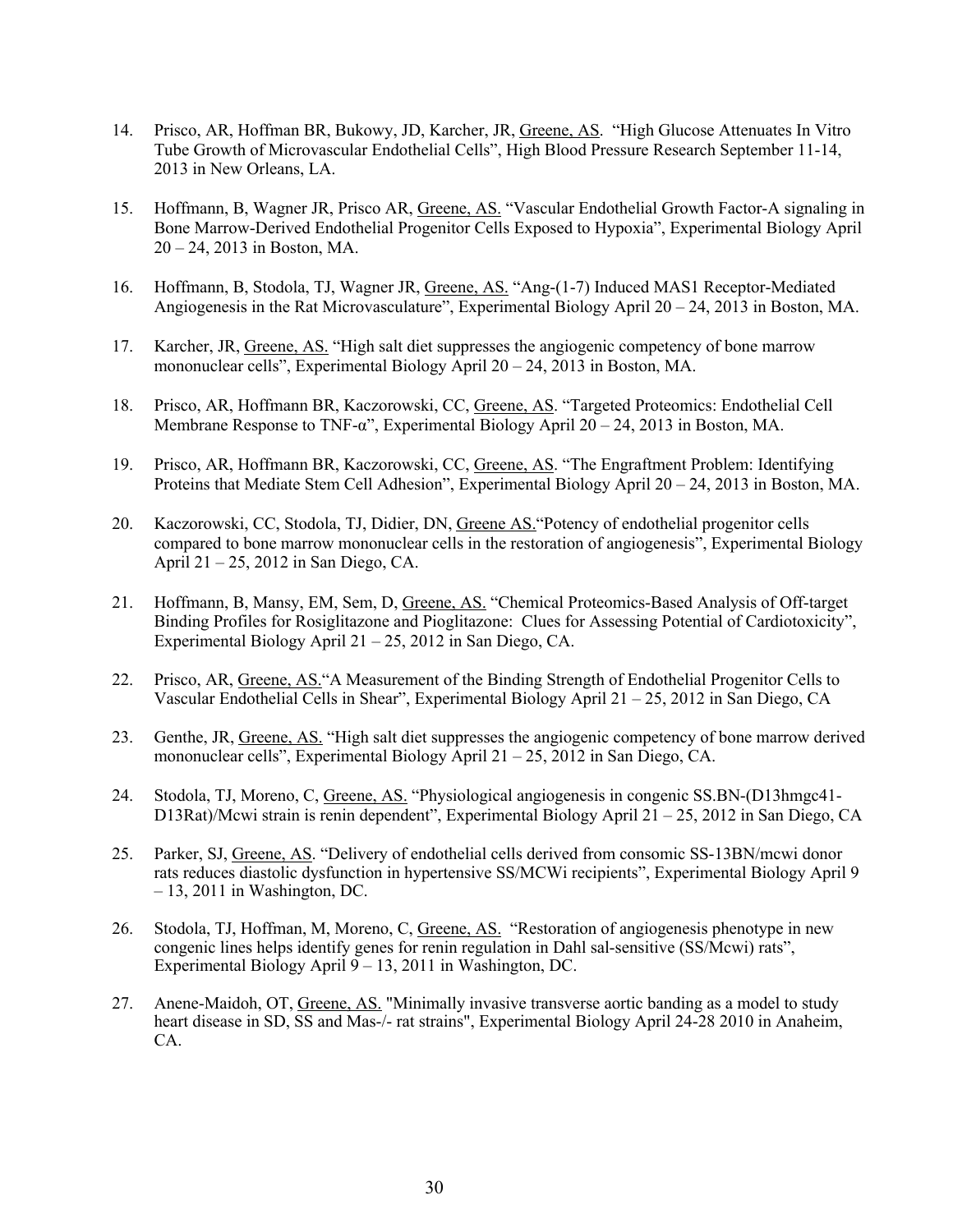- 28. Stodola, TJ, Resende, M, Moreno, C, Greene AS. "Restoration of angiogenesis phenotype in new congenic lines based on Dahl salt-sensitve (SS/Mcwi) background", Experimental Biology April 24-28, 2010 in Anaheim, CA .
- 29. Stodola, TJ, Greene AS. "Novel TIE-2 phosphatase inhibitors restore angiogenesis in RAS suppressed Sprague Dawley rats", Experimental Biology April 24-28, 2010 in Anaheim, CA.
- 30. Parker, SJ, Greene, AS. "Bone marrow stem cell transplant to improve cardiac function in SS/MCWi rats with hypertensive heart disease", Experimental Biology April 24-28, 2010 in Anaheim, CA.
- 31. Parker, SJ, Greene, AS. "Bone marrow stem cell transportation to improve cardiac function in SS/MCWi rats with hypertensive heart disease" Submitted for a talk at the 58th ASMS conference, Salt Lake City, UT, May 23-25, 2010.
- 32. Parker, Sarah J., Brian D. Halligan, Andrew S. Greene. Analysis of SILAC Data by Spectral Counting for High-throughput Quantitative Proteomic Analysis of Primary Cell Cultures. 5<sup>th</sup> Annual Conference of the US HUPO, San Diego, CA, Feb. 22-25, 2009.
- 33. Mirza; Shama P., Brian D. Halligan; Andrew S. Greene, Michael Olivier. Multistage-fragmentation analysis is superior to neutral loss scanning for phosphopeptide identification. 5<sup>th</sup> Annual Conference of the US HUPO, San Diego, CA, Feb. 22-25, 2009.
- 34. Stodola, Timothy J., Joy Joseph, Balaraman Kalyanaraman, and Andrew S. Greene. Role of Mitochondrial Production of Reactive Oxygen Species on Angiotensin II Dependent Skeletal Muscle Angiogenesis. Experimental Biology (FASEB), New Orleans, LA, USA, April 18-22, 2009.
- 35. Kriegel, Alison J. and Andrew S. Greene. Brown Norway chromosome 16 provides protection from cardiac fibrosis with pressure overloading on a Salt-Sensitive Dahl background. Experimental Biology (FASEB), New Orleans, LA, USA, April 18-22, 2009
- 36. Resende, Micheline M., Timothy J. Stodola, and Andrew S. Greene. Role of the Renin Angiotensin System on Bone Marrow-Derived Stem Cell Function and its Impact on Skeletal Muscle Angiogenesis After Electrical Stimulation. Experimental Biology (FASEB), New Orleans, LA, USA, April 18-22, 2009.
- 37. Anene-Maidoh, OT and Greene, AS. "Angiotensin 1-7 treatment induces apoptosis in Human Umbilical Vein Endothelial Cells. Experimental Biology (FASEB)", New Orleans, LA, USA, April 18- 22, 2009
- 38. Parker, SJ, Greene AS. Proteomic Strategy for Analysis of VEGF Mediated Endothelial Cell Signaling. Experimental Biology (FASEB), San Diego, CA, April 5-9, 2008.
- 39. Feroah, Thom R, Heather J Vernon, Greg McQuestion, H V Forster, A Merritt, M Dwinell, C Moreno-Quinn, A Greene, A Cowley, Jr, and H J Jacob. High-throughput Screening of Circadian Rest/Activity Cycle Can Detect Significant Differences Estimates of Sleep/Wake Cycle In ENU Knockout Inbred Strains Of Rats. Experimental Biology (FASEB), San Diego, CA, April 5-9, 2008.
- 40. Munzenmaier, DH, Greene AS. Angiotensin receptor blocker (ARB) treatment causes paradoxical microvascular endothelial cell proliferation. Experimental Biology (FASEB), San Diego, CA, April 5-9, 2008.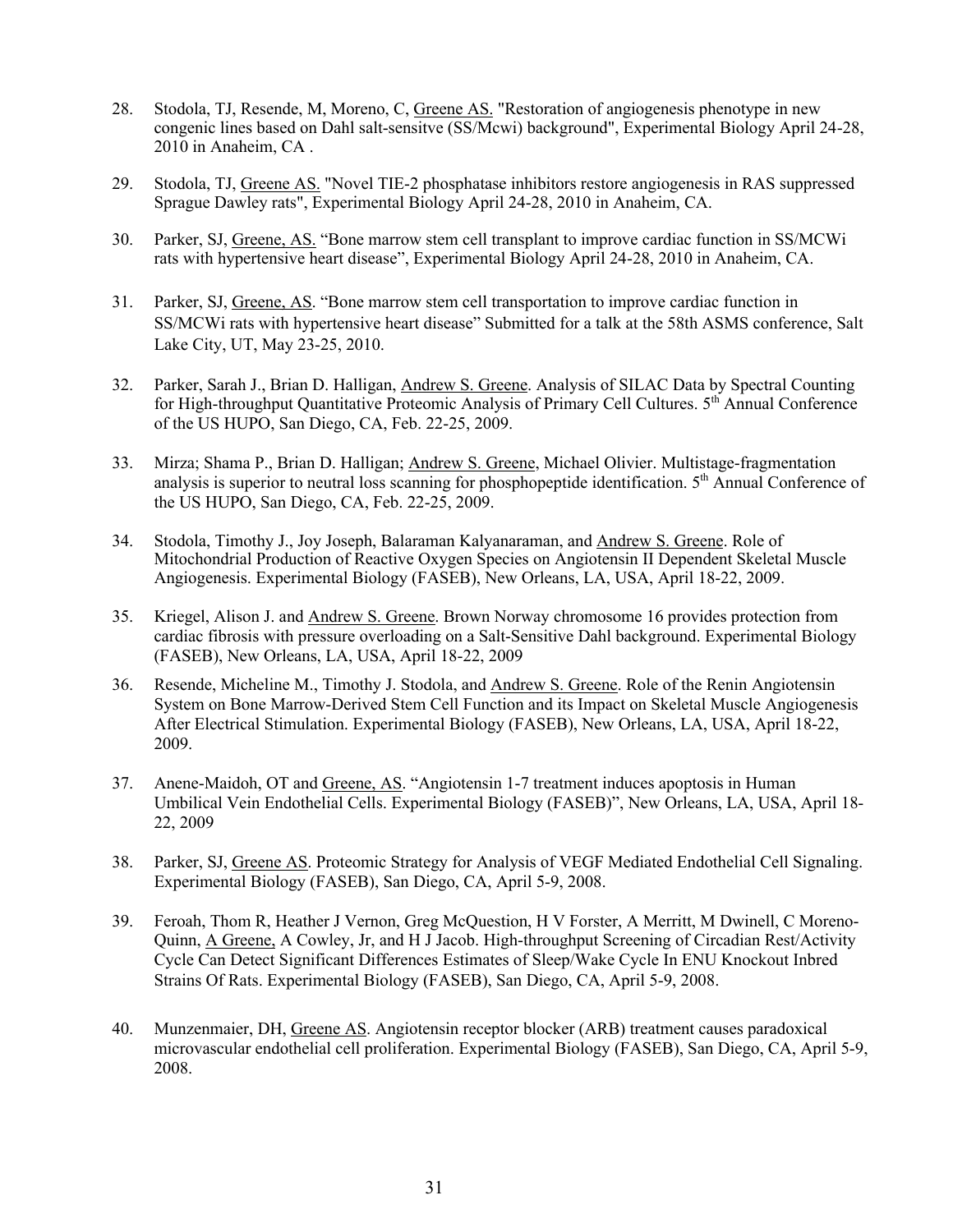- 41. Kriegel, Alison J., and Andrew S. Greene. Brown Norway chromosome 16 protects the SS-16BN/Mcwi consomic model of left ventricular hypertrophy from progressing to heart failure. Experimental Biology (FASEB), San Diego, CA, April 5-9, 2008
- 42. Matthew Douglass Brown, Glenn R. Slocum, and A S. Greene. Rat model of left pulmonary artery hypoplasia FASEB J. Washington, DC, April 27-May 2, 2007 21:lb445
- 43. Alison Jessica Kriegel and A. S. Greene. Left ventricular hypertrophy in the SS-16BN/Mcwi model of HCM results in accelerated cardiac morbidity FASEB J. Washington, DC, April 27 – May 2, 2007 21:616.9
- 44. Thom R Feroah, M Kloehn, D Eich, G McQuestion, A Merritt, H V Forster, M Dwinell, AS Greene, A Kwitek, H Jacob, and A Cowley, Jr. High through-put screening method for novel and circadian movement behavior and breathing in ENU mutagenic and consonmic inbred strains of rats FASEB J. Washington, DC, April 27 – May 2, 2007 21:963.10
- 45. Thom R Feroah, H V Forster, A Merritt, M Dwinell, C Moreno-Quinn, A S Greene, H Jacob, A Kwitek, and A Cowley, Jr. Significant differences in novel and adapted circadian movement behavior in three parental and two ENU knockout inbred strains of rats FASEB J. Washington, DC, April  $27 -$ May 2, 2007 21:620.3
- 46. Carol Moreno, Melinda R Dwinell, Rebecca R Majewski, Anne E Kwitek, Martin J Jessner, Thom R Feroah, Hubert V Forster, David L Mattson, Julian H Lombard, Gregory D Macquestion, Richard J Roman, Andrew S Greene, Allen W Cowley, and Howard J Jacob. High-Throughput Production and Phenotyping of Rat Knockout Models for Hypertension FASEB J. Washington, DC, April 27 – May 2, 2007 21:903.11
- 47. Diane H. Munzenmaier and AS Greene. Stimulation of cerebral and dermal microvascular endothelial cell proliferation by AT1 receptor antagonist losartan FASEB J. Washington, DC, April 27 – May 2, 2007 21:897.19
- 48. Zhongmin Tian, AS Greene, Kristie Usa, Isaac R. Matus, Jennifer L. Pietrusz, Allen W. Cowley, Jr., and Mingyu Liang Proteomic analysis of the renal medulla of Dahl salt-sensitive rats and consomic SS-13BN rats FASEB J. Washington, DC, April 27 – May 2, 2007 21:754.14
- 49. Micheline M Resende and AS Greene. Effect of Angiotensin II on Endothelial Cell Apoptosis and Survival and its Impact on Skeletal Muscle Angiogenesis after Electrical Stimulation FASEB J. Washington, DC, April 27 – May 2, 2007 21:601.7 .
- 50. Julie Kay Freed and AS Greene. Functional Proteomic Analysis of Shear Stress Protection Mechanisms Using a Novel Signaling Complex Isolation Approach FASEB J. Washington, DC, April 27 – May 2, 2007 21:745.8
- 51. Ou J, Kaul S, Greene AS, Pritchard K A Jr, Oldham K T, and Tara L Sander Comparative Proteome Analysis of PAI-1 and TNF--derived Endothelial Microparticles FASEB J. Washington, DC, April 27 – May 2, 2007 21:373.3.
- 52. Freed, J.K., Shortreed, M.S., Frey, B.L., Kleefisch, C.J., Smith, L.M., Greene, AS Isolation and Relative Quantification of Phosphatidylserine from Vascular Endothelial Cells. 55<sup>th</sup> American Society for Mass Spectrometry Conference (ASMS), Indianapolis, Indiana, USA, June 3-7, 2007.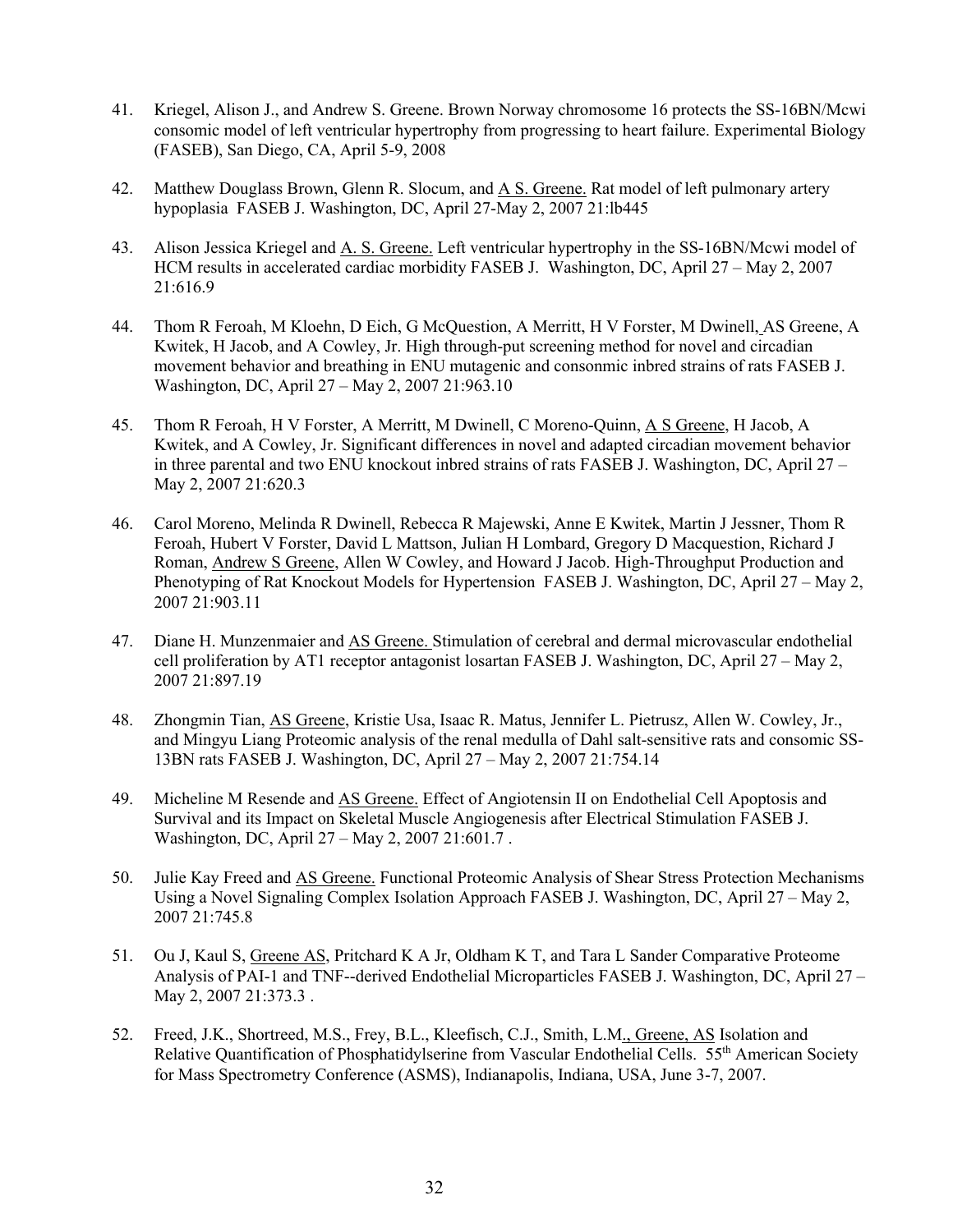- 53. Smith, J., Matus, I., Greene, AS. Delving deeper into proteomes to generate quantitative data. 55<sup>th</sup> American Society for Mass Spectrometry Conference (ASMS), Indianapolis, Indiana, USA, June 3-7, 2007.
- 54. S. P. Mirza, M. C. Pellitteri, E. Keyes, M. Warren, D. Didier, J. Littrell, B. D. Halligan, S. Twigger, Greene A S, and M. Olivier. Quantitative analysis of secreted angiogenic proteins during hypoxia. 55th American Society for Mass Spectrometry Conference (ASMS), Indianapolis, Indiana, USA, June 3-7, 2007.
- 55. S. P. Mirza, D. Savic, M. Reddy, Greene A S, T. Kodadek and M. Olivier. High-throughput characterization of proteins bound to peptoid arrays using mass spectrometry. 55<sup>th</sup> American Society for Mass Spectrometry Conference (ASMS), Indianapolis, Indiana, USA, June 3-7, 2007
- 56. Lee, J., Mirza, S.P., Didier, D.N., Scalf, M., Greene, A.S., Olivier, M., Smith, L.M. Identification of cell surface markers to differentiate endothelial and fibroblast cells using lectin arrays and LC/ESI/MS-MS. 55th American Society for Mass Spectrometry Conference (ASMS), Indianapolis, Indiana, USA, June 3-7, 2007.
- 57. Matthew C Petersen and Andrew S Greene. Angiotensin II mediates the angiogenic response to chronic vasodilator treatment FASEB J San Francisco, April 3- 6, 2006 20:A711
- 58. Micheline M. Resende, Alison J. Kriegel, and Andrew S. Greene. Combined Effects of Low-Dose Spironolactone and Captopril Therapy in a Rat Model of Genetic Hypertrophic Cardiomyopathy FASEB J. San Francisco, April 3- 6, 2006 20:A1447
- 59. Sarah J Nickoloff and Andrew S Greene. Reactive Oxygen Species Augment the Angiogenic Response in Rat Skeletal Muscle FASEB J, San Francisco, April 3-6, 2006 20:A709
- 60. Alison J. Kriegel and Andrew S. Greene. SS-16BN/Mcwi model of HCM exhibits reduced left ventricular function with age FASEB J. San Francisco, April 3-6, 2006 20:A1412
- 61. Julie K Antczak and Andrew S Greene. Proteomic Analysis of Shear Stress Protection Mechanisms in Endothelial Cells FASEB J. San Francisco, April 3-6, 2006 20:A1298.
- 62. Carol Moreno, Mary L. Kaldunski, Tao Wang, Jozef Lazar, Richard J. Roman, Andrew S. Greene, Howard J Jacob, and Allen W. Cowley, Jr. Existence of Multiple Blood Pressure loci on Rat Chromosome 13 of the Dahl S Hypertensive Rat FASEB J. San Francisco, April 3, 6, 2006 20:A407
- 63. Mieczyslaw Michalkiewicz, Teresa Michalkiewicz, Glenn R Slocum, Oded Singer, Allen W Cowley, Jr, Andrew S Greene, Howard J Jacob, Mary Kaldunski, Richard J Roman, and Inder M Verma, Efficient transgenic rat production by a lentiviral vector . FASEB J. San Francisco, April 36, 2006 20:A407-A408.
- 64. Mirza, S.P., Pellitteri, M., Keyes, E., Warren, M., Didier, D., Hayter, J., Halligan, B.D., Greene, A.S., Olivier, M. "Global quantitative comparison of the cellular proteomes of endothelial cells from consomic rat strains under normoxia and hypoxia*." 54th ASMS Conference on Mass Spectrometry,* Seattle, Washington, May 28-June 1, 2006.
- 65. Freed, J.K., Greene, A.S. "Proteomic analysis of shear stress protection mechanisms in endothelial cells." *Experimental Biology (FASEB),* San Francisco, CA, USA, April 3-6, 2006.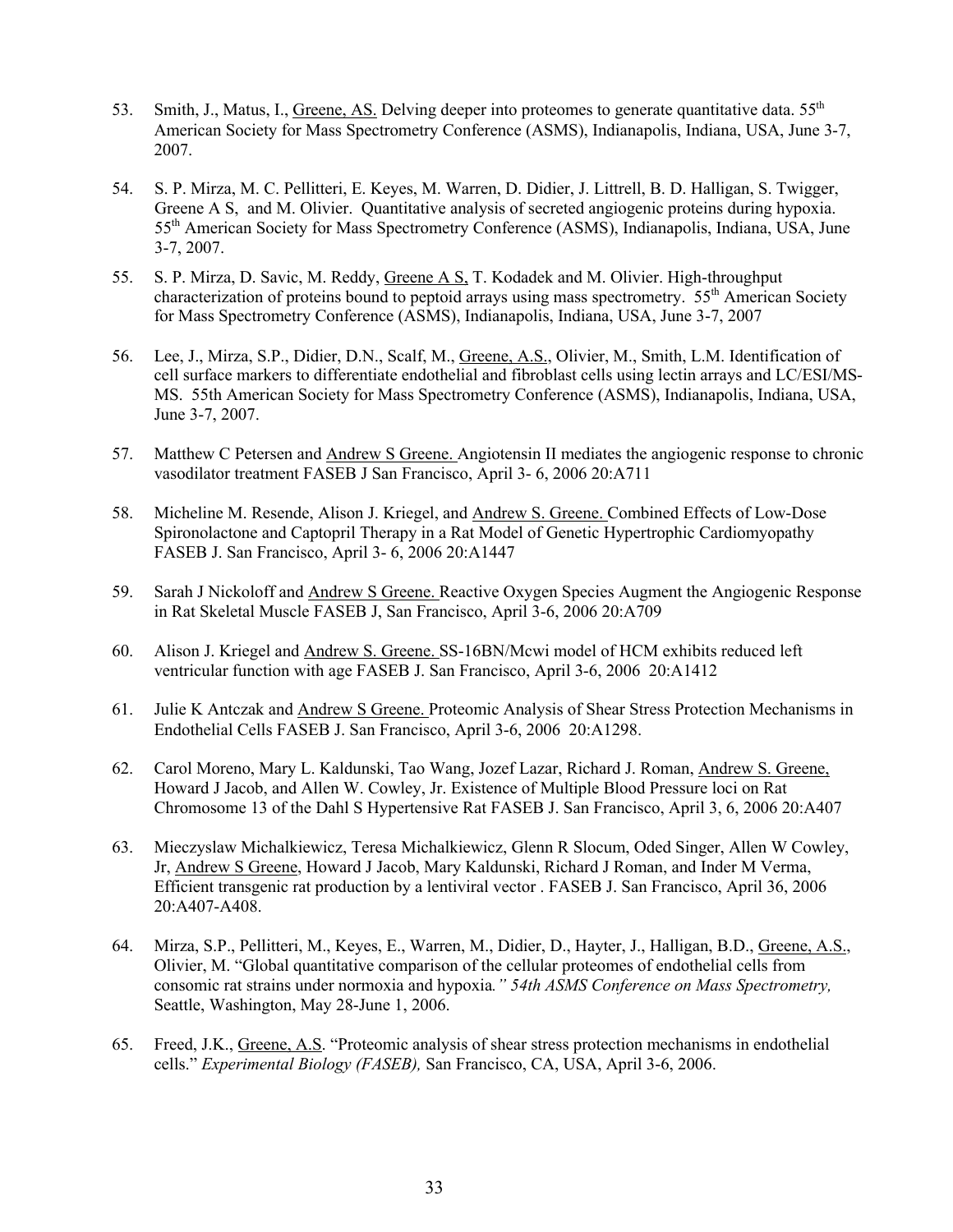- 66. Freed, J., Greene, A.S. "MS Analysis of the TNF-α signaling complex following a novel isolation approach combining biotin and cross-linking methodologies." *54th ASMS Conference on Mass Spectrometry,* Seattle, Washington, May 28-June 1, 2006.
- 67.

Hayter, J.R., Greene, A.S. "Identification and quantification of mitochondrial proteins from SS and SSBN13 rat heart using mass spectrometry and 18O labeling." *54th ASMS Conference on Mass Spectrometry,* Seattle, Washington, May 28-June 1, 2006.

- 68. Antczak, J., Greene AS, "Investigation of Apoptotic Pathways in Vascular Endothelial Cells through Functional Proteomics and Mass Spectrometry," San Diego, CA, April 1-6,
- 69. FASEB J., 2005
- 70. Halligan BD, Slyper RY, Twigger SN, Hicks WA, Olivier M, AS Greene, ZoomQuant: A Software Tool for the analysis of Comparative Proteomics Data". Keystone Symposia on Proteomics and bioinformatics, Keystone, CO, USA, April 8-13, 2005
- 71. de Resende, M.M., A.S. Greene. "Regulation of Neovascularization in Skeletal Muscle: Role of Endothelial Cell Apoptosis in Angiogenesis Suppression." FASEB J., San Diego, CA, April 1-6, 2005
- 72. Petersen, M.C., A.S. Greene. "The effect of high salt diet on functional hyperemia in normotensive rats." FASEB J., San Diego, CA, April 1-6, 2005
- 73. Munzenmaier, D.H., A.S. Greene. "Losartan induces cerebral angiogenesis by specific AT1 receptor blockade." FASEB J., San Diego, CA, April 1-6, 2005
- 74. Forder, J.P., D.H. Munzenmaier, A.K.S. Camara, A.S. Greene. "ICV Infusion of AT1 Antagonist Indicates Angiogenic Protection Against Permanent Focal Ischemia in the Rat." FASEB J., San Diego, CA, April 1-6, 2005.
- 75. Antczak, J., A.S. Greene. "Investigation of Apoptotic Pathways in Vascular Endothelial Cells through Functional Proteomics and Mass Spectrometry." FASEB J., San Diego, CA, April 1-6, 2005
- 76. Forder, J.P., A.S. Greene, D.H. Munzenmaier. "Brown Norway chromosome 18 confers increase in cerebral infarct size to consomic Dahl S rat." Soc. For Neurosci., 2004
- 77. Drenjancevic-Peric, I., A. S.Greene, J. Lombard and F. Hansen. "Differential lymphangiogenesis and lymphatic vessel patterning in Dahl salt sensitive (Dahl S) rats and SS.13BN consomic rats during exposure to high salt diet." FASEB J., Washington, D.C., April 17-21, 2004
- 78. B. D. Halligan, A. S. Greene, E. A. Dratz. "Qcomp: A rapid and accurate method for identifying peptides and proteins from partial, qualitative amino acid composition data". *52nd American Society for Mass Spectrometry Conference*, Nashville, TN, USA, May 23-27, 2004.
- 79. T. Berggren, L. Bonilla, T. Richmond, L. Licklider, W. Hicks, B. Karger, L. M. Smith, J. A. Thomson, A. S. Greene, D. Fenyo. "Comparison of Quantitative Proteomic Analysis Methods on Human Embryonic Stem Cells". *52nd American Society for Mass Spectrometry Conference,* Nashville, TN, USA, May 23-27, 2004.
- 80. A.S. Greene, "Molecular genetics: approaches to microvascular research." *Experimental Biology (FASEB 2004),* Washington, D.C., April 17-21, 2004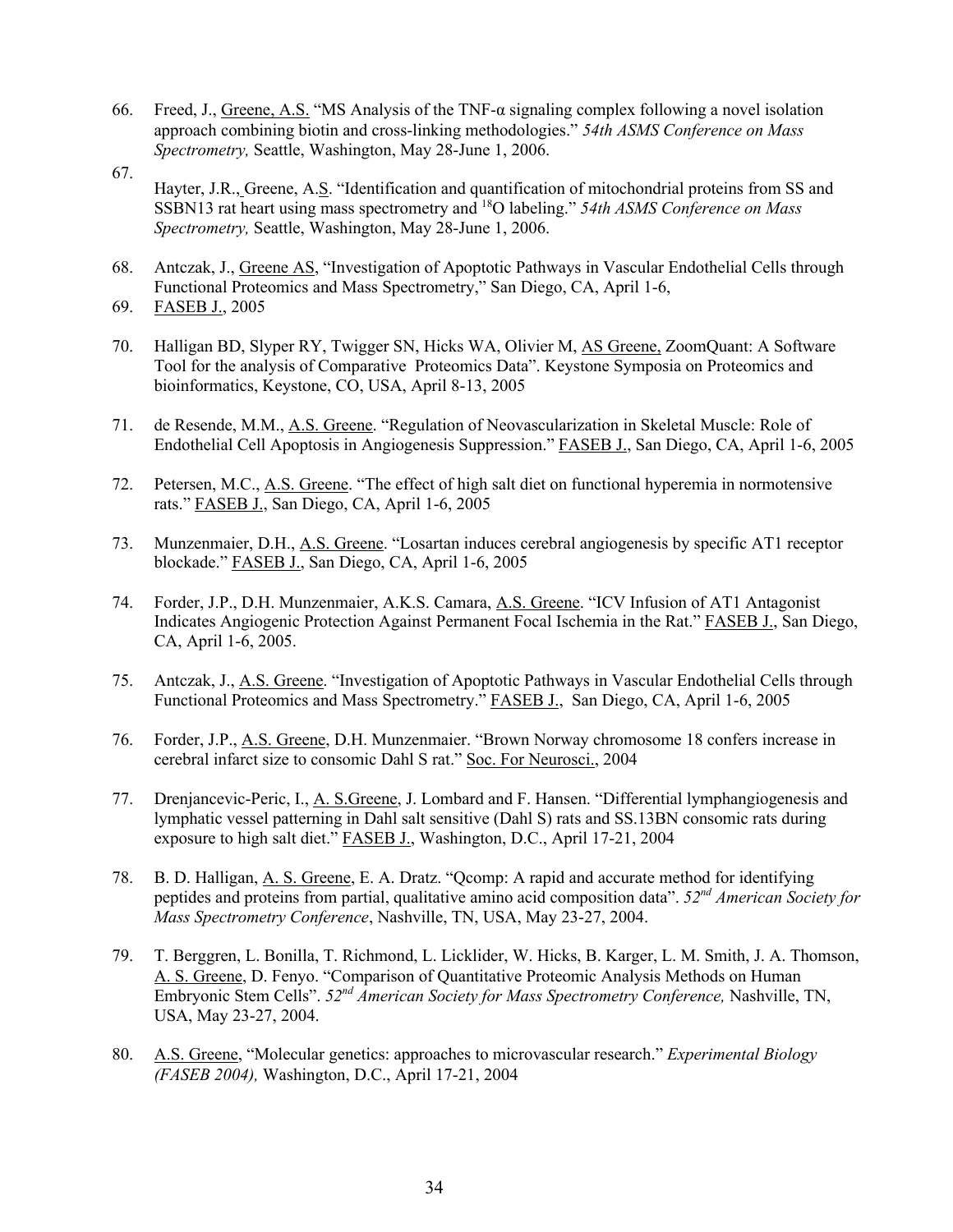- 81. Moreno, C., P. Khampang, D. Schippers, J. Lazar, M.L. Kaldunski, A.S. Greene, R.J. Roman, A.E. Kwitek, H.J. Jacob, A.W. Cowley. "Renal expression and sequence comparison of cyclooxygenase 2 in salt-sensitive hypertension." FASEB J. Washington, D.C., April 17-21, 2004
- 82. Petersen, M., A.S. Greene. "Angiotensin II infusion restores stimulated angiogenesis in the skeletal muscle of rats on a high salt diet." FASEB J. Washington, D.C., April 17-21, 2004Resende, M.M., A.S. Greene. "Influence of diet and genetics on hypertension and cardiac disease in dahl salt-sensitive rats." FASEB J. Washington, D.C., April 17-21, 2004
- 83. Forder, J.P., D.H. Munzenmaier, A.S. Greene. "Angiotensin receptor blockade protects against cerebral ischemia in the rat." FASEB J. Washington, D.C., April 17-21, 2004
- 84. Forder, J.P., H. Lu, A.S. Greene. "Hemodynamic changes in the rat following stroke using fMRI." FASEB J. Washington, D.C., April 17-21, 2004
- 85. Munzenmaier D.H., A.S. Greene. "Angiotensin II (Ang II) receptor blockade induces cerebral angiogenesis in a pressure-independent manner." FASEB J. Washington, D.C., April 17-21, 2004
- 86. Hicks, W., Gau, B., Cole, R., Greene, A.S., Olivier, M. "Analysis of the Cellular Proteome During Angiogenesis: The NHLBI Proteomics Center at the Medical College of Wisconsin." *51st American Society for Mass Spectrometry Conference (ASMS),* 2003.
- 87. Hicks W., Gau B., Cole R., Greene A.S., and Olivier M. Analysis of the cellular proteome during angiogenesis: The NHLBI Proteomics Center at the Medical College of Wisconsin. *XIIth International Congress on Genes, Gene Families and Isozymes*, Berlin, Germany, July 19-24, 2003.
- 88. Munzenmaier DH, AS Greene. Angiotensin II receptor blockade increases cerebral microvessel density in rats. JCBFM 23:490, 2003.
- 89. Forder, J.F., Greene, A.S., Munzenmaier, D.H. "Focal ischemia model of stroke in rat." FASEB J.; 2003.
- 90. Hansen, F.H., Drenjancevic-Peric, I., Greene, A.S. "Differential effects of high salt and blood pressure on microvascular remodeling and vessel integrity in Dahl salt sensitive (Dahl S) rat." FASEB J.; 2003
- 91. Munzenmaier, D. H. Greene, A. S. "Short-term Angiotensin II (ANG II) receptor blockade induces cerebral angiogenesis." FASEB J.; 2003.
- 92. Amaral, S.L., M. Liang, E. Rute, A.W. Cowley, Jr., and A.S. Greene. CDNA microarray analysis of gene expression in skeletal muscle angiogenesis after chromosomal substitution in Dahl S rats. Hypertension. 40(3):396, 2002.
- 93. Moreno, C., P. Dumas, M. Stoll, A.S. Greene, M.L. Kaldunski, R.J. Roman, P.J. Tonellato, Z. Wang, H.J. Jacob, and A.W. Cowley, Jr. Gender differences in the genetic determinants of hypertension. Hypertension. 40(3):383, 2002.
- 94. Liang, M., B. Yuan, E. Rute, A.S. Greene, and A.W. Cowley, Jr. Mechanisms of Dahl salt-sensitive hypertension revealed by temporal patterns of renal medullary gene expression. Hypertension. 40(3):384, 2002.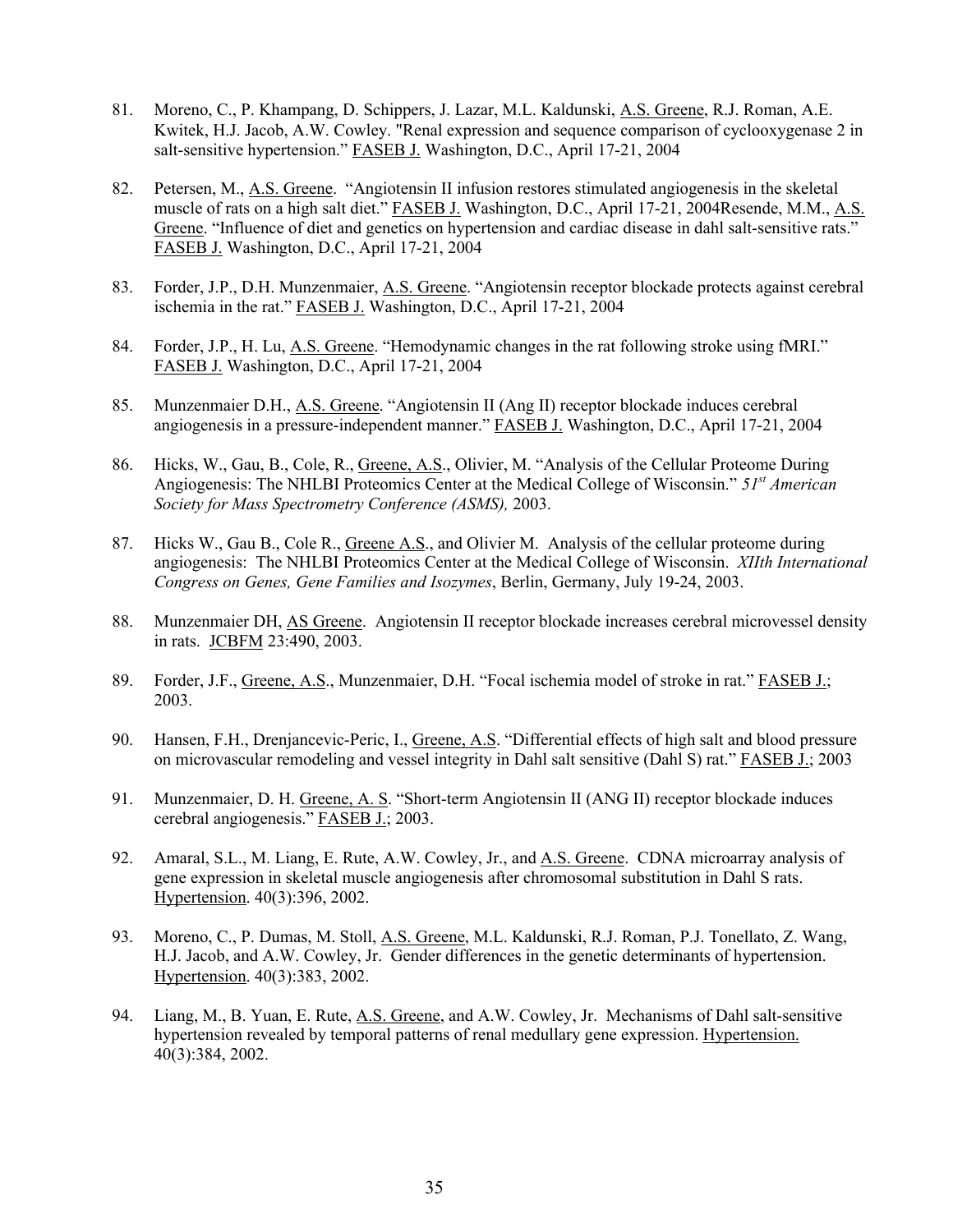- 95. Munzenmaier DH, AS Greene. Cerebral vessel density alterations following oral losartan administration. Hypertension, 40:439, 2002.
- 96. Hansen-Smith, F., L. Schovan, S.L. Amaral, A.S. Greene. "Heterogeneity in mast cell (MC) number, distribution, and growth factor (GF) phenotype during stimulation-induced angiogenesis in extensor digitorum longus (EDL) muscle of rats." FASEB J. 2002
- 97. Amaral, S.L., A.S. Greene. "The role of the renin-angiotensin system (RAS) and vascular endothelial growth factor (VEGF) in microvascular angiogenesis during chronic normoxia and hypoxia." FASEB J. 2002
- 98. Munzenmaier, D.H., A.S. Greene. "Differential roles of VEGF and angiotensin II (ANGII) in cerebral angiogenesis under hypoxic conditions." FASEB J. 2002
- 99. Santos, C.F., M.C.O. Salgado, E.B. Oliveira, A.S. Greene. "Tissue distribution of elastase-2, and angiotensin II-forming enzyme." FASEB J. 2002.
- 100. Yuan, B., Z.Z. Wang, M.Y. Liang, E. Rute, A.P. Zou, G. Slocum, A.S. Greene, A.W. Cowley Jr. "Effects of chronic elevations of angiotensin II on gene expression in renal medulla of Sprague-Dawley rats using cDNA microarrays." FASEB J. 2002.
- 101. Zou, A.P., Z.Z. Yang, E. Rute, B. Yuan, G.R. Slocum, A.S. Greene, A.W. Cowley Jr. "Gene expression profiling in the glomeruli of Dahl S rats using cDNA microarrays: genes related to the protective effects of chromosome 13 introgression from Brown Norway rats." J Am Soc Nephrology. 12:2001.
- 102. Liang, M.Y., E. Rute, B. Yuan, A.S. Greene, et al. "Chromosomal substitution and cDNA microarray analysis identify renal medullary genes associated with salt-sensitive hypertension." Hypertension. 2001.
- 103. Amaral, S.L., R.J. Roman, A.S. Greene. "Chromosomal transfer reduces blood pressure and restores angiogenic response through a renin dependent mechanism." Hypertension. 2001 Oct; 38(3):532.
- 104. Amaral, S.L., P. Dumas, A.S. Greene. Transfer of chromosome 13 restores angiogenic response in Dahl S rats. FASEB J. 2001.
- 105. Dumas, P., M.L. Kaldunski, M. Stoll, P.J. Tonellato, A.S. Greene, R.J. Roman, A.W. Cowley Jr., H.J. Jacob. Sexual dimorphism of hypertension-related phenotypes in a F2 cross: Mapping of sex-specific quantitative trait loci (QTL). FASEB J. 2001.
- 106. Zou, A.P., Y. Kita, Z.Z. Yang, E. Rute, B. Yuan, A.S. Greene, A.W. Cowley Jr. Expression analysis of hypoxia-sesitive gene with HIF-1 binding sites in renomedullary interstitial cells of rats using cDNA microarray. FASEB J. 2001.
- 107. Morse, M.M., A.S. Greene. Evidence for the generation of microvascular angiotensin II independent of renal renin. FASEB J. 2001.
- 108. Munzenmaier, D.H., A.S. Greene. Cerebral microvascular endothelial cell and astrocyte migration stimulated by extracellular matrix proteins. FASEB J. 2001.
- 109. Amaral, S.L., R.J. Roman, A.S. Greene. "Renin gene restores angiogenesis and VEGF expression in Dahl S rats." Hypertension. 2000.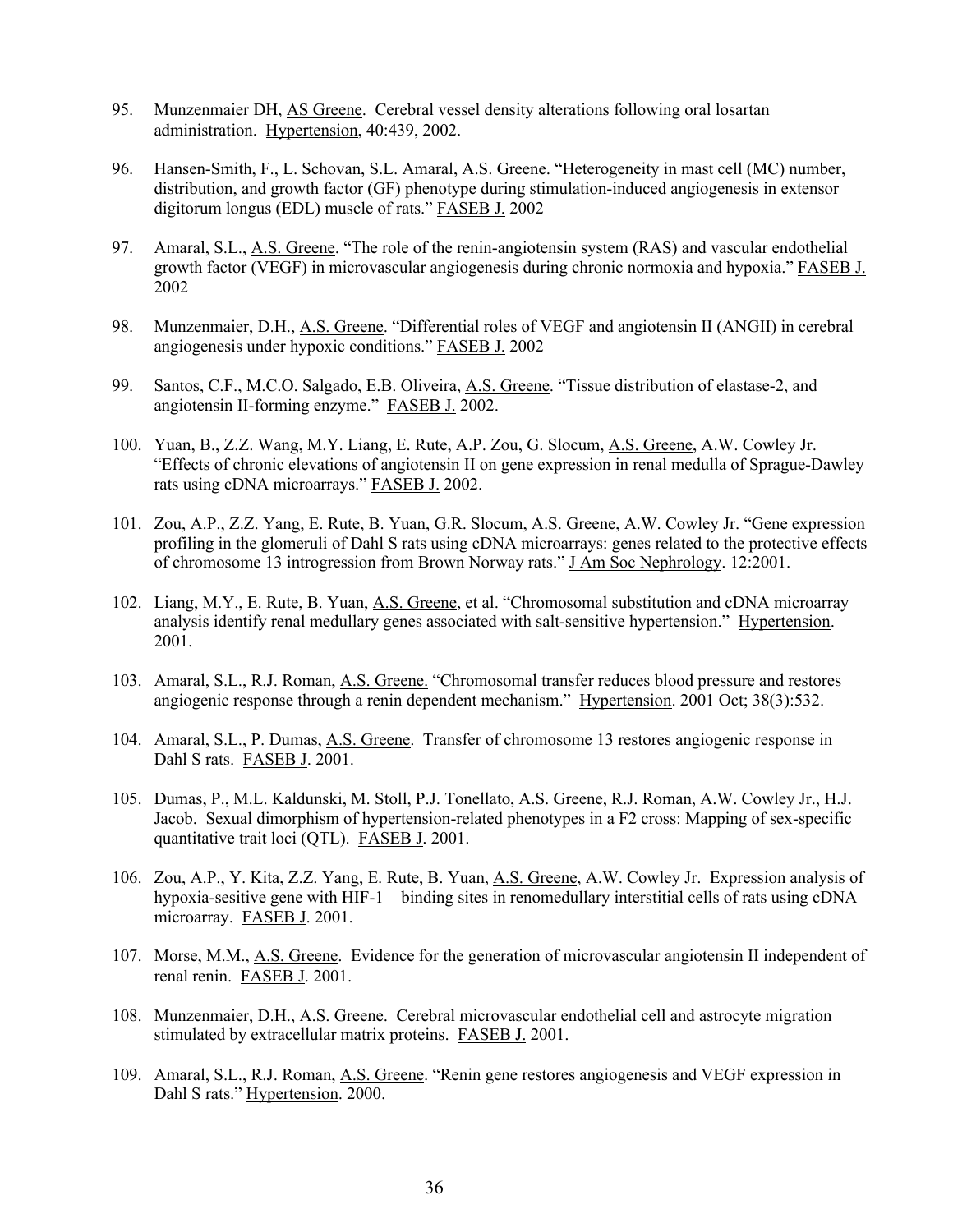- 110. Roman, R.J., A.S. Greene, M. Stoll, M.L. Kaldunski, P.J. Tonellato, H.J. Jacob and A.W. Cowley, Jr. Quantitative trait Loci (QTLs) contributing to development of glomerulosclerosis in Dahl S rats. FASEB J. 2000.
- 111. Kaldunski, M.L., K. Bork, M. Stoll, H.J. Jacob, R.J. Roman, A.S. Greene and A.W. Cowley, Jr. Genetic linkage of blood pressure responsiveness to an alerting stimulus defined in an F2 population derived from Brown Norway and Dahl SS rat intercross. FASEB J. 2000
- 112. Gerrits, R.J., E.A. Stein and A.S. Greene. Halothane pretreatment sensitizes rat whisker -barrel functional hyperemia to NOS blockade. FASEB J. 2000.
- 113. Greene, A.S., A.W. Cowley, Jr., M. Stoll, M.L. Kaldunski, R.J. Roman, P.J. Tonellato, N.J. Schork and H.J. Jacob. Genetic components of vascular sensitivity defined within a population of F2 rats from a Brown Norway and Dahl S derived intercross. FASEB J. 2000.
- 114. Morse, M.M., J.S. Clark and A.S. Greene. Evidence for a local renin-angiotensin system in the skeletal muscle microvasculature. FASEB J. 2000.
- 115. Amaral, S.L., P.E. Papanek and A.S. Greene. Angiotensin II and VEGF are involved in angiogenesis induced by short-term exercise training. FASEB J. 2000.
- 116. Amaral, S.L., R.J. Roman and A.S. Greene. Renin angiotensin system modulation of VEGF expression and angiogenesis in chromosome 13 congenic Dahl rats. FASEB J. 2000.
- 117. Greene, A.S., M.M. Maestas, K. Donahue and E.A. Stein. Comparison of blood oxygen and blood volume sensitive MRI responses to graded neuronal activation in the rat. FASEB J. 2000.
- 118. Amaral, S.L., J.R. Linderman and A.S. Greene. Angiogenesis induced by electrical stimulation is mediated by angiotensin II and VEGF. FASEB J. 2000.
- 119. Munzenmaier, D.H. and A.S. Greene. Alterations in laminin deposition and cellular adhesion in astrocytes and endothelial cells following hypoxia. FASEB J. 2000.
- 120. Linderman, J.R., J.S. Clark, M.R. Kloehn and A.S. Greene. Effects of chronic nitric oxide inhibition on blood vessel growth in chronically stimulated muscles. FASEB J. 2000.
- 121. Gerrits, R.J., C. Raczynski, A.S. Greene and E.A. Stein. Laminar analysis of rCBF in somatosensory cortex following frequency modulated whisker activation. FASEB J. 13(4):A57, 1999.
- 122. Linderman, J.R. and A.S. Greene. Distribution of angiotensin II receptors in the cremaster microcirculation. FASEB J. 13(4):A33, 1999.
- 123. Linderman, J.R. and A.S. Greene. Angiogenesis and vessel regression in chronically stimulated muscles. FASEB J. 13(4):A7, 1999.
- 124. Cowley, Jr., A.W., R.J. Roman, A.S. Greene, H.J. Jacob and M.L. Kaldunski. Renal phenotypic and gender differences between Dahl S/MCW and Brown Norway/MCW rats. FASEB J. 1999.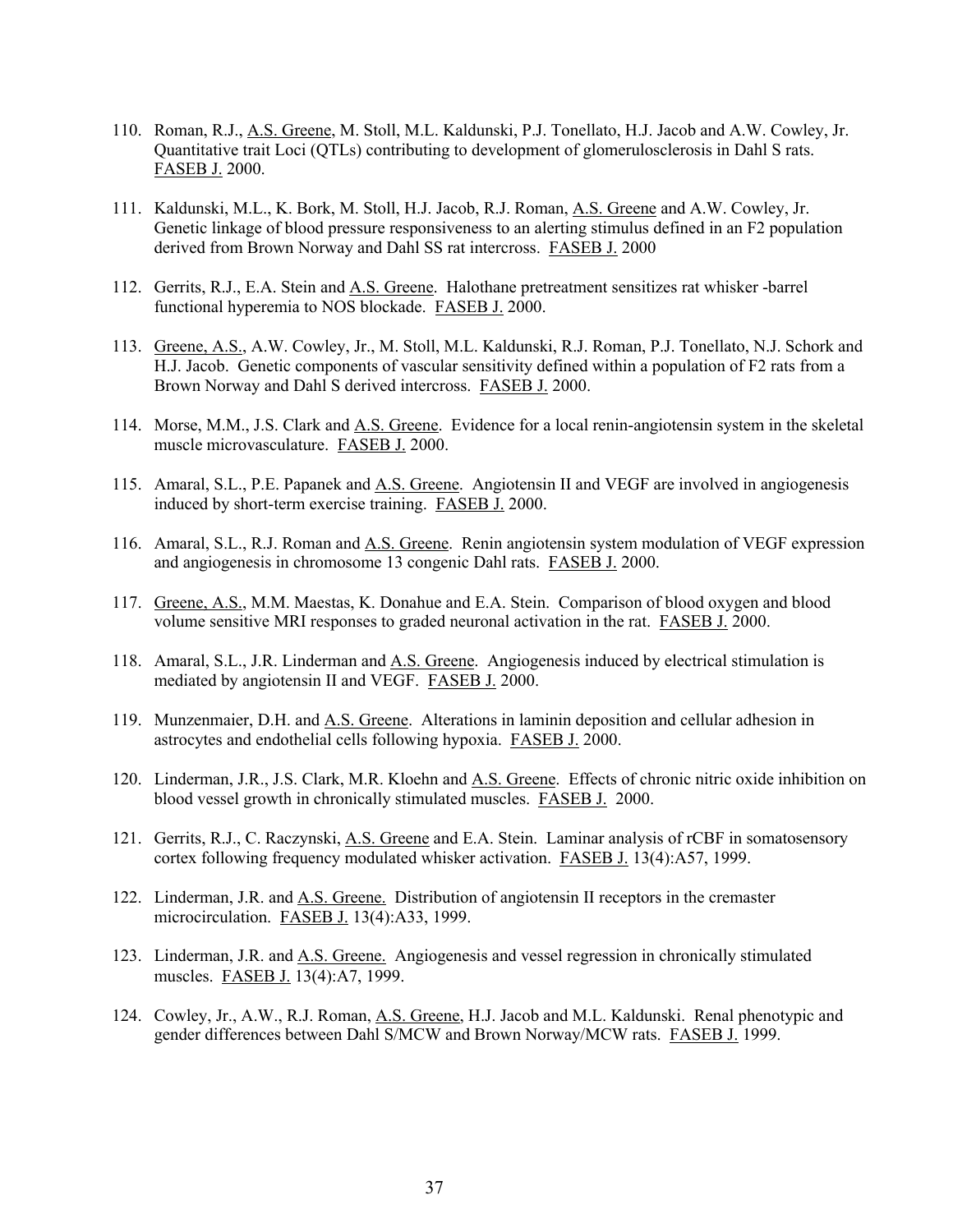- 125. Cowley, Jr., A.W., H.J. Jacob, R.J. Roman, A.S. Greene, M.L. Kaldunski, M. Stoll and P.J. Tonellato. Genetic and phenotypic differences of Dahl S/MCW and Brown Norway/MCW inbred rats. FASEB J. 1999.
- 126. Cowley, Jr., A.W., M. Stoll, M.L. Kaldunski, T.M. Kurth, A.S. Greene and R.J. Roman. Genomic scan analysis reveals QTLs on chromosomes 2 and 18 for salt-sensitivity of blood pressure in Brown Norway and Dahl S rat F2 intercross. Hypertension 34(2):333, 1999.
- 127. Morse, M.M. and A.S. Greene. Evidence for local production of angiotensin II in microvascular tissue versus an accumulation from the plasma angiotensin II. FASEB J. 13(4):A482, 1999.
- 128. Alonso-Galicia, M., A.S. Greene, T.M. Kurth, A.W. Cowley, Jr. and R.J. Roman. 20-HETE contributes to the renal vasoconstrictor actions of angiotensin II. FASEB J. 1999.
- 129. Kita, Y., G.D. McQuestion, D.H. Eick, H.J. Jacob, P.J. Tonellato, A.W. Cowley, Jr. and A.S. Greene. Massively parallel analysis of gene expression using cDNA microarrays. FASEB J. 13(4):A381, 1999.
- 130. Hansen-Smith, F., J.H. Lombard, J. DeBruin and A.S. Greene. Angiogenesis following rarefaction in cremaster muscle of reduced renal mass (RRM) hypertensive rats. FASEB J. 13(4):A7, 1999.
- 131. Greene, A.S. and J.S. Clark. Evidence for local vascular production and regulation of angiotensin II by microcirculatory blood vessels in rat skeletal muscle. FASEB J. 13(4):A705, 1999.
- 132. Nora, E.H., C. J. Hillard and A.S. Greene. Preliminary characterization of a nuclear angiotensin II type 2-like receptor. FASEB J. 13(4):A40, 1999.
- 133. Cowley, Jr., A.W., R. Roman, A.S. Greene, P.J. Tonellato, T. Kotchen, D. Gaudet and H.J. Jacob. Hunting for genes of hypertension: A novel paradigm. Am. Soc. Hypertens. 1998.
- 134. Gerrits, R.J., E.A. Stein, and A.S. Greene. Cerebral blood flow/metabolism coupling is mediated by a process involving  $K_{ca}$  channels. FASEB J. 12(5) (part II), #3911:A674, 1998.
- 135. Nora, E.H. and A.S. Greene. Cellular and sub-cellular localization of the angiotensin II type 2 receptor to the microcirculation of skeletal muscle. FASEB J. 12(4) part I), #615:A106, 1998.
- *136.* Parsons-Wingerter, P., K. Elliott, A. Minaninia, A. Redlitz, A.S. Greene, J.I. Clark, and E.H. Sage. A novel morphometric assay of angiogenesis in the quail chorioallantoic membrane: stimulation by bFGF and inhibition by angiostatin. *Angiogenesis Gordon Conference, Newport, CA, 1998.*
- 137. Kendziorski, C.M., A.W. Cowley, Jr., A.S. Greene, H.J. Jacob and P.J. Tonellato. Identifying physiologically informative quantitative tract loci: A model based approach. **FASEB J.** 12(4):A360, 1998.
- 138. Cowley, Jr., A.W., R. J. Roman, A.S. Greene, P. Tonellato and H. Jacob. Chromosomal pattern of quantitative trait loci in the Brown Norway and Dahl S intercross. Physiological Research 47 (5):36P, 1998.
- 139. Greene, A.S., J.J. Alletto, R.J. Gerrits, E.A. Stein and J.S. Hyde. Anatomical and functional imaging of the cerebral microcirculation using magnetic resonance imaging (MRI) and laser-Doppler flowmetry (LDF). Ann. Biomed. Eng., 1997.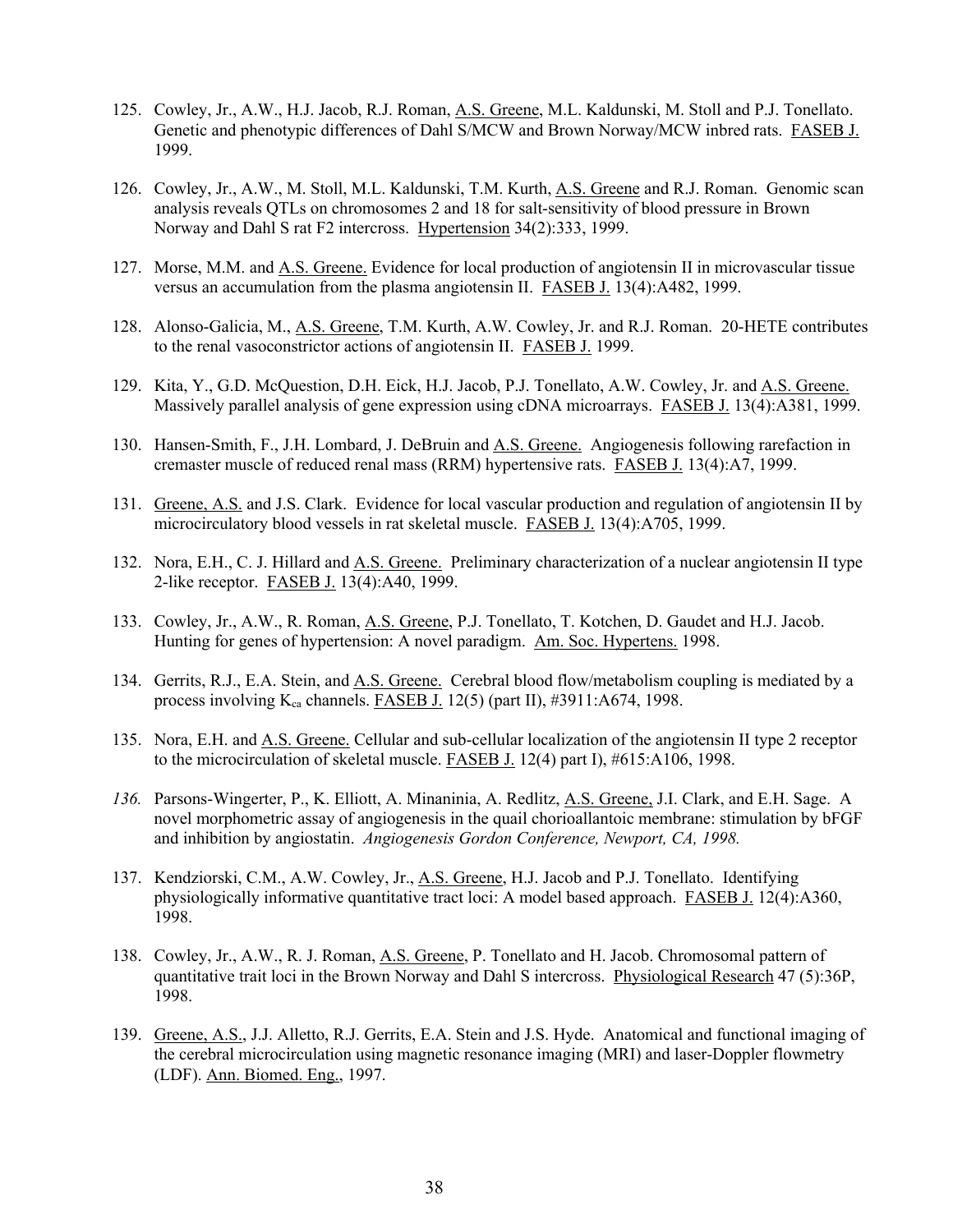- 140. Cooke, A.R., E.H. Nora, M.J. Rieder, B. Hoehn, A.G. Hudetz and A.S. Greene. Identification and localization of Ang II receptor subtypes in the cerebral circulation. FASEB J. 11(3):#2803:A484, 1997.
- 141. Nora, E.H. and <u>A.S. Greene</u>. Sodium modulated alteration of Ang II receptor populations can affect net tissue-specific action of Ang II. FASEB J. 11(3):#2921:A504, 1997.
- 142. Gerrits, R.J., E.A. Stein and A.S. Greene. Whisker-barrel cortical blood flow increases linearly with frequency of whisker movement. Society for Neuroscience, 23 (2):1577, 1997.
- 143. Gerrits R.J., E.A. Stein and A.S. Greene. Nitric oxide is not a mediator involved in the increase in blood flow to whisker-barrel cortex during 10 HZ whisker movement. FASEB J. 11 (3):#1436:A247, 1997.
- 144. A.S. Greene, J.J. Alletto, E.A. Stein and J.S. Hyde. Functional magnetic resonance imaging (MRI) and laser-Doppler flowmetry (LDF) of rat whisker barrel cortex. FASEB J. 1997.
- 145. Weber, D.S., A.S. Greene and J.H. Lombard. Effect of short term and chronic high salt diet on vasodilator responses of skeletal muscle. FASEB J. 11(3):A43, 1997.
- 146. Lombard, J.H., D. Bizub, D.S. Weber and A.S. Greene. Short term elevation of salt intake impairs electrical and mechanical responses of rat middle cerebral arteries to reduced PO<sub>2</sub> and prostacyclin via suppression of Angiotensin II (Ang. II). Microcirc. 4 (1):159, 1997.
- 147. Papanek, P.E. and <u>A.S. Greene</u>. Angiogenic effect of exercise is age dependent. Microcirc. 4 (1):144, 1997.
- 148. Greene, A.S., J.J. Alletto, E.A. Stein and J.S. Hyde. Functional magnetic resonance imaging (fMRI) and laser-Doppler flowmetry (LDF) of rat whisker barrel cortex. FASEB J. 10(3):A587, 1996.
- 149. Nora, E.H., D.H. Munzenmaier and A.S. Greene. Regulation of angiotensin II receptors in cremasteric microvessels by sodium intake. FASEB J. 10(3):A58, 1996.
- 150. Rieder, M.J., R. Carmona, J.E. Krieger and A.S. Greene. Shear stress suppresses angiotensin converting enzyme activity and promotor expression. FASEB J. 10(3):A275, 1996.
- 151. Greene, A.S., J.J. Alletto, R.J. Gerrits, E.A. Stein and J.S. Hyde. Anatomical and functional imaging of the cerebral microcirculation using magnetic resonance imaging and laser-Doppler flowmetry. Ann. Biomed. Engin. 24(1):S-26, 1996.
- 152. Greene, A.S., M.J. Rieder, D.H. Munzenmaier, A.R. Cooke, F.M. Hansen-Smith and J.H. Lombard. Microvascular remodeling in renal hypertension: Forces to be reckoned with. Ann. Biomed. Engin. 24(1):S-34, 1996.
- 153. Papanek, P.E., M.J. Rieder and A.S. Greene. Captopril blocks angiogenic response to short-term exercise. Microcirc. 3(1):100, March 1996.
- 154. Papanek, P.E. and A.S. Greene. Vessel density is increased in rat skeletal muscle after 3 days of low- (walk) and high-intensity (run) treadmill training. The Physiologist 39(5):A44, 1996.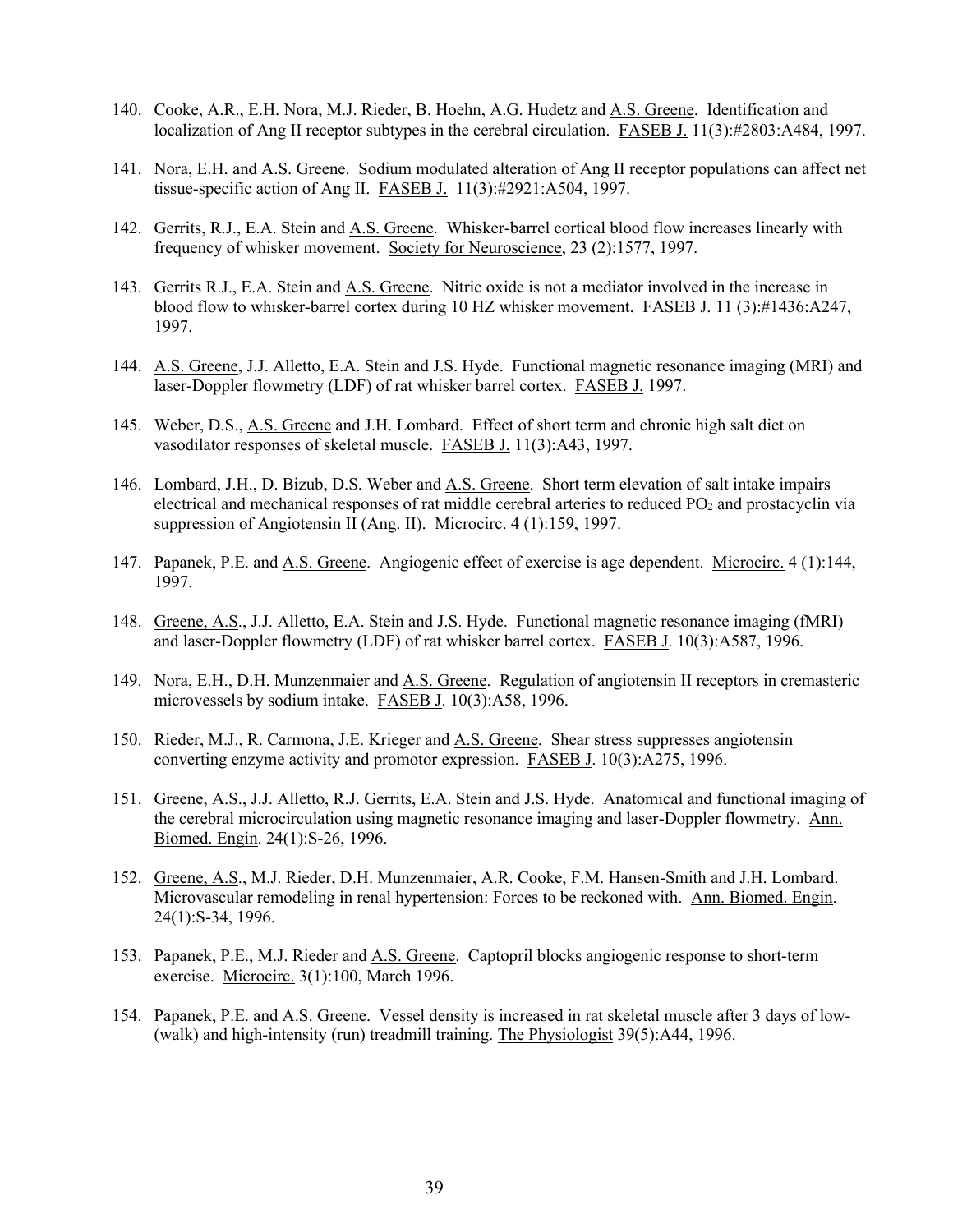- 155. Simon, J.S., R.J. Roman, A.W. Cowley, Jr., A.S. Greene and H.J. Jacob. Rat alpha-2 adrenergic receptor class III is linked to systolic blood pressure after salt-load in genetic hypertension. Hypertension 26(3):537, 1995.
- 156. Munzenmaier, D.H. and A.S. Greene. Opposing effects of angiotensin II receptor subtypes in the control of microvascular density. FASEB J. 9(3):A588, 1995.
- 157. Greene, A.S. and J.H. Lombard. Simulated microgravity induces vascular rarefaction. FASEB J. 9(3):A21, 1995.
- 158. Rieder, M.J., N.J. Alkayed, D.R. Harder, R.J. Roman and A.S. Greene. Molecular cloning of angiotensin II type 2 receptor  $(AT_2)$  from rat cerebral microvessels. FASEB J. 9(3):A24, 1995.
- 159. Hacker, A.D., C.J. Seavitte, J.S. Choy, A.S. Greene, L. Lougee, V. Schmitz and J.H. Lombard. Polyamines and the development of rarefaction in reduced renal mass hypertension (RRMH). FASEB J. 8(4):A7, 1994.
- 160. Rieder, M.J., D.M. O'Drobinak, J.H. Lombard and A.S. Greene. Reversal of RRM hypertension eliminates microvascular rarefaction. FASEB J. 8(4):A331, 1994.
- 161. Munzenmaier, D.H. and A.S. Greene. Stimulation of soluble guanylate cyclase activity by angiotensin II is mediated by a non-AT, receptor mechanism in rat aorta. FASEB J. 8(4):A367, 1994.
- 162. O'Drobinak, D.M., M.J. Rieder, J.H. Lombard, F.M. Hansen-Smith and A.S. Greene. Reduction in skeletal muscle fiber size and SDH concentration in reduced renal mass (RRM) hypertension, FASEB J. 8(5):A625, 1994.
- 163. Gibbs, J.S., J.E. Baker, A.S. Greene and J.H. Lombard. Minimum coronary vascular resistance (MCVR) and left ventricular (LV) mass with high salt (HS) diet and reduced renal mass (RRM) hypertension. FASEB J. 8(5):A851, 1994.
- 164. Greene, A.S., M. Wojczynski, P.J. Tonellato, M.J. Rieder, D.M. O'Drobinak and J.H. Lombard. Alterations in microvascular network properties of rat cremaster muscle during the development of reduced renal mass hypertension. FASEB J. 8(5):A1040, 1994.
- 165. Papanek, P.E., D.M. O'Drobinak, M.J. Rieder, J.H. Lombard and A.S. Greene. Gender specific protection from microvascular rarefaction in female hypertensive rats. Circ. 90:I-256, 1994.
- 166. Munzenmaier, D.H. and A.S. Greene. Angiotensin II stimulation of vascular smooth muscle cells causes a sustained rise in calcium through multiple pathways. FASEB J. 8(5):A1052, 1994.
- 167. Rieder, M.J., D.M. O'Drobinak and A.S. Greene. A computerized method for determination of microvascular density. FASEB J. 8(5):A1055, 1994.
- 168. Hansen-Smith, F.M., A.S. Greene and J.H. Lombard. Transient changes in microvessel density (MVD) and morphology during reduced renal mass (RRM) hypertension and elevated salt intake. FASEB J. 8:A1041, 1994.
- 169. Munzenmaier, D.H. and A.S. Greene. Angiotensin II receptor subtypes mediate opposing actions in the control of blood pressure and vascular tone. Hypertension 26(3):579, 1995.